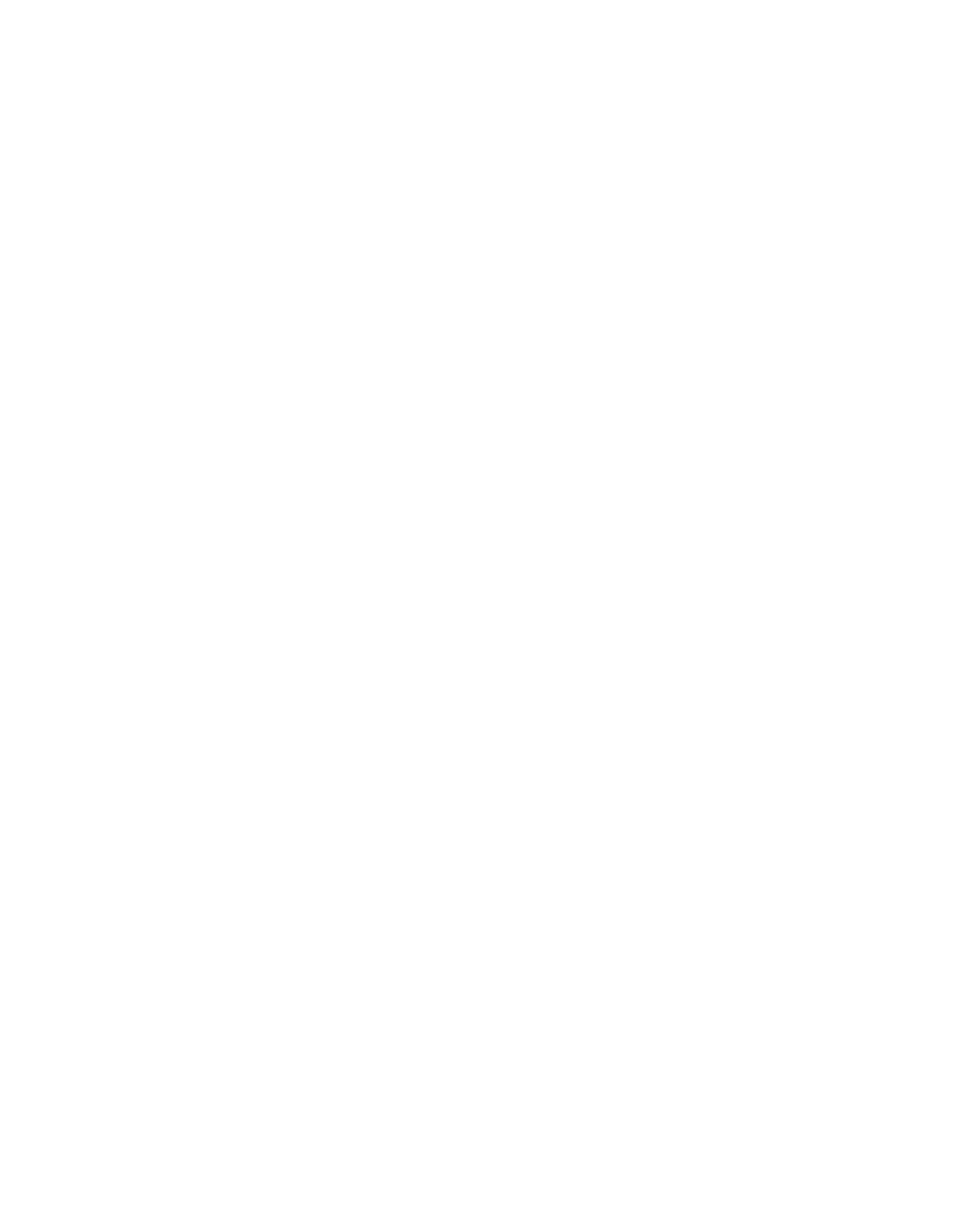# **Table of Contents**

| Work Week Characterization  12 |
|--------------------------------|
|                                |
|                                |
|                                |
|                                |
|                                |
|                                |
|                                |
|                                |
|                                |
|                                |
|                                |
|                                |
|                                |

| Salary in USA Metro Areas by Experience  26  |  |
|----------------------------------------------|--|
| SAGE Job Classifications vs. Salary  27      |  |
| Salary by Focus, Experience, and Region  28  |  |
| Do Large Companies Pay More?  29             |  |
|                                              |  |
| Salaries by Industry and Experience  31      |  |
|                                              |  |
|                                              |  |
| What Do Admins Like About Their Jobs?  34    |  |
| What Do Admins Dislike About Their Jobs?  35 |  |
|                                              |  |
|                                              |  |
|                                              |  |
|                                              |  |
|                                              |  |
| Did They Regain Employment?  40              |  |
|                                              |  |
|                                              |  |
|                                              |  |
|                                              |  |
|                                              |  |
|                                              |  |
|                                              |  |
|                                              |  |
|                                              |  |
|                                              |  |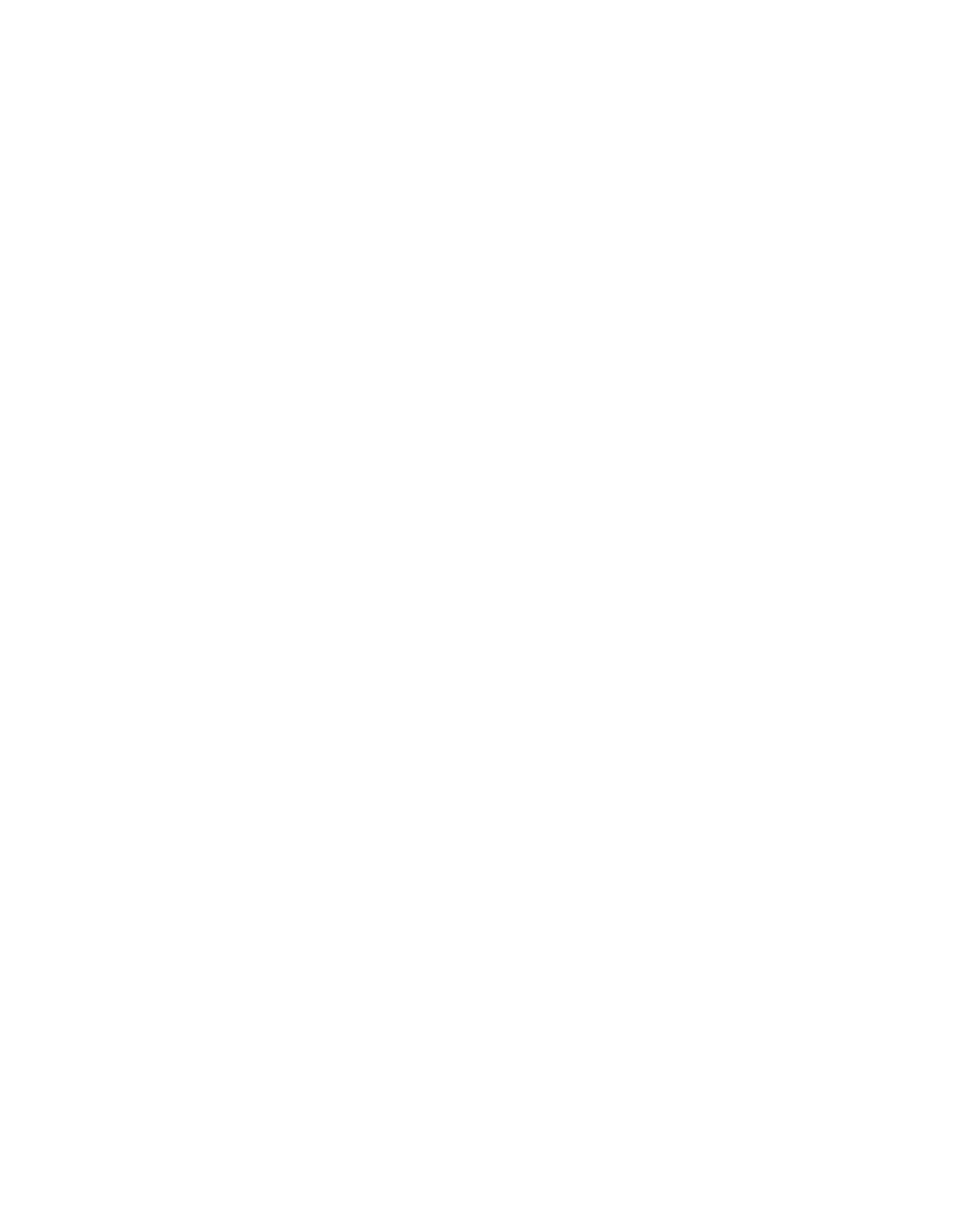## **Introduction**

The SAGE salary survey is a primary component of the efforts to advance the status of system administration as a profession and establish standards of professional excellence. The salary survey also serves individual sysadmins, managers, and HR departments in comparing their practices with those of other companies.

This survey was sponsored by SAGE, a Special Interest Group of the USENIX Association, whose goal is to advance the state of system administration, and IBM, provider of commercial IT solutions.

The salary survey for the year 2007 was administered during November, 2007 through July, 2008 and garnered 891 valid responses: 814 individuals employed for half the year or more and 77 employed less than that. This first part of this document analyzes those employed for more than half the year; the unemployment survey follows on the final pages.

This report includes a large section on demographics, the qualities of the respondents. That section is followed by extensive statistical analyses of salaries, distribution, salary increases. Breakdowns include by geography, gender, and experience. The final part of the employment survey includes several pages of respondents' comments on the state of the profession, the future of system administration, and advice to newcomers.

#### **A Note on Nomenclature**

This year's survey generated little contention about the term 'system administrator.' It appears that the term, with the generic position it represents, is finally coming into mainstream use.

## **Summary**

Of the 814 valid respondents, 86.6% were men while 13.4% were women (vs. 2006: 96.1% men; 2004-2005: 96.2%; 2003: 95.4%; 2002: 93.0%; 2001: 88.4%). This survey has a higher percentage of women than any other salary survey SAGE has sponsored.

88.5% of the individuals worked 35 or more hours weekly (vs. 2006: 93.8%). 11.5% worked less than 35 hours/week. These are the same percentages as respondents reported for 'fulltime' vs. 'part-time.'

The set of respondents broke out into several different types of jobs: Databases, Desktop, Generalist, Help Desk, Networking, People Management, Project Management, Security, Server Management, Technical Lead, and 'Other.' The chart below shows the breakdown of the responses. The 'Other' category notably included a few folks who mentioned 'All' and 'Generalist'



## **Sysadmin Focus**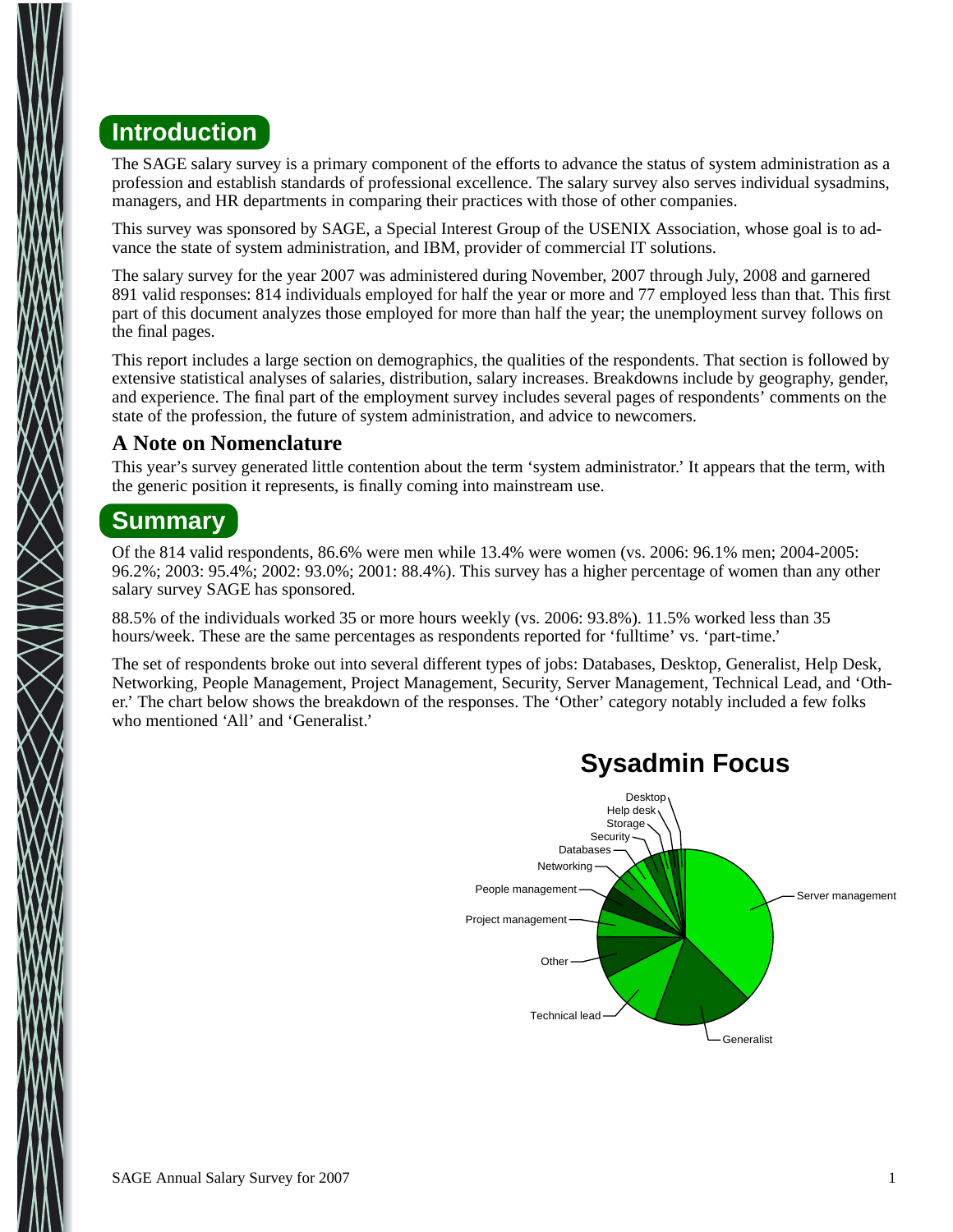#### **Statistical Exclusions**

The few respondents who cited salaries greater than US\$200,000 are excluded from most of the analyses throughout this document. These salaries significantly impact the calculation of statistical means (averaging in a salary like one million dollars has a big impact on statistics unless you divide it by another huge number) and thus have generally been omitted from reporting (most seem to be from reporting the salary in some currency besides US dollars but failing to note that circumstance). Likewise, the few with annual salaries less than US\$10,000 are generally omitted, as they must reflect some compensation scheme outside the mainstream (or, more often, reflect hourly or monthly rates rather than annualized).

After analyzing the data extensively, it became clear that the statistics of interest pertained to the salaries companies were paying, a number that is often more than the amount of money people received (since many people were unemployed for weeks or even months). Accordingly, all reported salaries have been annualized (e.g., a reported US\$25,000 for 26 weeks annualizes to US\$50,000/year) and, except where mentioned, all salaries have been converted to US dollars when statistical aggregates are used. Salaries are reported in native currencies when appropriate.

#### **Highlights**

In these economically uncertain times, the average of all the salary changes (including the negative ones) for 2006-2007 across full-time work world-wide was 6.65% (2005-2006: 5.43%; 2004-2005: 6.12%; 2003: 10.68%; 2002: 8.15%) when calculated for annualized salaries. 90 (17.1%) respondents (2005-2006: 24.1%; 2004-2005: 24.1%; 2003: 23.2%; 2002: 24.0%) saw no salary change or had their salary reduced. Of the 82.9% (slightly down from 2005-2006: 83.5%; 2004-2005: 75.9%; 2003: 68.8%; 2002: 54.5%) who saw their salaries increase 0.001-30%, the mean increase was 8.80% (up from 2005-2006: 7.4%; 2004-2005: 9.15%; down from 2003-2004: 10.95% and 2002: 8.88%).

The mean reported salary for the 449 respondents who reported using US dollars as their currency was \$78,995 (vs. 2005-2006: \$75,612; 2004-2005: \$68,045; 2003: \$66,557; 2002: \$67,675). For men, the mean salary was \$80,094 (vs. 2005-2006: \$75,667; 2004-2005: \$68,195; 2003-2004: \$66,612; 2002: \$67,920). For the statistically very small sample size of 43 women, the mean was \$68,613, no longer the same as men (vs. last year); this average was down from 2005-2006: \$74,999; 2004-2005: \$64,016; 2003-2004: \$65,432; 2002: \$64,946. The overall median was \$76,000 (2005-2006: \$73,000; 2004-2005: \$64,000; 2003-2004: \$62,500; 2002: \$65,000). The median for the small sample of women was \$65,000 (down from 2005-2006's \$74,000; 2004-2005: \$60,500; 2003-2004: \$65,000; 2002: \$63,000). Please note, these numbers **do not factor in experience** and therefore should not be used as a general comparison of anything. However, because this report endeavors to enable you to find how your salary compares to people who have both similar and different backgrounds, we have included analysis which will enable you to make more accurate comparisons based on experience, education, job title, and SAGE Sysadmin Classification.

We hope you find the following information useful, and we encourage you to participate in next year's survey.

## **Demographics**

814 individuals completed valid employment surveys this year (plus 77 more who completed the 'unemployment' survey; see the final pages of this document). They completed a comprehensive questionnaire on the World Wide Web with over 80 questions, including:

- Age
- Benefits
- Certifications
- Commute time
- Corporate policies
- Education
- Employers
- Experience
- Focus
- Gender
- General comments
- Home Internet
- Hours worked
- Hours training
- Industry
- Job type
- Length of employment
- Location
- Longevity projections
- Pager/cell phone requirements
- Professional organizations
- Purchasing responsibilities
- Recent pay increases
- SAGE admin level
- Salary & bonuses
- Supervisory duties
- Technical associations
- Telecommuting
- Time off
- Title
- Training methodologies
- Travel

 $\sum_{i=1}^{n}$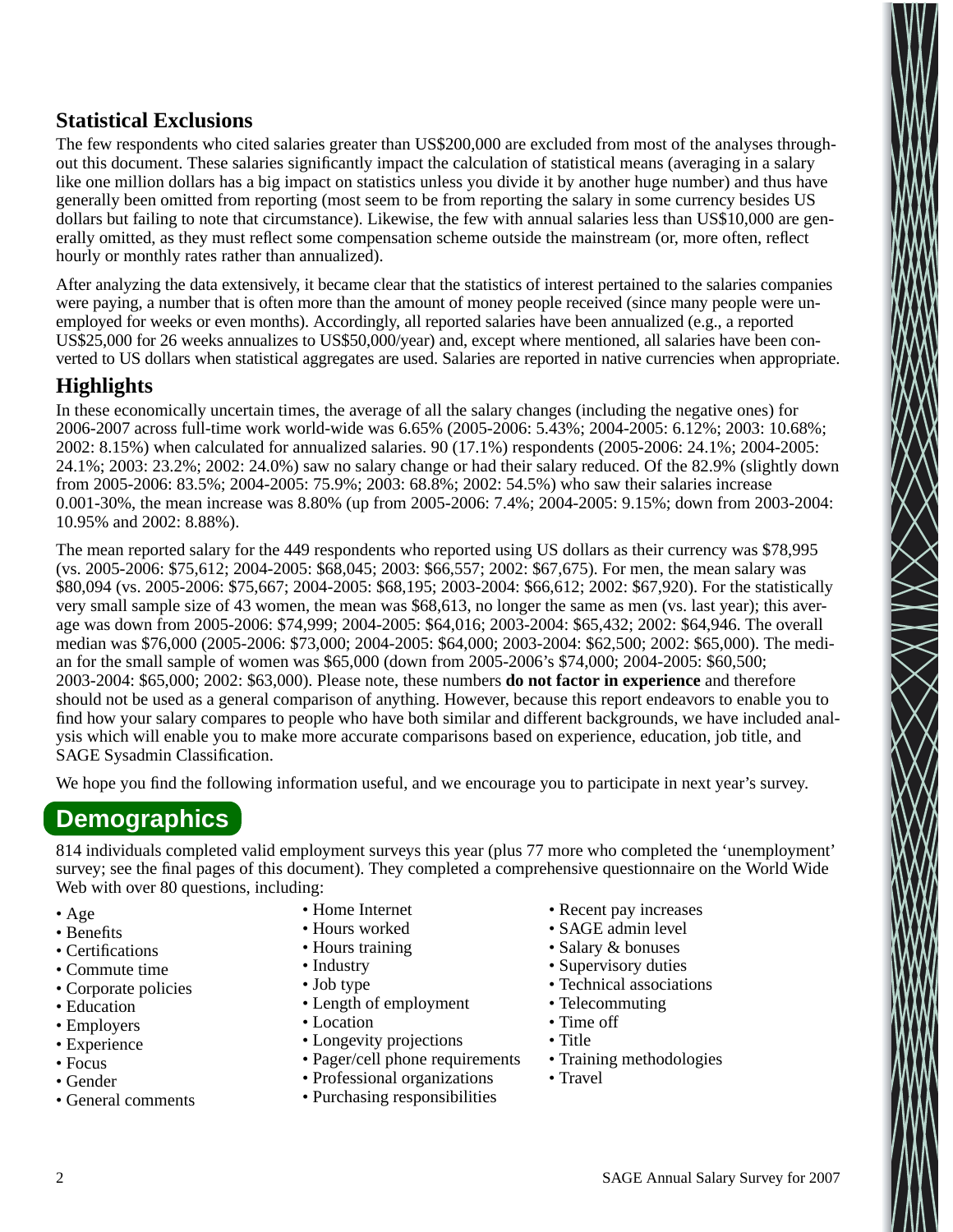#### **Age and Experience**

It has been said that system administration is a young person's game. The pie chart on the right shows the concentration of admins in various age groups. Only 33.7% (vs. 2005-2006: 30.8%; 2004-2005: 45.2%) of the respondents were under 30 years of age; 24.0% (vs. 2005-2006: 28.0%; 2004-2005: 15.0%) were 40 years of age or older. As the field matures, it's clear that admins are covering the entire age spectrum ever more fully.

The table below compares experience and age. Over 16.3% of respondents (vs. 2006-2007: 18.6%; 2005-2006: 18.6%; 2004-2005: 12.2%) entered the field at age 30 or later. This chart has its columns normalized to 100% for easy comparison. Percentages are of 681 valid geographical regions.

|       |        |        |        | <b>Age vs. Years Experience</b> |        |        |              |
|-------|--------|--------|--------|---------------------------------|--------|--------|--------------|
| Age   | 03     | 4.5    | 6.9    | 1015 1620                       |        | $21 +$ | <b>Total</b> |
| 0.24  | 33.1%  | 20.0%  | 2.6%   | 0.0%                            | 0.0%   | 0.0%   | 8.2%         |
| 25.29 | 39.4%  | 55.0%  | 41.8%  | 7.7%                            | 0.0%   | 0.0%   | 25.4%        |
| 30.34 | 16.5%  | 19.0%  | 35.1%  | 34.2%                           | 3.0%   | 0.0%   | 24.9%        |
| 35.39 | 5.5%   | 4.0%   | 11.9%  | 30.9%                           | 34.3%  | 1.9%   | 17.4%        |
| 40.44 | 1.6%   | 0.0%   | 6.2%   | 13.6%                           | 29.9%  | 27.8%  | 10.6%        |
| 45.49 | 2.4%   | 2.0%   | 2.1%   | 7.7%                            | 14.9%  | 29.6%  | 6.9%         |
| $50+$ | 1.6%   | 0.0%   | 0.5%   | 5.9%                            | 17.9%  | 40.7%  | 6.5%         |
| Total | 100.0% | 100.0% | 100.0% | 100.0%                          | 100.0% | 100.0% | 100.0%       |



Subtracting years of experience in the field of system administration from the respondent's age can lead to a rough approximation of the age they entered the field (though obviously some respondents might have been sysadmins for a while then changed careers and later changed back). The lower of the two charts above shows the results of such an estimation.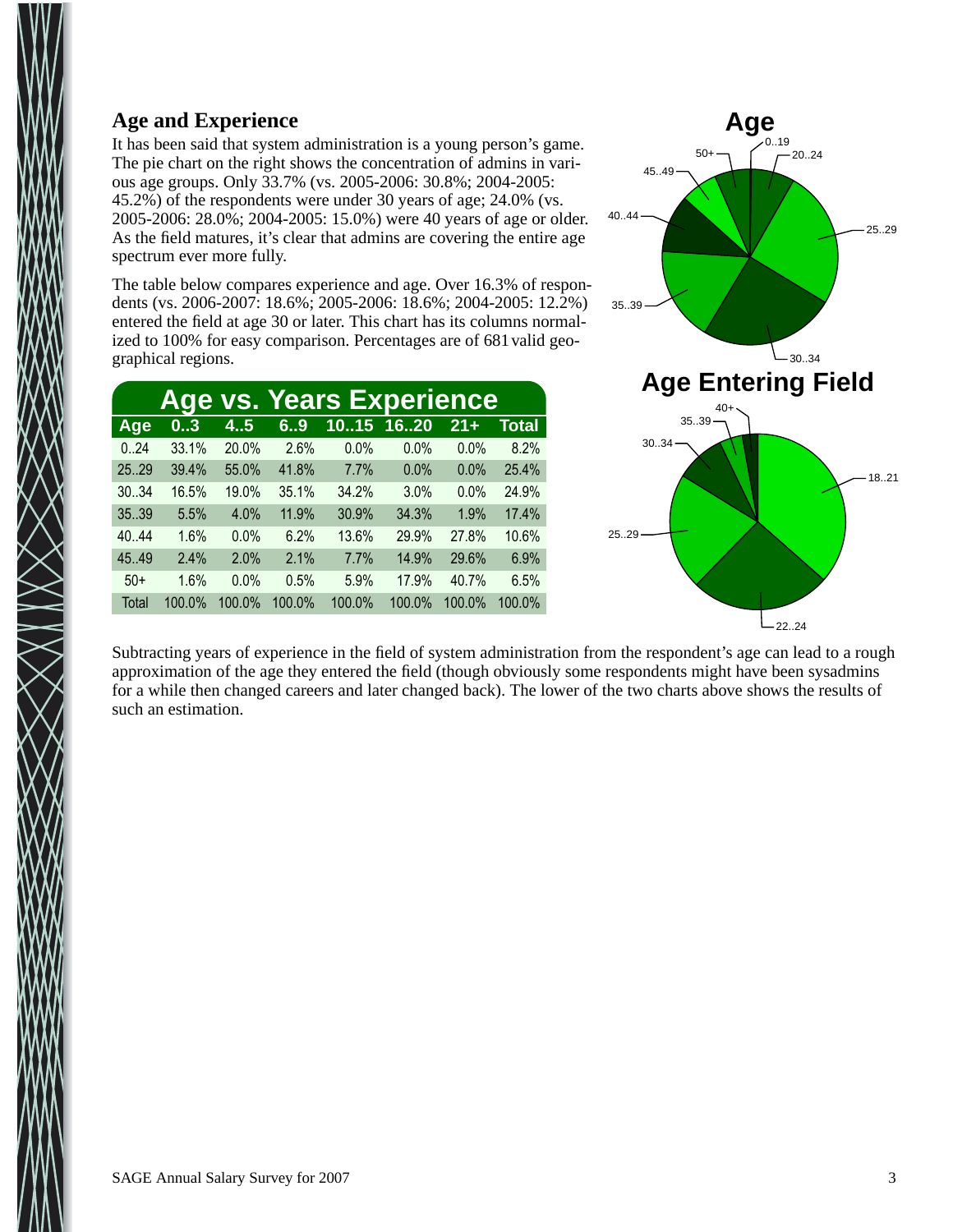#### **Geographies Represented**

Respondents were located throughout the world, though only the USA and perhaps South Africa and Canada had enough data for true statistical validity of any results.

A number in square brackets (e.g., [3]) denotes an absolute number of respondents that is less than one percent of the total of those who named a country.

| <b>Sysadmins Around the World</b> |        |                    |        |                             |       |                                       |        |  |  |  |
|-----------------------------------|--------|--------------------|--------|-----------------------------|-------|---------------------------------------|--------|--|--|--|
| <b>Country</b>                    | % Resp | <b>Country</b>     | % Resp | <b>Country % Resp</b>       |       | <b>Country</b>                        | % Resp |  |  |  |
| <b>United States</b>              | 60.3%  | Argentina          | $[4]$  | Finland                     | $[2]$ | Cyprus                                | $[1]$  |  |  |  |
| South Africa                      | 6.5%   | France             | [4]    | Hungary                     | [2]   | <b>Denmark</b>                        | $[1]$  |  |  |  |
| India                             | 6.3%   | Japan              | $[4]$  | Iran                        | $[2]$ | France.<br>Metro                      | $[1]$  |  |  |  |
| Canada                            | 3.6%   | Norway             | $[4]$  | Korea<br>(South)            | [2]   | Ghana                                 | $[1]$  |  |  |  |
| <b>UK</b>                         | 2.5%   | China              | $[3]$  | Mexico                      | $[2]$ | Jordan                                | $[1]$  |  |  |  |
| Australia                         | 2.3%   | <b>Israel</b>      | [3]    | Nigeria                     | [2]   | Luxembourg                            | $[1]$  |  |  |  |
| Germany                           | 1.7%   | Kuwait             | $[3]$  | Philippines                 | $[2]$ | Oman                                  | $[1]$  |  |  |  |
| Ireland                           | 1.4%   | <b>New Zealand</b> | [3]    | Romania                     | [2]   | Peru                                  | $[1]$  |  |  |  |
| Malaysia                          | 1.1%   | Pakistan           | $[3]$  | Russia                      | $[2]$ | Serbia                                | $[1]$  |  |  |  |
| Switzerland                       | $[7]$  | Singapore          | $[3]$  | Slovenia                    | [2]   | Sweden                                | $[1]$  |  |  |  |
| Egypt                             | [6]    | Spain              | $[3]$  | Antigua &<br><b>Barbuda</b> | $[1]$ | <b>Ukraine</b>                        | $[1]$  |  |  |  |
| Portugal                          | [6]    | Zimbabwe           | [3]    | Bangladesh                  | $[1]$ | <b>United Arab</b><br><b>Emirates</b> | $[1]$  |  |  |  |
| Czech Re-<br>public               | [5]    | Angola             | $[2]$  | <b>Brazil</b>               | $[1]$ |                                       |        |  |  |  |
| Italy                             | [5]    | Austria            | [2]    | Colombia                    | $[1]$ |                                       |        |  |  |  |
| Netherlands                       | $[5]$  | <b>Bulgaria</b>    | $[2]$  | Croatia                     | $[1]$ |                                       |        |  |  |  |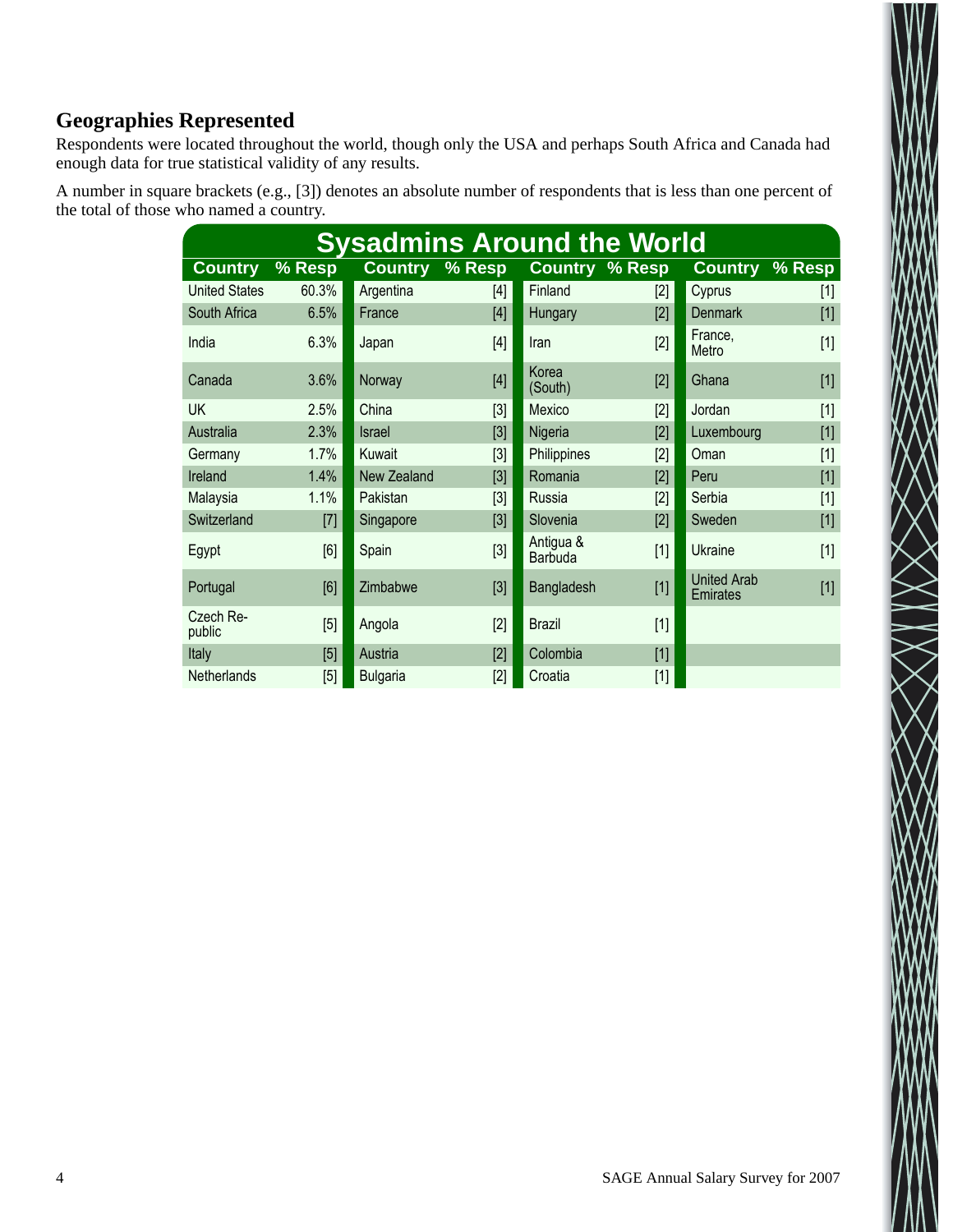#### **Titles**

Respondents were asked to share their position's title (i.e., as shown on their business card). 810 actual titles contained 273 (vs. 2005-2006: 228; 2004-2005: 400; 2003: 437; 2002: 688) distinct words. The average actual title was 21.5 characters (vs. 2005-2006: 21.5; 2004-2005: 21.8; 2003: 21.6) long with 2.64 words (vs. 2005-2006: 2.81; 2004-2005: 2.62; 2003: 2.74; 2002: 3.72). 3.4% (2005-2006: 4.1%; 2004-2005: 3.3%; 2003: 4.7%) of the titles had multiple functions separated by a slash; only one had more than one slash.

| <b>Title Words</b> |                      |       |                   |       |             |  |  |  |  |  |
|--------------------|----------------------|-------|-------------------|-------|-------------|--|--|--|--|--|
| Freq.              | <b>Word</b>          | Freq. | <b>Word</b>       | Freq. | <b>Word</b> |  |  |  |  |  |
| 41.4%              | Systems (etc.)       | 3.0%  | Technical         | 1.5%  | Team        |  |  |  |  |  |
| 36.3%              | Administrator (etc.) | 2.8%  | Support           | 1.5%  | Security    |  |  |  |  |  |
| 17.7%              | Senior               | 2.6%  | Lead              | 1.5%  | Programmer  |  |  |  |  |  |
| 13.3%              | Manager              | 2.6%  | Architect         | 1.5%  | Information |  |  |  |  |  |
| 11.5%              | Engineer             | 2.2%  | Director          | 1.4%  | Linux       |  |  |  |  |  |
| 9.0%               | ΙT                   | 2.2%  | Consultant        | 1.4%  | 2/II        |  |  |  |  |  |
| 8.6%               | <b>Unix</b>          | 1.9%  | <b>Operations</b> | 1.1%  | <b>HR</b>   |  |  |  |  |  |
| 5.2%               | <b>Network</b>       | 1.7%  | Software          | 1.1%  | Computer    |  |  |  |  |  |
| 5.0%               | Specialist           | 1.6%  | Infrastructure    | 1.1%  | 3/111       |  |  |  |  |  |
| 4.7%               | Analyst              | 1.6%  | Assistant         |       |             |  |  |  |  |  |

This year's most popular word was again

'system' (in incarnations that included 'systems' and 'sys'), appearing in 44.0% of the titles (vs. 2005-2006: 44.2%; 2004-2005: 41.7%; 2003: 40.1%) of the titles. This year's runner-up was, again, 'administrator' with 39.2% of the titles (vs. 2005-2006: 36.9%; 2004-2005: 35.6%; 2003: 34.5%). Some 10.6% of the titles contained the word 'UNIX' or 'Linux' (vs. UNIX at 9.9% 2005-2006 and 2004-2005: 7.2%).

A few years ago, the word 'administrator' carried the connotation of secretary. It appears that infrastructure support employees are now using the word with high frequency.

The table above on the right shows all the words that appeared in 1% or more of the titles.

#### **Supervisory Capacity**

About 63% of the respondents reported informal supervisory capacity at some level; over a quarter (35.2%) had formal supervisory capacity. These charts hint at the level of mentoring in the profession.



#### **Purchasing Responsibility**

A quarter of respondents have no spending/purchasing responsibility. The charts below and on the next page show purchasing responsibilities for all the sub-disciplines. Not surprisingly, a different focus brings different responsibilities.

|                                                | Generalist |         |                                                       |       | <b>Help desk</b> |       |          |          |
|------------------------------------------------|------------|---------|-------------------------------------------------------|-------|------------------|-------|----------|----------|
| Purch. Resp.                                   |            |         | None Contrib Specify Final None Contrib Specify Final |       |                  |       |          |          |
| Purchasing of items less than US\$500          | 17.4%      | $6.0\%$ | $37.6\%$                                              | 38.9% | 53.8%            | 15.4% | $15.4\%$ | $15.4\%$ |
| Purchasing of items US\$500-US\$5000           | 16.8%      | 14.1%   | 56.4%                                                 | 12.8% | 61.5%            | 15.4% | 23.1%    | $0.0\%$  |
| Purchasing of items more than US\$5000         | 21.5%      | 24.8%   | 47.7%                                                 | 6.0%  | 61.5%            | 30.8% | 7.7%     | $0.0\%$  |
| Budget for your working group                  | 35.6%      | 36.2%   | 24.2%                                                 | 4.0%  | 69.2%            | 15.4% | 7.7%     | 7.7%     |
| Budget for the IT/Computer services department | 40.9%      | 32.9%   | 21.5%                                                 | 4.7%  | 53.8%            | 30.8% | 7.7%     | 7.7%     |

0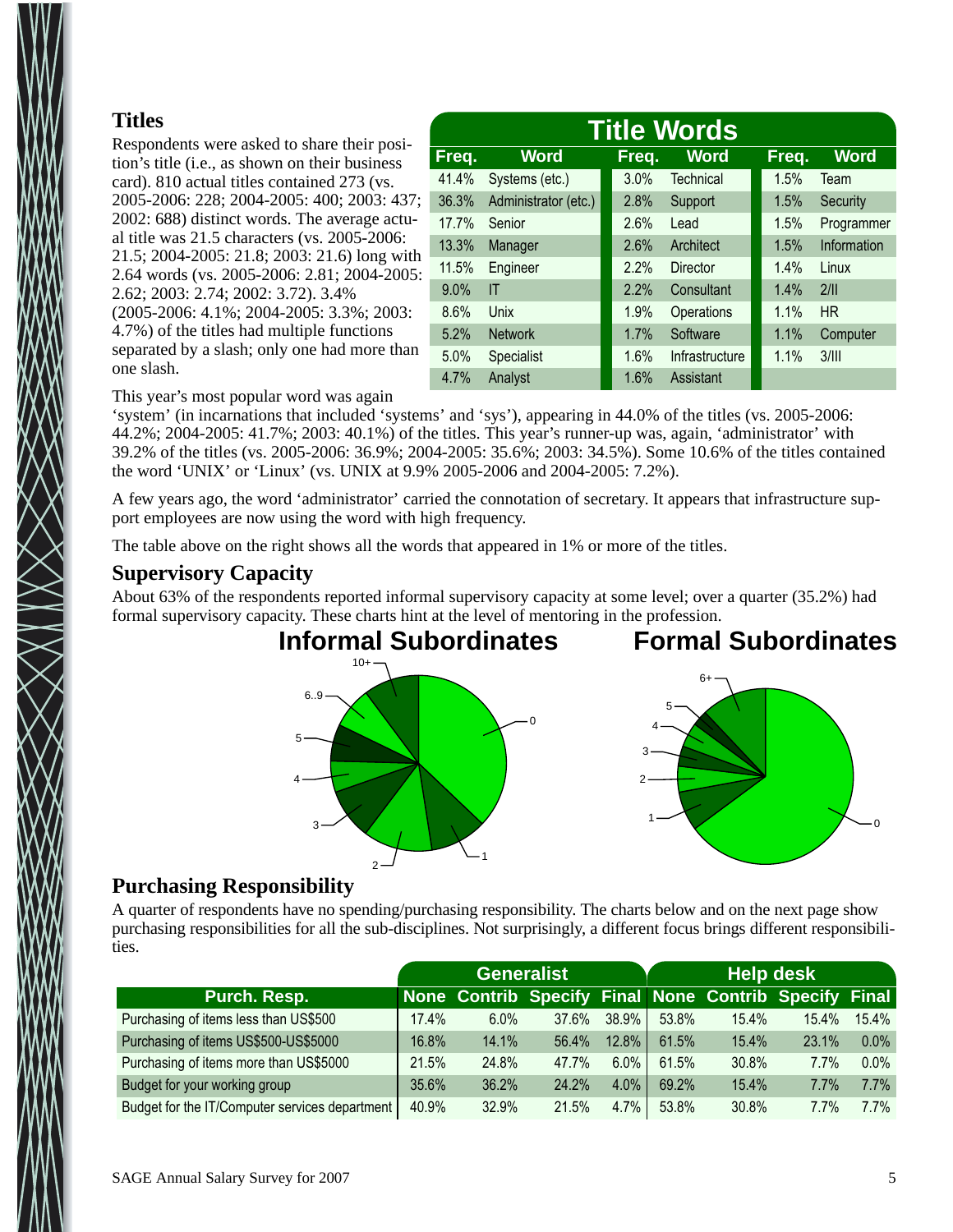|                                                | <b>Security</b> |       |                                                       |          | <b>Networking</b> |       |       |       |
|------------------------------------------------|-----------------|-------|-------------------------------------------------------|----------|-------------------|-------|-------|-------|
| Purch. Resp.                                   |                 |       | None Contrib Specify Final None Contrib Specify Final |          |                   |       |       |       |
| Purchasing of items less than US\$500          | 36.0%           | 12.0% | $32.0\%$                                              | $20.0\%$ | 30.3%             | 6.1%  | 27.3% | 36.4% |
| Purchasing of items US\$500-US\$5000           | 32.0%           | 16.0% | 36.0%                                                 | 16.0%    | 39.4%             | 12.1% | 36.4% | 12.1% |
| Purchasing of items more than US\$5000         | 44.0%           | 16.0% | 32.0%                                                 | 8.0%     | 36.4%             | 21.2% | 36.4% | 6.1%  |
| Budget for your working group                  | 56.0%           | 24.0% | 16.0%                                                 | 4.0%     | 60.6%             | 21.2% | 12.1% | 6.1%  |
| Budget for the IT/Computer services department | 68.0%           | 20.0% | 8.0%                                                  | 4.0%     | 54.5%             | 27.3% | 12.1% | 6.1%  |

|                                                |       |       | <b>Server management</b>                              | <b>Databases</b> |       |       |       |       |
|------------------------------------------------|-------|-------|-------------------------------------------------------|------------------|-------|-------|-------|-------|
| Purch. Resp.                                   |       |       | None Contrib Specify Final None Contrib Specify Final |                  |       |       |       |       |
| Purchasing of items less than US\$500          | 27.0% | 14.8% | 38.2%                                                 | $20.1\%$         | 57.1% | 17.9% | 10.7% | 14.3% |
| Purchasing of items US\$500-US\$5000           | 29.6% | 19.7% | 42.1%                                                 | 8.6%             | 60.7% | 17.9% | 14.3% | 7.1%  |
| Purchasing of items more than US\$5000         | 32.2% | 25.0% | 38.2%                                                 | $4.6\%$          | 67.9% | 25.0% | 3.6%  | 3.6%  |
| Budget for your working group                  | 48.7% | 32.6% | 15.8%                                                 | 3.0%             | 67.9% | 25.0% | 0.0%  | 7.1%  |
| Budget for the IT/Computer services department | 55.6% | 30.9% | 11.5%                                                 | $2.0\%$          | 67.9% | 25.0% | 0.0%  | 7.1%  |

|                                                |       |         | <b>People management</b>                              |       | <b>Technical lead</b> |       |       |         |
|------------------------------------------------|-------|---------|-------------------------------------------------------|-------|-----------------------|-------|-------|---------|
| Purch. Resp.                                   |       |         | None Contrib Specify Final None Contrib Specify Final |       |                       |       |       |         |
| Purchasing of items less than US\$500          | 22.2% | $5.6\%$ | $8.3\%$                                               | 63.9% | 28.1%                 | 12.5% | 39.6% | 19.8%   |
| Purchasing of items US\$500-US\$5000           | 25.0% | 13.9%   | $13.9\%$                                              | 47.2% | 31.2%                 | 15.6% | 42.7% | 10.4%   |
| Purchasing of items more than US\$5000         | 27.8% | 13.9%   | $22.2\%$                                              | 36.1% | 33.3%                 | 19.8% | 42.7% | $4.2\%$ |
| Budget for your working group                  | 25.0% | 16.7%   | $16.7\%$                                              | 41.7% | 46.9%                 | 31.2% | 17.7% | 4.2%    |
| Budget for the IT/Computer services department | 25.0% | 30.6%   | 16.7%                                                 | 27.8% | 55.2%                 | 26.0% | 13.5% | 5.2%    |

|                                                |       |       | <b>Project management</b>                             |                | <b>Desktop</b> |       |       |         |
|------------------------------------------------|-------|-------|-------------------------------------------------------|----------------|----------------|-------|-------|---------|
| Purch. Resp.                                   |       |       | None Contrib Specify Final None Contrib Specify Final |                |                |       |       |         |
| Purchasing of items less than US\$500          | 35.7% | 11.9% |                                                       | $16.7\%$ 35.7% | 33.3%          | 33.3% | 25.0% | $8.3\%$ |
| Purchasing of items US\$500-US\$5000           | 38.1% | 9.5%  | 28.6%                                                 | $23.8\%$       | 41.7%          | 33.3% | 25.0% | $0.0\%$ |
| Purchasing of items more than US\$5000         | 35.7% | 21.4% | $26.2\%$                                              | $16.7\%$       | 58.3%          | 25.0% | 16.7% | $0.0\%$ |
| Budget for your working group                  | 40.5% | 23.8% | $19.0\%$                                              | $16.7\%$       | 66.7%          | 33.3% | 0.0%  | 0.0%    |
| Budget for the IT/Computer services department | 42.9% | 23.8% | 16.7%                                                 | $16.7\%$       | 75.0%          | 25.0% | 0.0%  | $0.0\%$ |

|                                                | <b>Storage</b> |         |                                                       |          | <b>Other</b> |       |       |       |
|------------------------------------------------|----------------|---------|-------------------------------------------------------|----------|--------------|-------|-------|-------|
| Purch. Resp.                                   |                |         | None Contrib Specify Final None Contrib Specify Final |          |              |       |       |       |
| Purchasing of items less than US\$500          | 57.1%          | $0.0\%$ | 28.6%                                                 | $14.3\%$ | 46.8%        | 6.5%  | 21.0% | 25.8% |
| Purchasing of items US\$500-US\$5000           | 71.4%          | 7.1%    | $21.4\%$                                              | $0.0\%$  | 46.8%        | 12.9% | 24.2% | 16.1% |
| Purchasing of items more than US\$5000         | 64.3%          | 14.3%   | 21.4%                                                 | $0.0\%$  | 51.6%        | 16.1% | 21.0% | 11.3% |
| Budget for your working group                  | 57.1%          | 35.7%   | 7.1%                                                  | $0.0\%$  | 56.5%        | 11.3% | 21.0% | 11.3% |
| Budget for the IT/Computer services department | 71.4%          | 14.3%   | 7.1%                                                  | $7.1\%$  | 61.3%        | 14.5% | 16.1% | 8.1%  |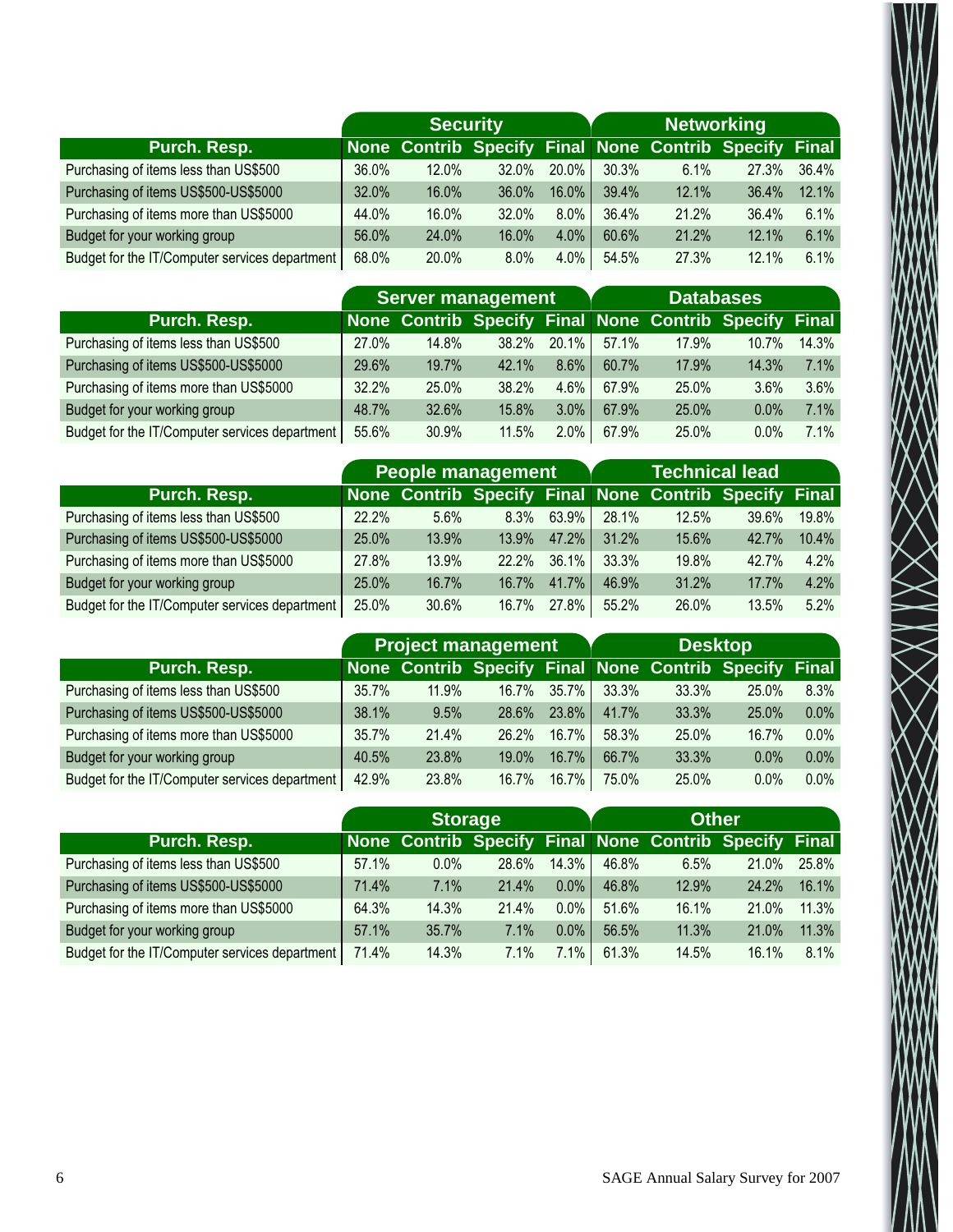#### **SAGE Sysadmin Classifications**

Respondents were asked to self-assess the responsibilities of their primary job in order to show the mappings with the SAGE job levels. Fully 6.1% of them felt their job did not fit within the proper parameters. The remainder classified themselves according to these definitions. The number of SAGE Level 1 respondents was very low while almost half (46.1%) self-assessed at SAGE Level 3.

**SAGE Level 1:** Assist on consulting or engineering projects or the administration of a systems facility. Perform routine tasks under the direct supervision of a more experienced system administrator or consultant. May act as a front-line interface to users and senior system administrators.



- **SAGE Level 2**: Assist on consulting or engineering projects or the administration of a systems facility. Work under general supervision of a computer system manager or senior consultant. Carry out more complex tasks with some independence and discretion regarding how to carry out the tasks.
- **SAGE Level 3**: Receive general instructions for assignments from manager and work with independence and discretion regarding how to carry out tasks. Initiate some new responsibilities and help to plan for the future of a facility. Manage the work of junior system administrators, operators, engineers, or consultants. Evaluate and/or recommend purchases and have a strong influence on the purchasing process.
- **SAGE Level 4**: Design and manage the computing infrastructure or manage the larger, more complex consulting or engineering projects. Work under general direction from senior management. Establish or recommend policies on system use and services. Provide technical lead and/or supervise system administrators, system

programmers, engineers, consultants, or others of equivalent seniority. Have purchasing authority and responsibility for purchase decisions and budget.

#### **Unemployment**

8.2% (vs. 2005-2006: 8.4%; 2004-2005: 11.2%; 2003: 10.9%) of the respondents who were generally employed during the last year were unemployed for at least one week during the survey period. Of those 73 individuals, 42.5% (vs. 2005-2006: 45.2%; 2004-2005: 4.5%; 2003: 3.3%) were unemployed for four weeks or less; only 11.05% (vs. 2005-2006: 16.6%) were unemployed for 15 weeks or more.

## **Unemployment Distribution**



1

#### **Certifications**

Only 47.8% of respondents claimed to hold a certification ''that was valuable to them''. The mean number of ''valuable'' certifications held was only 1.4%; 6.0% of respondents held 5 or more ''valuable'' certifications.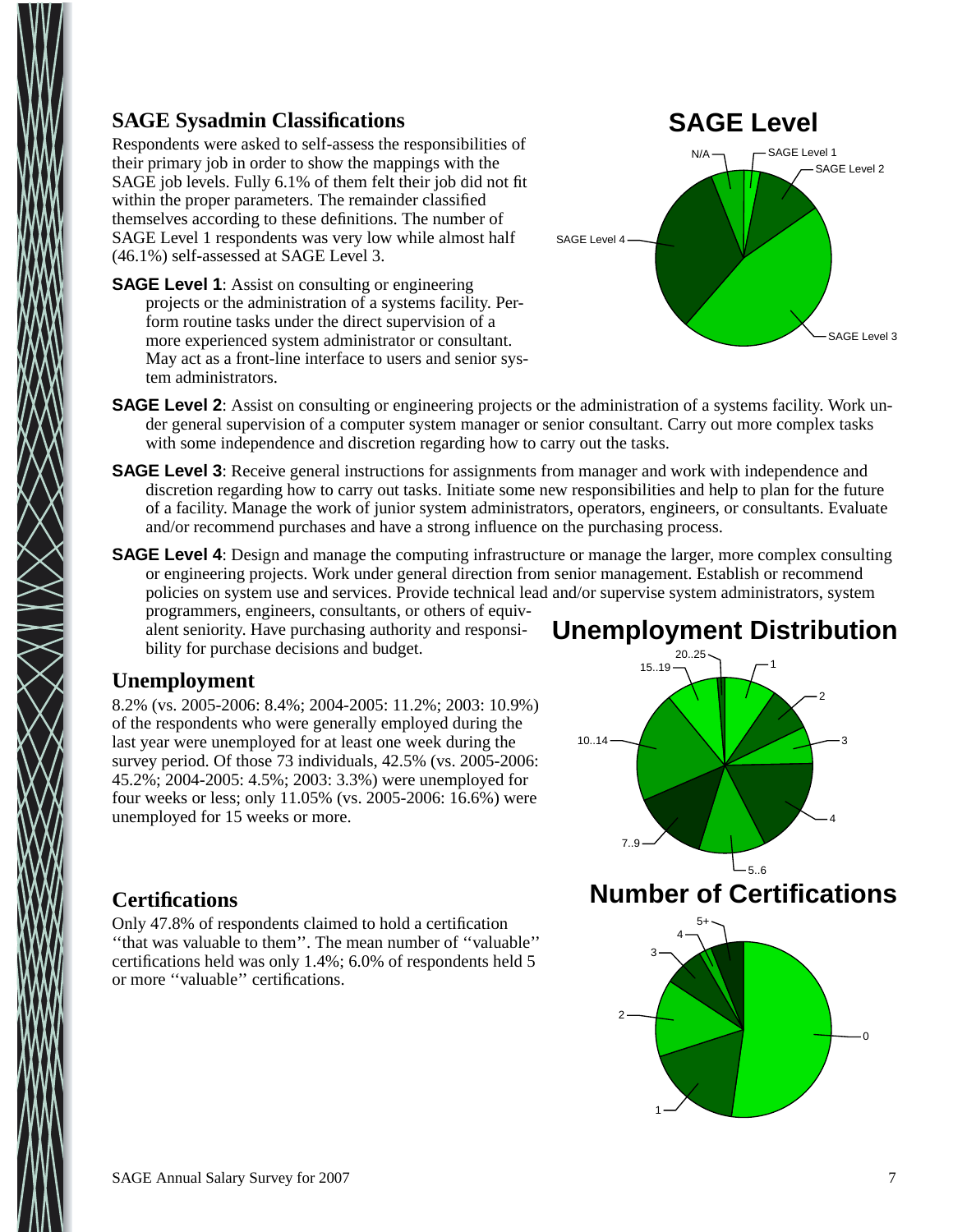#### **Experience**

Respondents had a mean of 9.74 (2005-2006: 10.08; 2004-2005: 7.91; 2003: 8.01; 2002: 7.83) years of experience, with a standard deviation of 6.3 years (almost the same as the three previous years). The median was 9 years, same as 2005-2006 but up two years since 2004-2005, 2003, and 2002). About 48.3% had ten years or more of experience; 19.7% had 15 or more years of experience (vs. 2005-2006: 20.9%; 2004-2005: 11.8%; 2003: 11.8%; 11.7% in 2002). Two charts summarize the experience levels of the respondents. About 21.3% (up from 2005-2006: 13.5%) have less than five years of experience.

The detail graph shows an almost bell curvelike distribution with a serious peak at ten years. Curiously, until last year the last previous three years' charts all had a peak at five years. The detailed graph implies a number of people entered the field 5-10 years ago, and that the number entering or staying in the field is now declining (though the sample size and self-selection probably prohibit drawing any conclusions). This has been a consistent trend, though.

In past years, the gender chart (shown below on the right) implied (more strongly than this one does) that women stay in the field longer than men. Only the data for 15..19 years supports this notion with any strength these days. No conclusions are possible, though, since the sample size for women is so very small.

## **Years of Experience**





|       | Exp. vs.      | <b>Gender</b> |              |
|-------|---------------|---------------|--------------|
| Exp.  | <b>Female</b> | <b>Male</b>   | <b>Total</b> |
| 0     | 2.8%          | 2.0%          | 2.1%         |
| 1.4   | 27.5%         | 17.9%         | 19.2%        |
| 5.9   | 24.8%         | 31.3%         | 30.5%        |
| 10.14 | 28.4%         | 28.7%         | 28.6%        |
| 1519  | 5.5%          | 10.9%         | 10.2%        |
| 2024  | 5.5%          | 6.5%          | 6.4%         |
| 25.29 | 5.5%          | 1.6%          | 2.1%         |
| $30+$ | 0.0%          | 1.1%          | 1.0%         |
| Total | 100.0%        | 100.0%        | 100.0%       |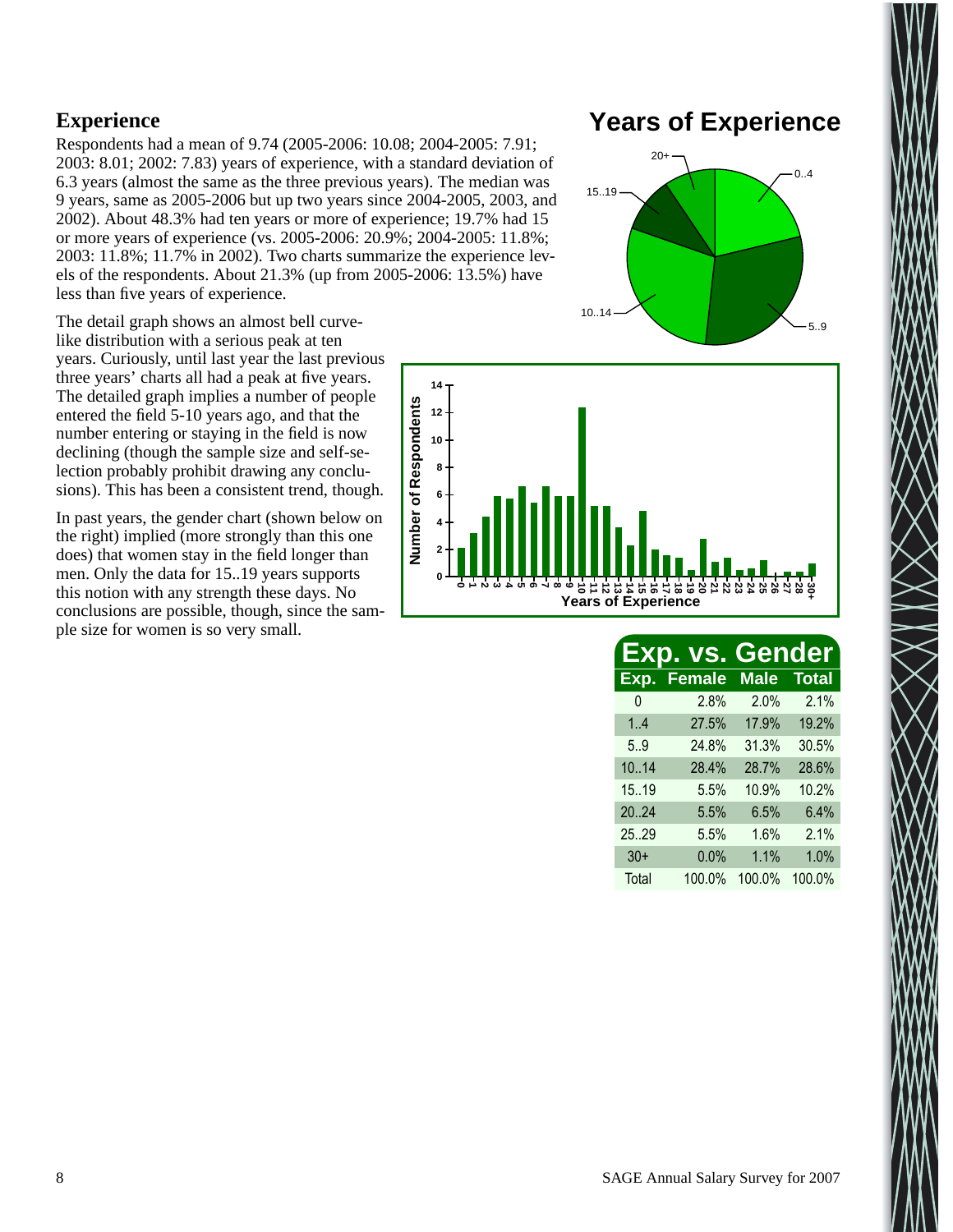#### **Education**

Experience is often backed by education. About 59.1% (vs. 2005-2006: 59.0; 2004-2005: 53.3%; 2003: 57.6%) of those responding have a college degree (at least a Bachelor's) in any field (see the chart on the right). Informal discussions at conferences yield the unsurprising results that those admins with degrees think college education is a real boon while the others argue, ''I get along just fine without one.''

The chart below shows the breakdown of subjects for post-secondary education.



Master's Degree

Some college degrees are arguably more relevant (in the technical sense) to computer administration. The second chart above on the right takes this into account and shows the highest 'relevant' degree (according to the respondent's definition of 'relevant'). Fully 40.6% (vs. 2005-2006: 38.0%; 2004-2005: 37.5%) of those surveyed have earned at least a Bachelor's degree in a relevant field.

Most universities don't really teach system administration. How do people *really* learn system administration? Over 90% of them were able to attribute much of their knowledge to on-the-job training and/or self-instruction.

#### **Learning Styles Not at all A bit Somewhat A lot** Taught myself (textbooks, web, Practice, etc.) **15.0%** 15.0% 15.0% 12.6%<br>
Practice, etc.) On the job 7.2% 3.8% 16.7% 72.2% Mentor of any kind 34.6% 24.6% 24.1% 16.7% University/college education University/College education<br>(CS/IS/IT degree program) 42.4% 23.2% 21.6% 12.8% Vendor-specific training courses 38.0% 28.3% 23.3% 10.4% Certification program courses 48.0% 23.2% 19.4% 9.3% Conferences/commercial training 42.4% 31.1% 20.5% 6.0% Non-degree tech school, college, or university courses 71.7% 13.8% 10.2% 4.3% Military 93.0% 2.7% 2.3% 2.0% Other 97.5% 0.1% 0.9% 1.5%

## **Highest Educ. Achievement**

Ph.D./D.Sc.

Some College/Tech. School

Technical Certificate(s)

High School Diploma ess than High School Diploma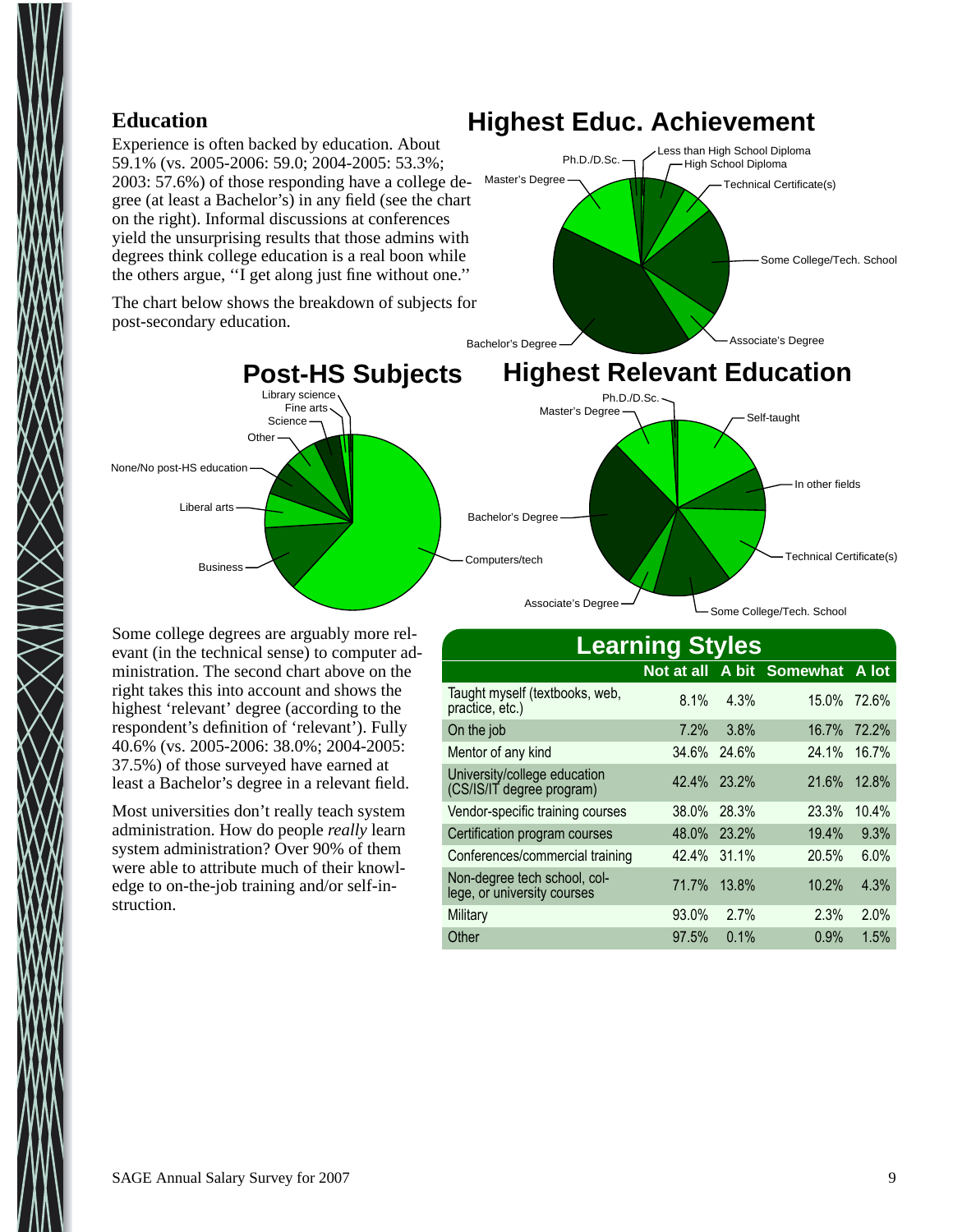#### **Relevant Education vs. Age**

The Relevant Education chart is the rare chart that is probably better read starting at the bottom and moving up. In the past, the bottom three rows (finished college degrees in a relevant field) showed that only the younger members of the profession are indeed getting relevant education. Of course, this correlated with the availability of such education − the first Bachelor's degree in computer science was given around 1974, so some of the 50+ group never had a chance. Nowadays, though, the number of admins with relevant uni-

| <b>Relevant Education vs. Age</b> |       |          |       |       |              |  |  |  |  |
|-----------------------------------|-------|----------|-------|-------|--------------|--|--|--|--|
|                                   |       | 3039     | 4049  | $50+$ | <b>Total</b> |  |  |  |  |
| 14.9%                             | 18.4% | 18.8%    | 14.8% | 15.1% | 17.4%        |  |  |  |  |
| 7.5%                              | 4.3%  | 8.4%     | 9.9%  | 15.1% | 8.0%         |  |  |  |  |
| 16.4%                             | 12.6% | 17.7%    | 8.5%  | 15.1% | 14.5%        |  |  |  |  |
| 13.4%                             | 16.4% | 14.5%    | 12.7% | 13.2% | 14.5%        |  |  |  |  |
| 4.5%                              | 1.4%  | 5.5%     | 7.7%  | 7.5%  | 4.9%         |  |  |  |  |
| 32.8%                             | 36.2% | 21.4%    | 34.5% | 20.8% | 28.4%        |  |  |  |  |
| 10.4%                             | 9.7%  | 12.8%    | 9.9%  | 11.3% | 11.2%        |  |  |  |  |
| 0.0%                              | 1.0%  | 0.9%     | 2.1%  | 1.9%  | 1.1%         |  |  |  |  |
|                                   |       | 124 2529 |       |       |              |  |  |  |  |

versity education ranges from 34.0% to 46.9%, with just a bit of variance across the age groups. Several admins have Associate's degrees now, too.

#### **Continuing Education**

In the world of computer administration, learning and growing are absolute requirements. Admins must keep up to date on a host of new technical and legal developments in their focus area and in 'soft' areas, as well.

The weekly expenditure of time for keeping up is quite dramatic (see the first chart on the right). The average is  $\overline{8.5}$  hours/week (vs. 2005-2006: 8.7; 2004-2005: 9.2; 2003: 8.9; 2002: 9.0) and the standard deviation is 8.2 hours/week. This works out almost to a full day per week for '40 hour' workers. Only 31.4% report four hours or less per week; more than 38.6% report a staggering 10 hours or more per week. Just 3.4% reported 0 hours/week. It is clear that continued learning is de rigueur for this profession.

Organizations sometimes pay for continuing education for employees. 65.6% of respondents (up from 2005-2006: 64.6%; 2004-2005: 58.9%; 2003: 60.3%) were afforded this privilege. This might signal a growing recognition of the value of training by institutions. Even with the many zeroes averaged in, the mean number of training days annually was 5.14 (vs. 2005-2006: 4.6; 2004-2005: 4.8; 2003: 4.4) and the median was 4 (2005-2006: 4; 2004-2005: 3; 2003: 3). See the chart on the right for the breakdown.

## **Hrs/wk Self-training**

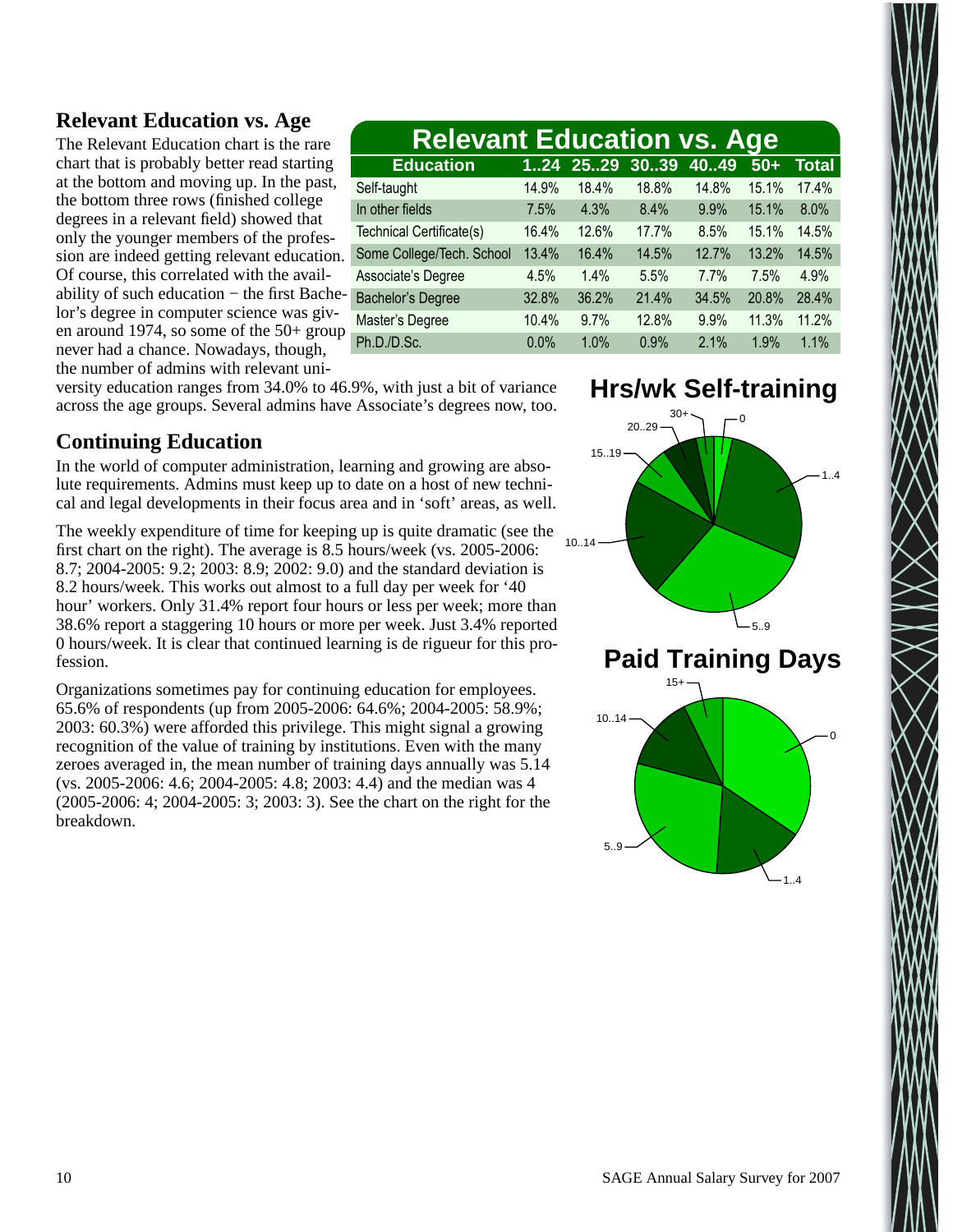#### **Industries Represented**

Roughly 82.6% (2006-2007: 84.0%; 2004-2005: 83.2%; 2003: 82.7%) of the respondents work at a single job; 16.0% have multiple employers. Respondents were asked to cite their primary area of employment. Education led the way again; for some reason they come out in force for this survey every year. Over 95% were able to categorize their employment into a set of canonic industries.

| <b>Employment Categories</b>             |      |                                                 |      |                                                                       |      |                                                              |         |  |  |
|------------------------------------------|------|-------------------------------------------------|------|-----------------------------------------------------------------------|------|--------------------------------------------------------------|---------|--|--|
| <b>Industry</b>                          | %    | <b>Industry</b>                                 | $\%$ | <b>Industry</b>                                                       | $\%$ | <b>Industry</b>                                              | %       |  |  |
| Education - Col-<br>lege or University   | 9.6% | IT Company:<br>Consulting                       | 4.5% | Government -<br>Contracting                                           | 2.2% | <b>Energy Produc-</b><br>tion or Mining (oil,<br>coal, etc.) | $1.2\%$ |  |  |
| IT Company: Other                        | 7.2% | IT Company:<br><b>ISP/ASP</b>                   | 4.4% | Entertainment                                                         | 2.1% | <b>Travel/Recreation</b>                                     | $1.1\%$ |  |  |
| IT Company:<br>Software Devel-<br>opment | 6.4% | Computer hard-<br>ware/semicon-<br>ductor       | 3.3% | Research                                                              | 1.8% | Insurance/risk<br>management                                 | 1.1%    |  |  |
| <b>Financial services</b><br>(all kinds) | 6.1% | Engineering                                     | 2.6% | Government -<br>Non-Military                                          | 1.7% | Not-for-profit                                               | 1.1%    |  |  |
| Telecommunica-<br>tions                  | 4.9% | Consulting and<br><b>Business Ser-</b><br>vices | 2.5% | Advertising, Pub-<br>lic Relations,<br>Communication.<br>or Marketing | 1.7% | Construction                                                 | 1.0%    |  |  |
| Other, please<br>specify briefly         | 4.9% | Health Care,<br>Medicine                        | 2.2% | Retail                                                                | 1.5% | Distribution/Ware-<br>housing                                | 1.0%    |  |  |
| Manufacturing                            | 4.9% | IT Company:<br>Web develop-<br>ment/webmaster   | 2.2% | Services (other)                                                      | 1.5% | <b>Real Estate</b>                                           | 1.0%    |  |  |

Other industries (with less than 1% of the respondents) included: Aeronautical/aerospace [7], Chemical [7], Defense [7], Publishing [7], Architecture (buildings) [6], Automotive [6], IT Company: Security [6], GIS/cartography/mapping [6], Accounting [5], Transportation [5], Government - Military [5], Biotechnology [5], Legal [5], State or Local Government [5], VAR [4], Wholesale [3], Human resources/human capital/recruiter [3], Broadcasting/Cable/Video [3], Education - Elementary or Secondary [3], Pharmaceuticals [3], Utility [2], Hospitality [2], Environmental Services [2], Gambling/gaming/lottery [2], Agriculture [1], Education - Commercial, training, etc. [1], Library [1], Political [1], Religion [1], and Food [1].

#### **Organization Size**

About 52.5% of respondents work in organizations with at least 1,000 people. One might expect this percentage to be even higher, since such organizations employ the vast majority of admins. 21.7% work in organizations with fewer than 100 employees.

## **Organization Size**

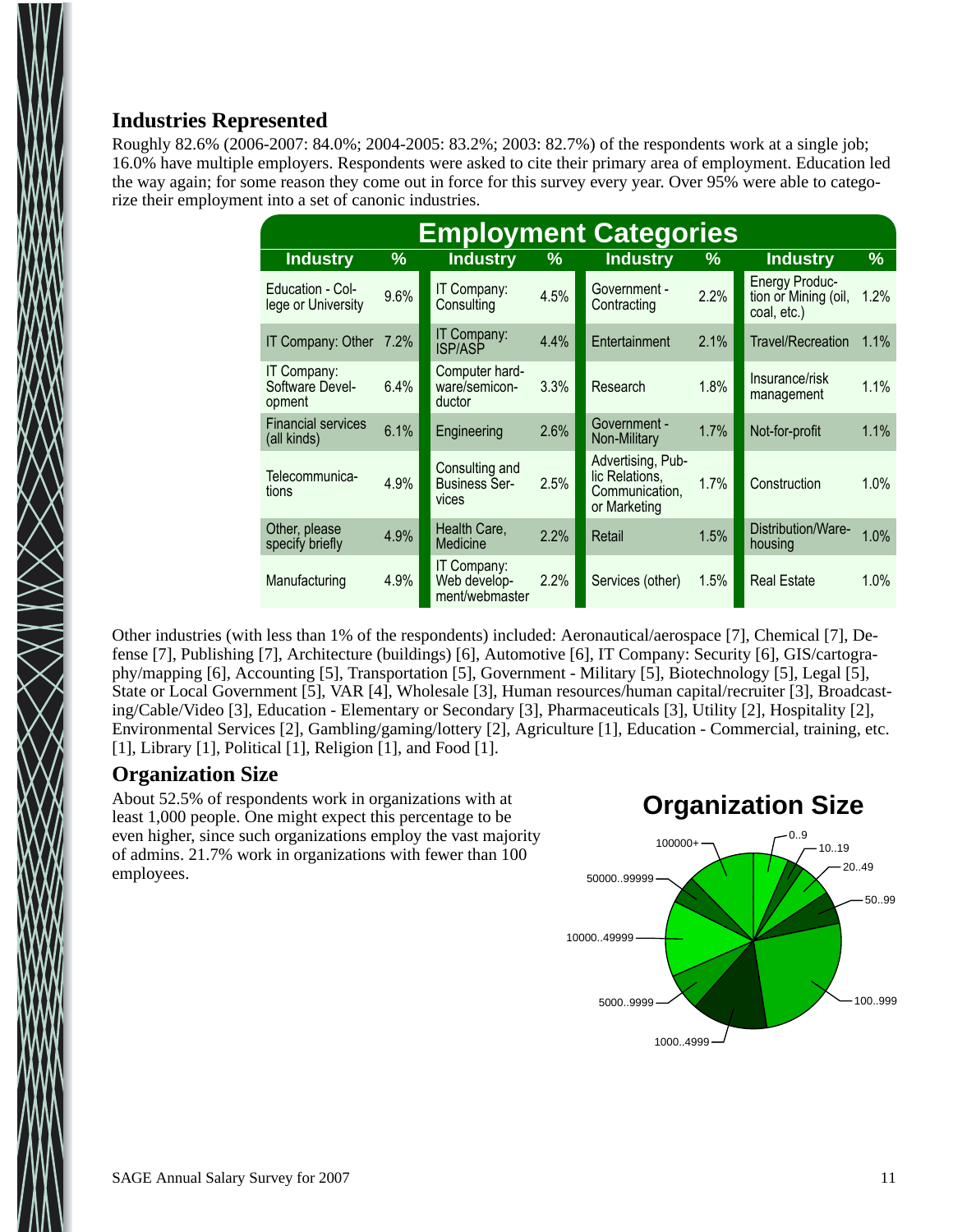#### **Travel**

Only 51.1% (vs. 2005-2006: 45%; 2004-2005: 53.3%; 2003: 55.4%; 2002: 53.7%) of the respondents travel at all for their company (excluding conferences and training). About 23.3% travel more than two weeks per year. The pie chart on the right is a graphical representation of this data.

#### **Work Week Characterization**

Sysadmins have perpetually complained about long work weeks. The survey asked how many hours per week each respondent worked. The graph on the right tells the tale (for those who worked 30 or more hours per week). About half (50.5%) reported 44 or fewer hours per week; about half (49.4%) reported 45 or more. Those reporting 60 hours or more numbered 5.5% (2005-2006: 5.3%; 2004-2005: 10.1%; 2003: 9.3%). The reduction here might be real or might be a more realistic approach to counting work hours.

For full-timers, the average work week was 44.6 hours/week (down from 2005-2006: 44.7; 2004-2005: 45.6; 2003: 45.7; 2002: 46.7; 2001: 47.7). This is still more like nine hours per day instead of the the mythical ''USA average eight hour day'' (but it's getting closer). About 26.2% (vs. 2005-2006: 22.5%; 2004-2005: 32.6%; 2002: 27.8%) of the respondents – over one in four – worked more than 50 hours/week (10 hours/day for a standard five-day work week).



#### **Commute Time**

While over 9.2% of respondents commute (one way) for less than 10 minutes, 29.5% (vs. 2005-2006: 26.7%; 2004-2005: 22.1%) commute more than 45 minutes, including 3.1% (vs. 2005-2006: 3.5%; 2004-2005: 2.9%) at over 90 minutes. See the pie chart on the right for a summary. The mean commute time of 32.3 minutes now exceeds half an hour each way.

#### **Working from Home**

Almost two thirds (64.7%) of respondents telecommute at least an hour every week with a mean of 7.5 hours/week and a median of three hours/week (though this could be checking e-mail in the evenings). Fully 11.8% spend more than half time  $(\geq 20)$ hours/week) telecommuting.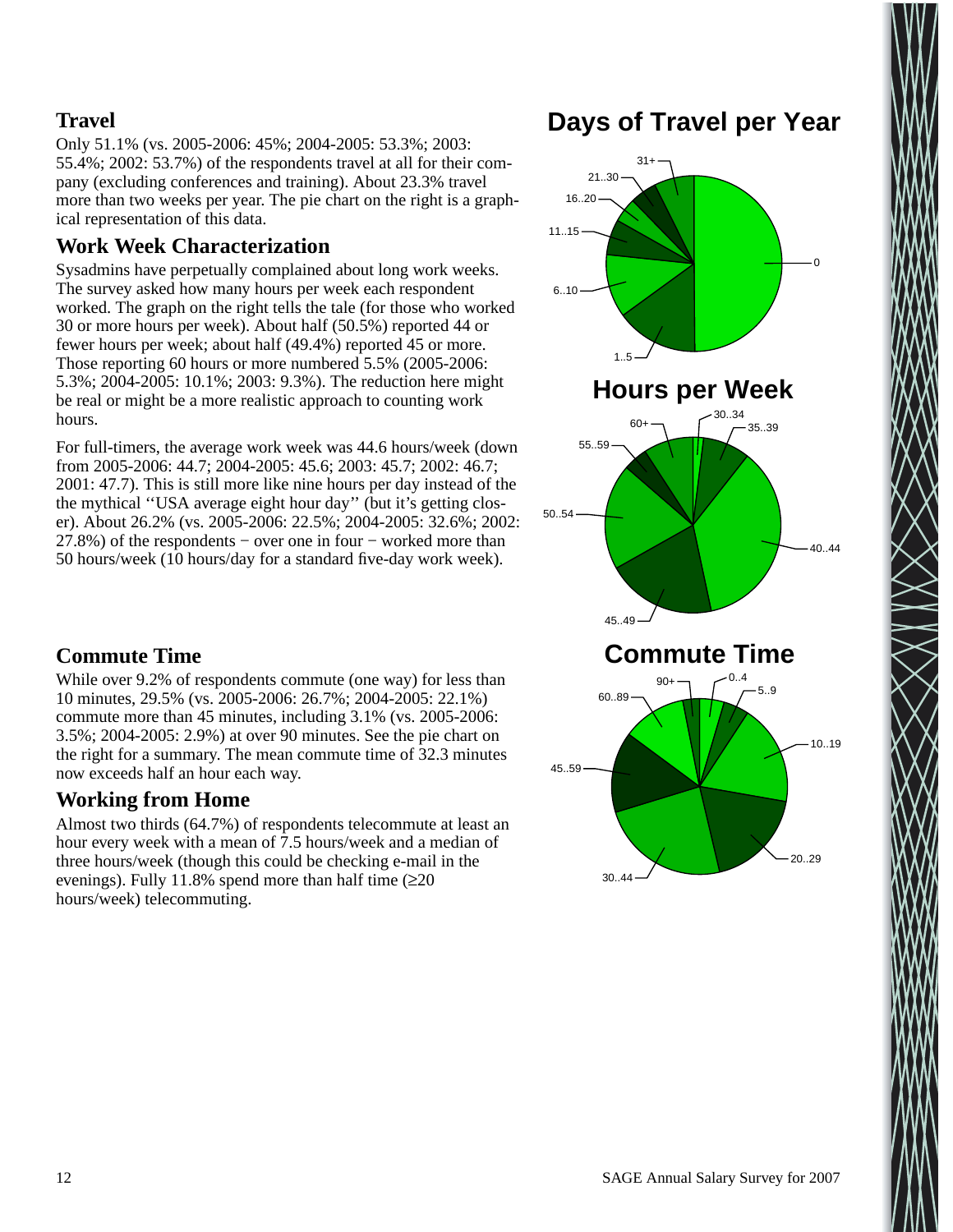#### **Longevity and Loyalty**

Recent economic conditions have dramatically changed notions of employer (and employee) loyalty and position longevity in many cultures. The mean job stay of those at their job at least a few months is 5.09 years (2005-2006: 5.46 years; 2004-2005: 4.14 years; 2003: 4.22; 2002: 4.32 years); the median is down to three years. 53.7% (2005-2006:53.6%; 2004-2005: 53.1%; 2003: 54%) have been at their job for less than four years. Only 22.2% (2005-2006: 28.1%; 2004-2005: 13.7%; 2003: 15.7%; 2002: 15.1%; 2001: 18.4%) of those who responded say they have been with their current employer for seven years or more.

Looked at another way, it's clear that these days admins continue to move around to different jobs (for a number of reasons). On the far right is a chart that reveals the number of primary employers respondents report having had over the previous five years. Note that 42.4% (2005-2006: 48.0%; 2004-2005: 41.4%; 2003: 38.6%) have stayed with the same employer for the full half-decade. It seems that folks are not job hopping nearly so much as during the 'boom.'

6

5

4

As far as loyalty goes, the survey asked what would make people wish to change jobs (they could check several items). Intriguingly, compensation is #1 on the list of respondents, almost twice as high as second place. Job satisfaction has a huge number of components that include (from former computer company executive Bill Wallace):

- A sense of personal power; mastery over others
- Ego-gratification − a feeling of price or importance
- Financial success
- Recognition of success; reassurance of worth
- Social or group approval; acceptance of peers
- The desire to win; need to be first
- A sense of roots
- Opportunity for creative expression
- Accomplishment of something worthwhile
- New experiences
- Liberty, freedom, privacy from intrusion
- A sense of self-esteem, dignity, and self-respect
- Love in all forms
- Emotional security



2

3

## **Reasons to Change Jobs**

2

| Why                                                                       | % Resp. | Why                                                                    | <u>% Resp.</u> |
|---------------------------------------------------------------------------|---------|------------------------------------------------------------------------|----------------|
| Pay/compensation                                                          | 57.7    | Reputation, size, potential,<br>stability, or mission                  | 12.9           |
| Challenge/interest                                                        | 34.0    | <b>Ethics</b>                                                          | 12.8           |
| Ability to advance/be pro-<br>moted more quickly                          | 30.7    | Ability to work with/avoid a<br>given brand or vendor (incl.<br>linux) | 10.3           |
| <b>Benefits</b>                                                           | 28.5    | Family-friendly                                                        | 10.3           |
| Job security                                                              | 21.1    | Company size                                                           | 9.6            |
| People (friendlier, more com-<br>petent, etc.)                            | 20.8    | Physical environment (e.g.,<br>offices vs. cubicles)                   | 9.6            |
| Management/vision                                                         | 20.0    | Dress code                                                             | 9.3            |
| Hours or schedules (good<br>$or$ bad)                                     | 19.3    | Workload                                                               | 9.1            |
| Training, learning, tuition re-<br>imbursement, certification<br>programs | 18.8    | Project management                                                     | 7.4            |
| New technology                                                            | 18.4    | On-call/pager/mobile phone<br>issues                                   | 5.5            |
| Location/commuting issues                                                 | 17.9    | Conference attendance                                                  | 4.8            |
| Culture                                                                   | 17.1    | Travel issues (want more or<br>want less)                              | 3.9            |
| Vacation time                                                             | 14.7    | Visa/work permit                                                       | 3.4            |
| Telecommuting                                                             | 14.3    | Child care                                                             | 2.1            |
| Respect                                                                   | 14.1    | Intellectual property policy                                           | 2.1            |
| Ability to work with or con-<br>tribute to open source<br>projects        | 13.4    | Other (please specify)                                                 | [8]            |
| Competence                                                                | 13.1    |                                                                        |                |

Ten years ago, compensation did not so frequently come out #1 on the list.

10.3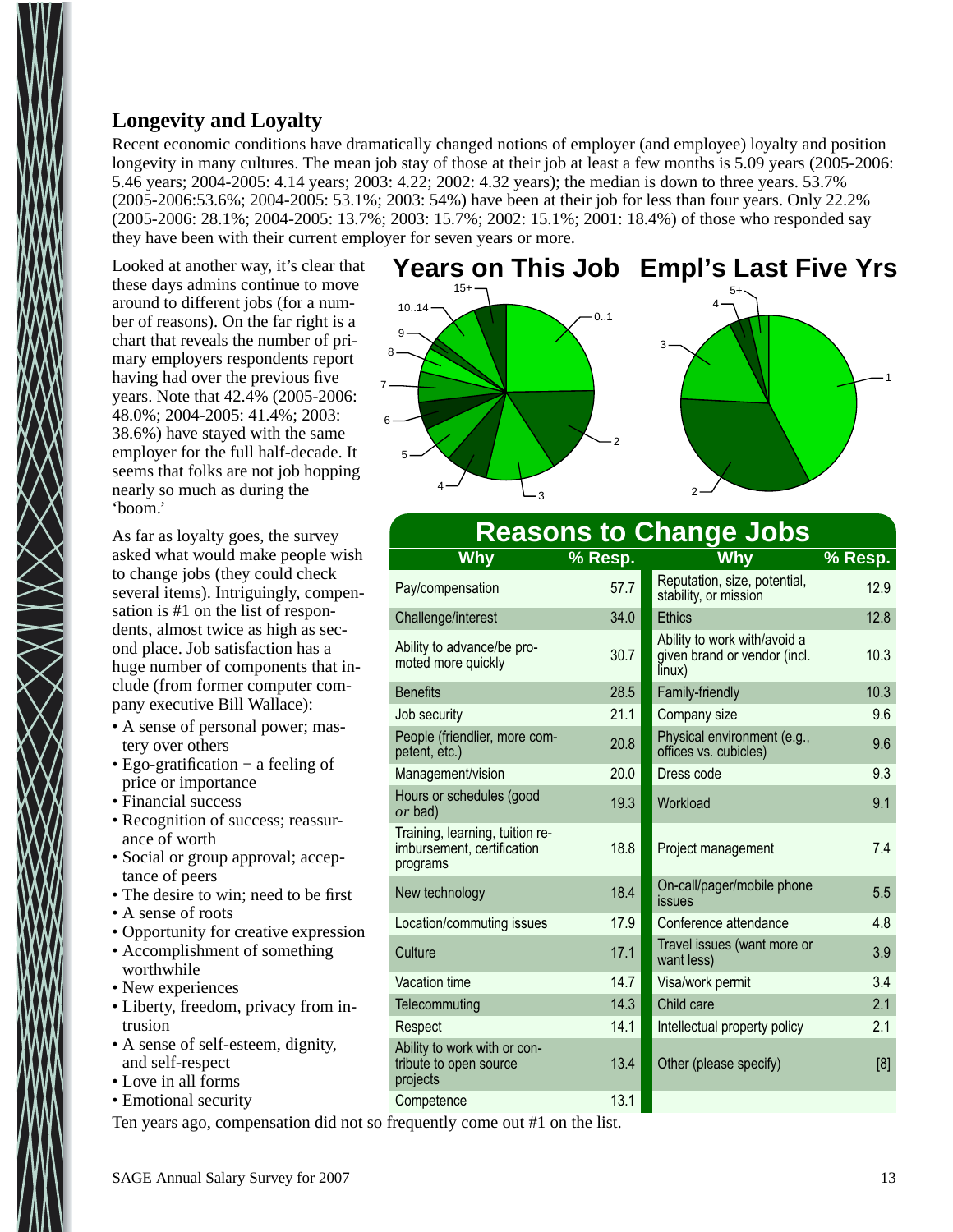As to longevity expectations, 75.9% (2005-2006: 84.1%; (2004-2005: 79.9%; 2003: 80.6%, 2002: 79.4%; 2001: 75.8%) of respondents report that they expect to be in system administration in five years; the other 24.1% answered 'No.' The table on the right shows the differences in expectations for members of various sized organizations. Those in the smallest companies (with 0..9 employees) tended to be less confident of their future in computer administration; the rest seem fairly certain of their future (with a slight dip for those in the largest companies).

## **Future vs. Org Size**

| N Employees Sysadmin Move on |       |       |
|------------------------------|-------|-------|
| 0.9                          | 58.5% | 41.5% |
| 10.49                        | 74.7% | 25.3% |
| 50.99                        | 81.6% | 18.4% |
| 100.499                      | 80.5% | 19.5% |
| 500999                       | 77.0% | 23.0% |
| 10004999                     | 77.2% | 22.8% |
| $5000+$                      | 75.4% | 24.6% |
| Total                        | 75.9% | 24.1% |

For those who would change away from the profession, what future career areas are they considering? 157 respondents answered the question, ''What else would you do?'' with some answer that wasn't ''Stay in the field.'' Management was again the big winner. See the table on the right for details.

| <b>Future Prospects</b> |                      |         |                        |  |  |  |  |
|-------------------------|----------------------|---------|------------------------|--|--|--|--|
| % Resp.                 | <b>Field</b>         | % Resp. | <b>Field</b>           |  |  |  |  |
| 5.2                     | Management           | [7]     | Development/design     |  |  |  |  |
| 1.8                     | Entrepreneur         | [6]     | <b>Human Resources</b> |  |  |  |  |
| [8]                     | Software development | [6]     | Anything else          |  |  |  |  |
| [8]                     | Don't know           | [5]     | <b>Technical Lead</b>  |  |  |  |  |
| [8]                     | Architecture/design  |         |                        |  |  |  |  |

#### **Organization Membership**

Professionally 23.0% of respondents belong to SAGE; 17.9% belong to USENIX; 22.0% belong to some local group; 7.0% belong to ACM; and 5.8% belong to IEEE. The table on the right below shows not only membership but opinions on 'helpfulness' for the total set of respondents. Respondents could check one box for each organization so 'Belong & Helpful' means not only do they belong but also they think the organization is helpful.

### **Technical Assns. and Rated Utility**

| <b>Organization</b> | Do not belong Belong |      | <b>Belong &amp;</b><br>helpful | <b>Belong &amp;</b><br>very helpful |
|---------------------|----------------------|------|--------------------------------|-------------------------------------|
| A local user group  | 78.0%                | 8.4% | 8.0%                           | 5.7%                                |
| <b>SAGE</b>         | 77.0%                | 8.4% | 10.2%                          | 4.4%                                |
| <b>USENIX</b>       | 82.1%                | 8.2% | 6.1%                           | 3.6%                                |
| <b>ACM</b>          | 93.0%                | 3.8% | 1.8%                           | 1.4%                                |
| <b>IEEE</b>         | 94.2%                | 2.2% | 2.2%                           | 1.4%                                |

Only one other organization garnered significant mention for this query; LOPSA came in with 4.2% of respondents as members.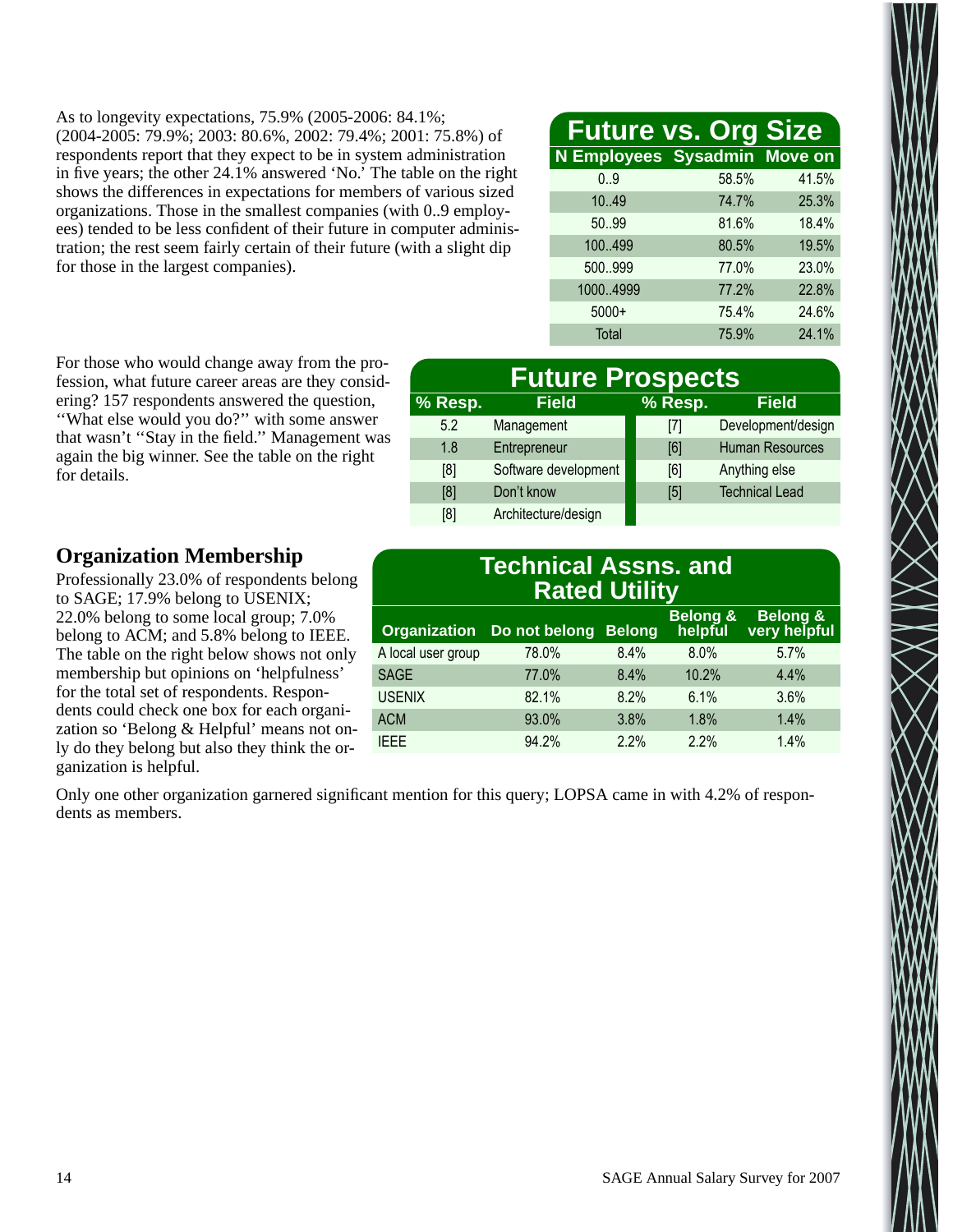#### **Traditional Time Off**

Like most professionals, system administrators usually get some paid vacation (in addition to paid holidays). While 4.5% of those reporting say they get no paid vacation, the mean of those who do is about 17.7 days (not counting those who report more than 30 annual days off). The median is 18 days. While experience in the field can yield increased vacation days, staying with a single employer longer can yield even greater vacation (see the charts below).

Respondents who received paid holidays had a mean of 9.1 paid holidays/year, with 6.2% reporting no paid holidays at all.

Note that some cultures have much longer vacation than those in the USA; this accounts for some of the higher numbers.

|                                   |                                           | <b>Exper. vs. Days Off</b>        |              |
|-----------------------------------|-------------------------------------------|-----------------------------------|--------------|
| <b>Years</b><br><b>Experience</b> | <b>Days</b><br>$\overline{\mathsf{Vac.}}$ | <b>Years</b><br><b>Experience</b> | Days<br>Vac. |
|                                   | 21.4                                      | 6                                 | 18.2         |
|                                   | 16.1                                      | 7.9                               | 18.2         |
| $\mathfrak{p}$                    | 15.1                                      | 1014                              | 17.4         |
| 3                                 | 16.6                                      | 15.19                             | 17.6         |
| 4                                 | 16.9                                      | $20+$                             | 19.9         |
| 5                                 | 15.6                                      |                                   |              |

| <b>Longevity and Vacation</b>               |             |                                      |             |  |  |  |
|---------------------------------------------|-------------|--------------------------------------|-------------|--|--|--|
| <b>Years at</b><br><b>Employer Vacation</b> | <b>Days</b> | Years at<br><b>Employer Vacation</b> | <b>Days</b> |  |  |  |
|                                             | 16.3        | 6                                    | 17.6        |  |  |  |
|                                             | 15.7        | 7.9                                  | 20.2        |  |  |  |
| $\mathfrak{p}$                              | 17.5        | 10.14                                | 19.8        |  |  |  |
| 3                                           | 15.7        | 15.19                                | 21.8        |  |  |  |
| 4                                           | 18.1        | $20+$                                | 23.3        |  |  |  |
| 5                                           | 16.5        |                                      |             |  |  |  |

#### **Annual Days Paid Vacation**



Sick days are another kind of time off work. Of those responding, 14.5% (2005-2006: 14.5%; 2004-2005: 16.4%; 2003: 12.7%; 2002: 12.1%) receive (or took) no sick days. The mean was 7.9 (2005-2006: 7.5; 2004-2005: 6.9; 2003: 7.4; 2002: 7.1); the median was 5 days (2005-2006: 6; 2004-2005: 6; 2003: 6; 2002: 5). Above on the right is a chart of sick day allocation (for those who have limits).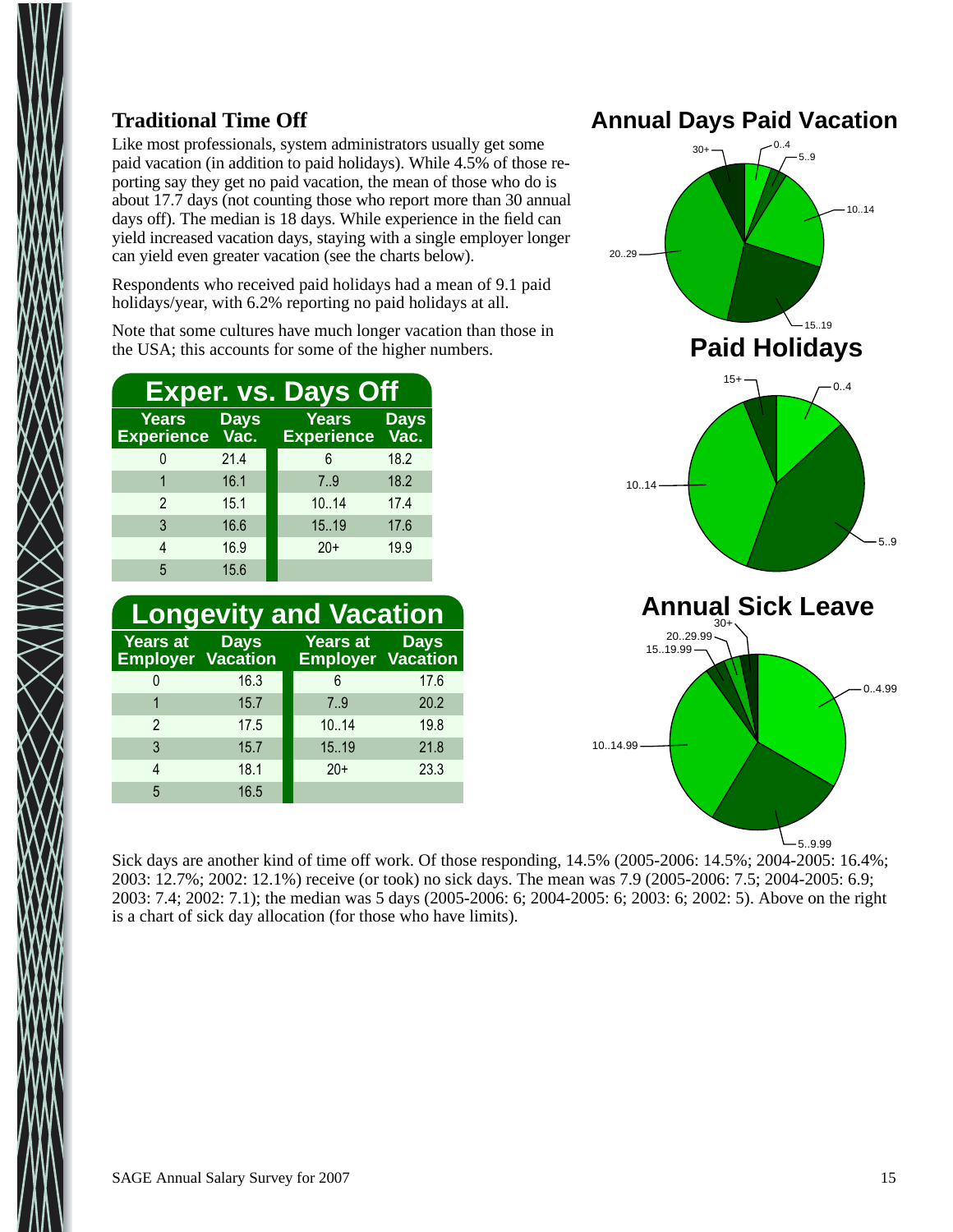#### **Benefits**

The chart on the right describes insurance coverage and some other benefits for the survey's respondents. Note that those in Europe often get this coverage from their government and not from their employer.

About 73.2% (2005-2006: 78.9%; 2004-2005: 73.1%; 2003: 75.2%) of respondents report that their employer contributes to a retirement fund on their behalf. Respondents also reported on receiving other extra benefits.

## **Insurance Coverage/Benefits**

| <b>Coverage</b>            | N/A   |       | <b>Unpaid Partly paid Fully paid</b> |       |
|----------------------------|-------|-------|--------------------------------------|-------|
| Laptop or similar hardware | 33.8% | 9.3%  | 2.7%                                 | 54.2% |
| Cell phone                 | 33.5% | 15.2% | 13.6%                                | 37.6% |
| Life insurance             | 27.3% | 11.5% | 35.3%                                | 25.9% |
| Health insurance           | 15.5% | 6.8%  | 55.2%                                | 22.6% |
| Disability insurance       | 31.9% | 10.4% | 35.5%                                | 22.1% |
| Home comm. costs           | 42.6% | 27.0% | 12.5%                                | 17.8% |
| Dental insurance           | 25.8% | 10.2% | 49.8%                                | 14.3% |
| Vision care insurance      | 32.2% | 12.8% | 41.6%                                | 13.4% |

| <b>Benefits Reported</b>                                                            |         |                                      |         |  |  |  |  |  |
|-------------------------------------------------------------------------------------|---------|--------------------------------------|---------|--|--|--|--|--|
| <b>Benefit</b>                                                                      | % Resp. | <b>Benefit</b>                       | % Resp. |  |  |  |  |  |
| Family medical insurance                                                            | 37.5    | Flexible/cafeteria plan for benefits | 15.2    |  |  |  |  |  |
| 401(k) matching (i.e., company adds money to pen-<br>sion/retirement fund)          | 37.2    | Domestic partnership benefits        | 14.4    |  |  |  |  |  |
| 401(k) (or other pension/retirement fund)                                           | 35.9    | Donation matching                    | 13.3    |  |  |  |  |  |
| Tuition support; certification cost support                                         | 32.6    | Credit union                         | 12.8    |  |  |  |  |  |
| Food/drink at work (i.e., coffee, Friday bagel program,<br>cheap lunch, cheap soda) | 29.9    | Commuting assistance                 | 11.9    |  |  |  |  |  |
| Parking                                                                             | 26.2    | Association memberships              | 10.2    |  |  |  |  |  |
| Telecommuting                                                                       | 24.3    | Profit sharing                       | 8.7     |  |  |  |  |  |
| Conference attendance (including tutorials)                                         | 24.3    | Child care/childcare assistance      | 7.5     |  |  |  |  |  |
| Discounts of various kinds                                                          | 24.2    | 403(b)                               | 7.5     |  |  |  |  |  |
| Flextime/flexible hours (e.g., 9 x 80, 4/40 schedules)                              | 24.0    | Company car (or lease)               | 5.5     |  |  |  |  |  |
| Retirement plan/fund/program                                                        | 22.5    | Housing/home loan                    | 4.2     |  |  |  |  |  |
| Gym, health club membership                                                         | 19.5    | Special pensions                     | 2.6     |  |  |  |  |  |
| Performance or signing bonus                                                        | 19.4    | Other                                | 1.8     |  |  |  |  |  |
| Stock options or stock purchase plan                                                | 17.4    | <b>IRA</b>                           | 1.5     |  |  |  |  |  |
| Employee stock ownership plan                                                       | 17.2    | RRSP (matching, assistance)          | 1.5     |  |  |  |  |  |

#### **Hiring Outlook**

Respondents were asked to estimate the number of sysadmins to be hired in the upcoming year. The chart on the right summarizes this optimistic outlook. Almost three quarters (72.1%) anticipate hiring at least one person. Almost 7% anticipate hiring ten or more.

## **Anticipated Hires**

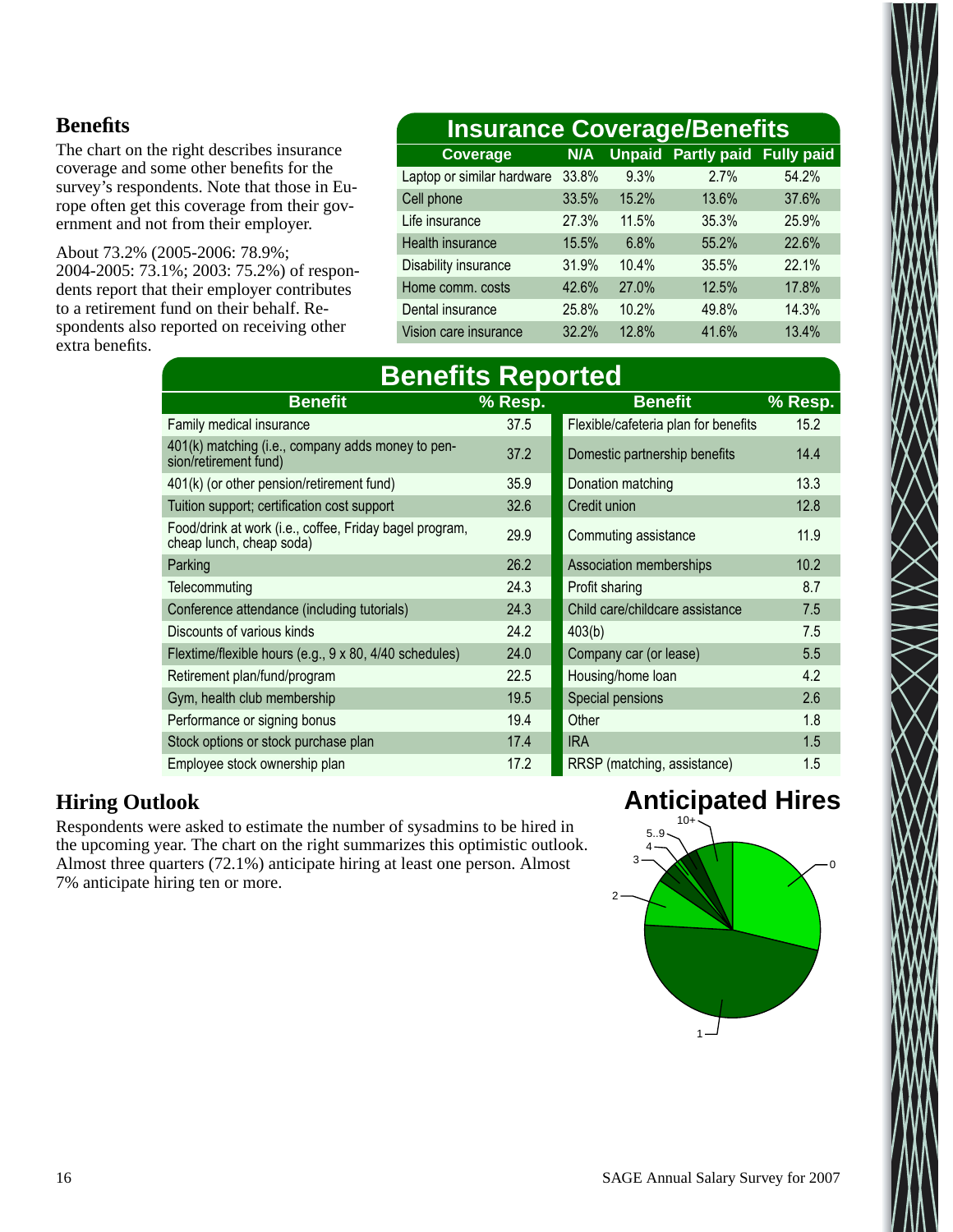#### **Users per Admin**

Managers often look to SAGE for a ''universal constant'' that is the number of full-time-equivalent users that a single administrator can manage. This year's survey again collected data from which to estimate this elusive value. The answer is, ''It depends.'' A site with resource-intensive users might require far more admins than, for example, eBay, which has a huge number of users but a smaller admin ratio, since the users are generally exploiting a single application.

As reported in previous surveys, the breakdown shows a bell-shaped distribution when plotted against a logarithmic scale for the number of users; see the chart below.



Some notes on this chart:

- A small number of respondents appears to have responded with unusual and probably erroneous numbers (e.g., 40,000 admins for 40,000 users). Thus, take the left-hand bars with a grain of salt.
- Multiple respondents from the same company will skew that company's ratio a bit higher on the ''Sites Reporting'' scale.

This same bell curve (on a logarithmic scale!) has appeared now for almost a decade.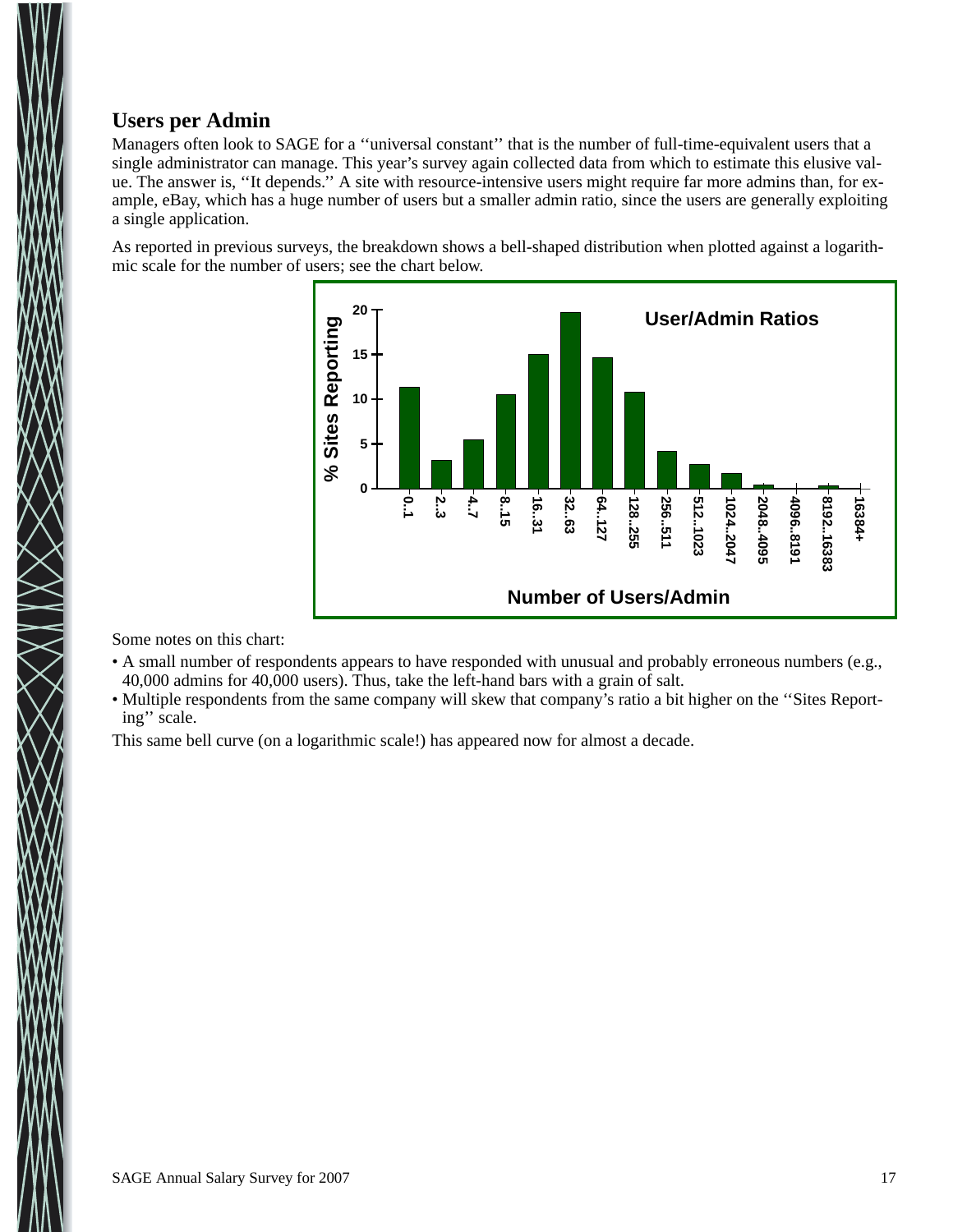## **Salary Information**

Demographics are interesting, but salaries form the heart of a salary survey. Here's a quick rundown of how some people work and get paid:

- 59.0% (2005-2006: 65.2%; 2004-2005: 63.8%; 2003: 65.1%) of employees are ''generally satisfied with their compensation package'' (41.0% aren't)
- 54.3% (2005-2006: 46.1%) of respondents are not specially compensated for overtime
- 8.0% receive both cash and/or time off as compensation for overtime work
- 12.4% receive cash compensation for overtime work
- 25.3% receive time off as compensation for overtime work
- 68.1% of respondents are not specially compensated for 'night' (shift) work
- 17.8% receive comp time or other compensation for special hours
- 14.1% receive more money for special hours
- 76.0% (2005-2006: 77.7%; 2004-2005: 71.6%; 2003: 73.5%; 2002: 69.9%) of respondents are at least occasionally required to be on call, wear a pager, or carry a cell phone
- 19.4% receive compensation for being on call (5.0% comp time, 11.5% money, 2.9% either/both)
- 24.8% (2005-2006: 21.1%; 2004-2005: 28.4%; 2003: 25.5%; 2002: 44.2%) of respondents never carry a pager/cell phone; 40.3% (vs. 2005-2006: 46.4%; 2004-2005: 44.2%) wear a pager/cell phone all the time. The rest are on call at various frequencies: 6.8% are on call one week out of two or more; .75% are on call one week out of three or so; 7.4% are on call one week out of four or so; 5.5% are on call one week out of five or so; 5.8% are on call one week out of six or so; 5.7% are on call sometimes, but less than one week out of six.
- 24.1% (2005-2006: 26.7%; 2004-2005: 26.7%; 2003: 27.5%; 2002: 30.3%) of respondents receive some sort of stock bonus
- 92.4% of respondents work for a single employer
- 90.2% of respondents are salaried; 9.8% (2005-2006: 12.6%; 2004-2005: 15.6%; 2003: 13.7%) are paid hourly

This statistical summary attempts to describe the state of salaries and salary changes over the last year by examining salary with respect to gender, age, experience, geography, industry, and other factors.

The number of respondents in certain sub-categories is occasionally too low to draw valid statistical inferences (e.g., just one person in Anchorage, Alaska). Generally, statistics that are nonreliable by virtue of their small sample size are either not reported or reported with a '#' to mark them as unreliable.

 $\sum_{i=1}^{n}$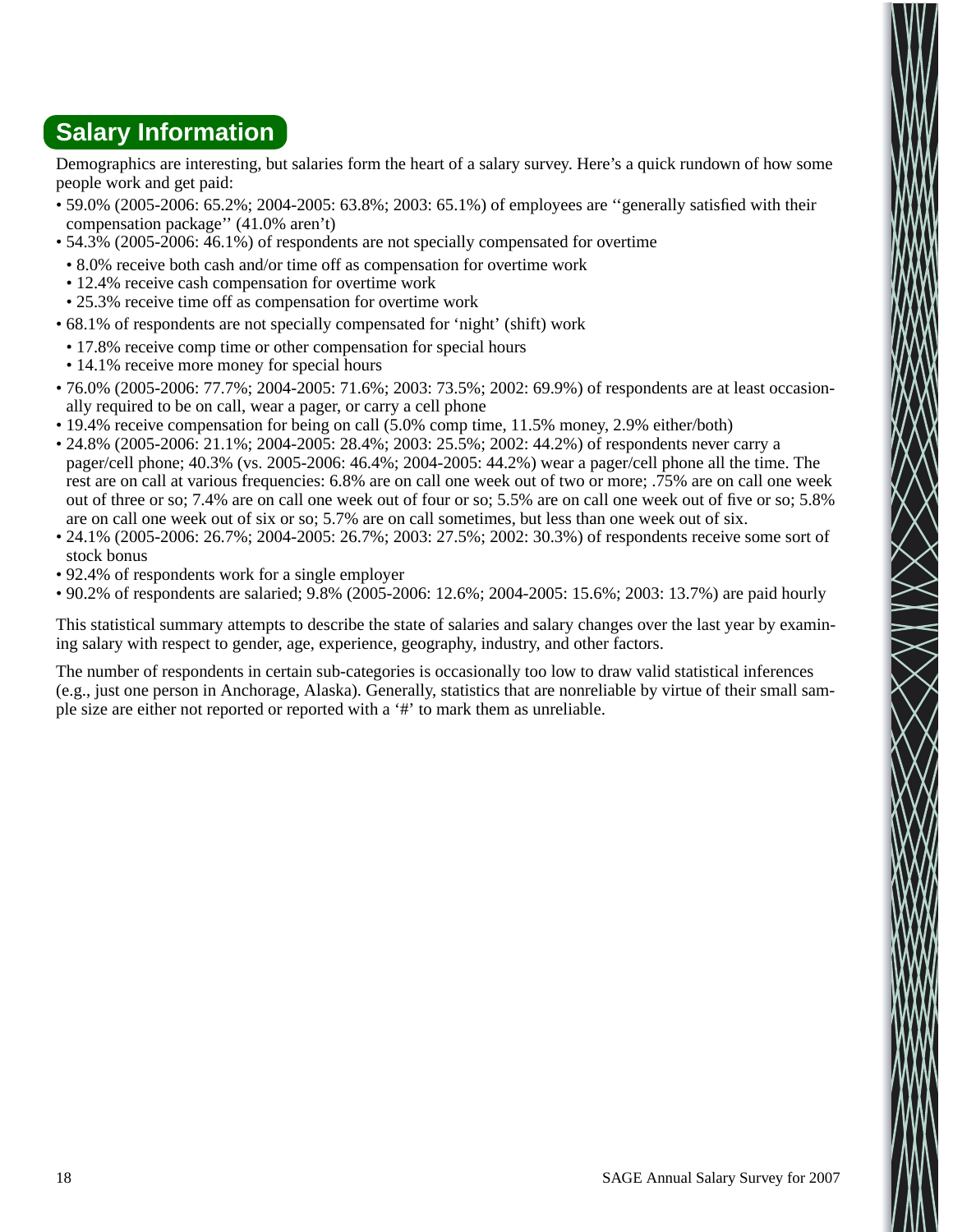#### **Salary Change Summary**

The average salary change for those 525 full-time respondents with incomes of US\$10K-US\$200K with salary changes from -30% to 30% (from all nations and currencies) was 6.65% (2005-2006: 5.43%).

6.3% (2005-2006: 7.5%) earned less this year; 10.9% (2005-2006: 16.5%; 2004-2005: 24.1%) had no change in salary. Of those 82.9% (2005-2006: 83.8%; 2004-2005: 75.9%) who increased their salaries no more than 30%, the average increase was 8.80% (2005-2006: 7.44%; 2004-2005: 9.2%; 2003: 8.2%). In a surprising development, raises were spread fairly evenly throughout the salary range, with higher earners being dramatically less penalized than in the past (with a single exception).

Prior to 2004-2005, it appeared that managers were allotting a pot of raise-dollars to a number of variously paid staff; this year's dollar-value of raises continued to be *much* higher for the \$100K+ brackets.

To the right is an overall chart of last year's salary changes, calculated against last year's salary – and shown by gender. It does not show experience or job categories and thus should be viewed only as an overall picture. Some gender difference appears throughout the table.

The page's final chart shows the various salary changes. It's easy to see that the 2-4% range was very popular in addition to the ''no raise'' and 16..20% range.

#### **Increases by Salary Rang e** Range % in Range % Incr Incr (US\$) < 20,000 3.0 8.5 1,260 20,000-29,999 4.2 11.2 2,795 30,000-39,999 4.0 10.3 3,531 40,000-49,999 8.0 5.5 2,513 50,000-59,999 9.7 5.5 3,030 60,000-69,999 13.0 7.0 4,476 70,000-79,999 16.0 5.6 4,170 80,000-89,999 11.8 4.9 4,151 90,000-99,999 9.0 8.3 7,757 100,000-124,999 15.8 6.5 6,980 125,000-149,999 3.6 8.2 11,187 150,000-174,999 1.7 2.9 4,507 175,000-199,999 0.2 22.2 43,999

|            | 'Salary Raises from Year to Year` |      |      |  |                                 |     |     |     |
|------------|-----------------------------------|------|------|--|---------------------------------|-----|-----|-----|
| $%$ Inc.   | <b>All</b>                        |      |      |  | Male Fem. % Incr. All Male Fem. |     |     |     |
| $-30. -10$ | 2.6                               | 2.6  | 1.9  |  | 1011.99                         | 5.7 | 5.7 | 5.8 |
| $-9.99$ -5 | 1.8                               | 1.8  | 1.9  |  | 1213.99                         | 4.5 | 5.0 | 0.0 |
| $-4.99.0$  | 2.2                               | 2.4  | 0.0  |  | 14.15.99                        | 3.1 | 3.1 | 3.8 |
| 0.1.99     | 14.9                              | 15.3 | 11.5 |  | 16.17.99                        | 3.5 | 3.3 | 5.8 |
| 2.3.99     | 18.1                              | 17.3 | 25.0 |  | 18.19.99                        | 4.1 | 4.4 | 1.9 |
| 4.5.99     | 16.5                              | 16.4 | 17.3 |  | 20.,29.99                       | 6.3 | 6.3 | 5.8 |
| 6.7.99     | 8.3                               | 8.8  | 3.8  |  | $30+$                           | 0.0 | 0.0 | 0.0 |
| 8.9.99     | 8.4                               | 77   | 15.4 |  |                                 |     |     |     |

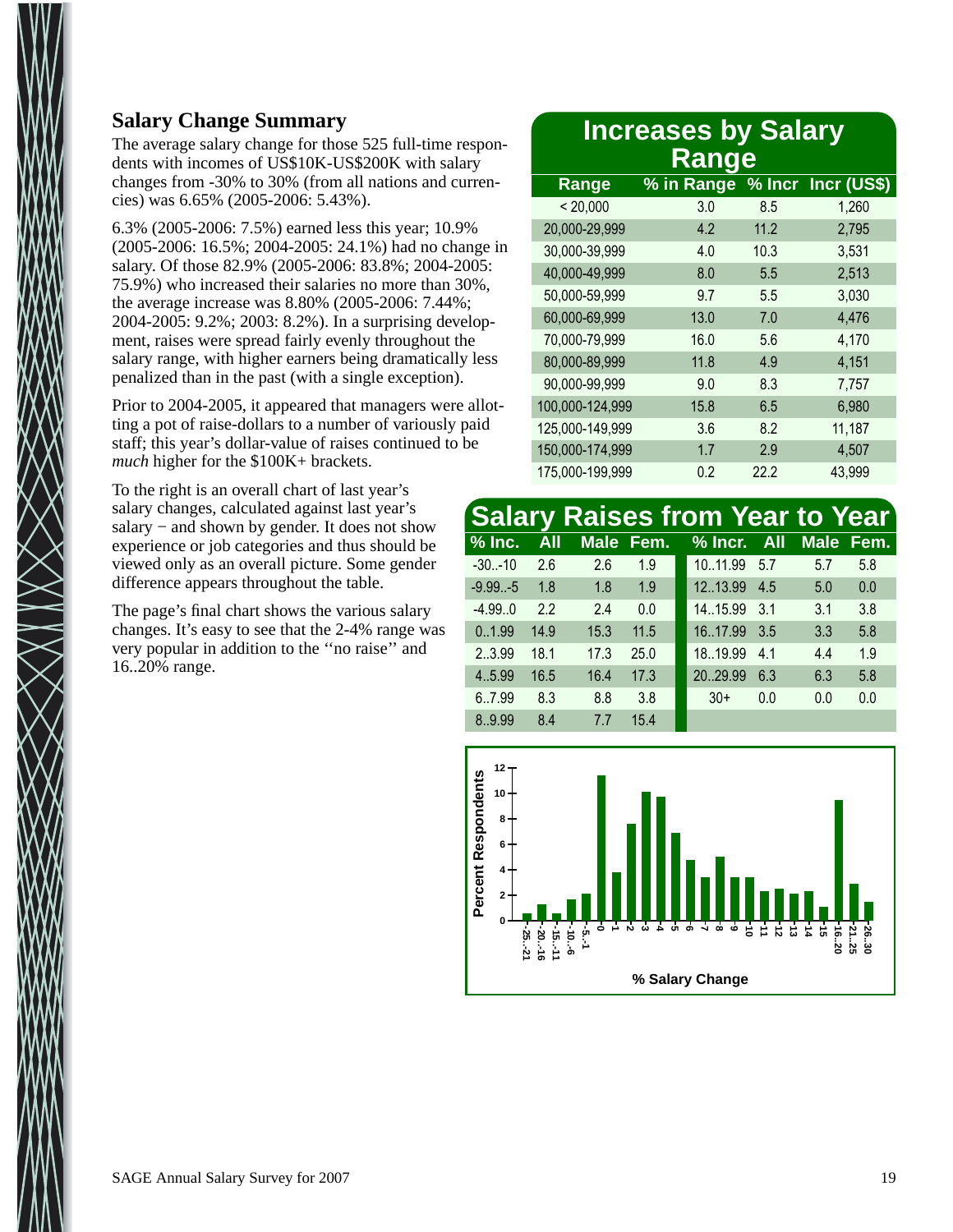#### **Bonuses**

Some companies give one-time rewards to people in lieu of changing their salary. The respondents were asked whether they received such a bonus/incentive and why:

| <b>Reasons for Bonus/Incentive</b>                                             |                   |                                                        |         |  |  |  |  |
|--------------------------------------------------------------------------------|-------------------|--------------------------------------------------------|---------|--|--|--|--|
| <b>Reason</b>                                                                  | % Resp.           | <b>Reason</b>                                          | % Resp. |  |  |  |  |
| Did not receive a bonus                                                        | 37.2              | Bonus/incentive for staying with the orga-<br>nization | 2.6     |  |  |  |  |
| Bonus/incentive based on your individual<br>performance                        | 27.6              | By exercising stock options                            | 2.1     |  |  |  |  |
| Bonus/incentive based on how well your<br>organization performed               | 22.1              | Bonus/incentive for travel                             | 1.6     |  |  |  |  |
| Regular annual bonus/incentive                                                 | 14.5              | Other                                                  | 1.6     |  |  |  |  |
| Bonus/incentive based on how well your<br>group, department, or unit performed | 13.0              | Bonus/incentive for assisting with hiring              | 1.5     |  |  |  |  |
| Holiday bonus                                                                  | 10.0 <sub>1</sub> | Bonus/incentive for obtaining a certification          | 1.1     |  |  |  |  |
| Bonus/incentive for a special project                                          | 6.4               | Bonus/incentive for receiving a degree                 | [6]     |  |  |  |  |
| Bonus/incentive for special work (e.g., on-<br>call, pager/cell-phone duty)    | 5.0               | Bonus/incentive for relocation                         | [5]     |  |  |  |  |
| Sign-on or recruiting bonus                                                    | 3.1               | Bonus/incentive dictated by a union or<br>legislation  | [3]     |  |  |  |  |

#### **Working More**

Does working more imply getting a bigger salary change? The table at the right suggests that this is no longer true (except in the extreme 60+ hours/week case) despite positive indications in previous years.

| <b>Hrs vs. Incr.</b> |      |                       |  |  |  |  |  |  |  |
|----------------------|------|-----------------------|--|--|--|--|--|--|--|
|                      |      | Hours % Incr. % Resp. |  |  |  |  |  |  |  |
| 30-39                | 8.6  | 10.7                  |  |  |  |  |  |  |  |
| $40 - 44$            | 6.3  | 39.8                  |  |  |  |  |  |  |  |
| 45-49                | 6.9  | 23.2                  |  |  |  |  |  |  |  |
| 50-54                | 5.9  | 17.3                  |  |  |  |  |  |  |  |
| 55-59                | 2.5  | 3.4                   |  |  |  |  |  |  |  |
| 60-64                | 8.4  | 3.8                   |  |  |  |  |  |  |  |
| 65+                  | 11.0 | 1.7                   |  |  |  |  |  |  |  |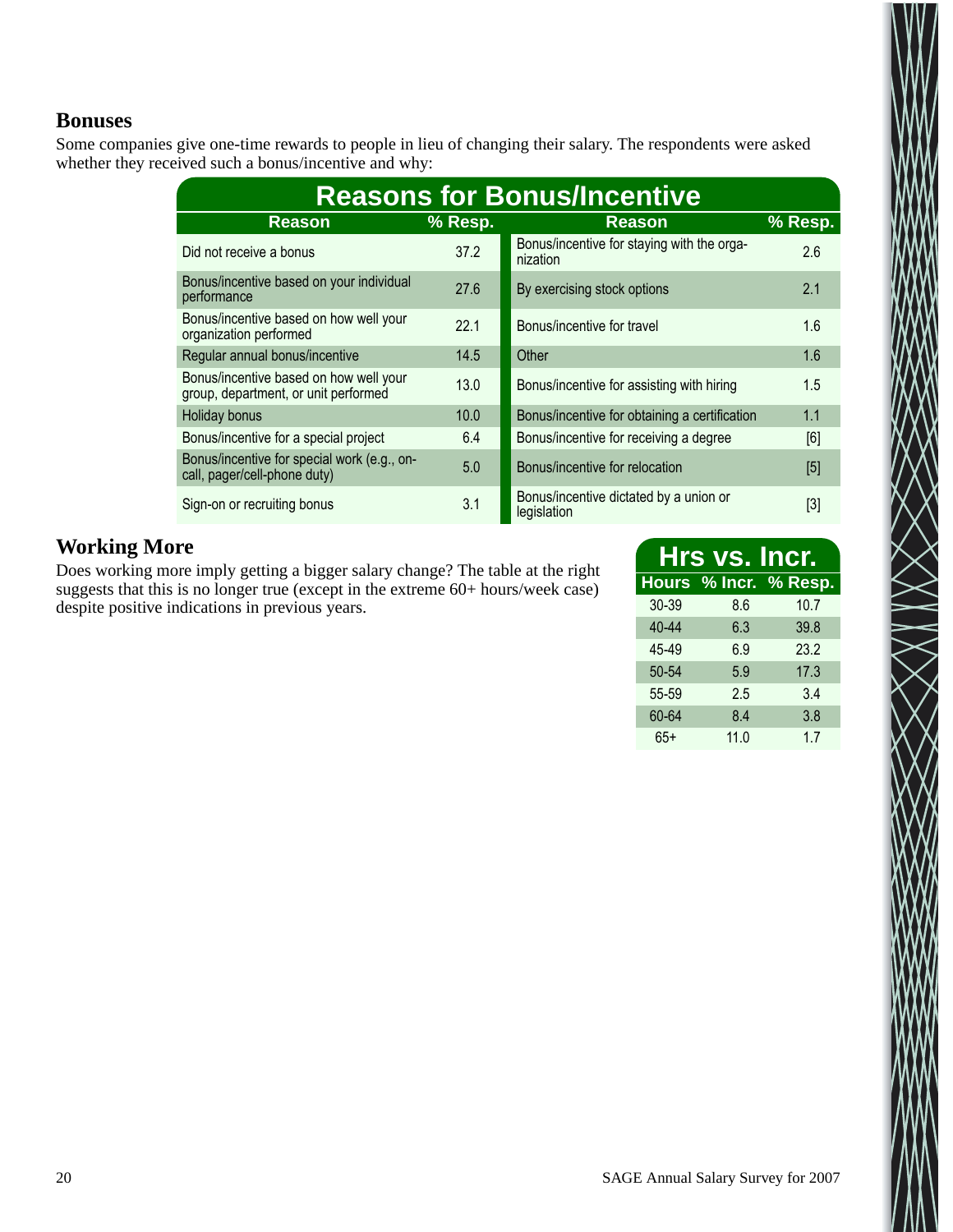#### **Salaries vs. Experience**

Experience counts. Those with less than three years of experience report incomes that average \$40,000 less than those with more than ten years of experience − but the next ten years brings only a \$3,000 average gain (thus demonstrating salary compression). The charts on the next page show *total* compensation (after last year's salary change) vs. experience.

The table below summarizes the experience vs. salary numbers for those reporting in US currency. The graphs on the next page, however, are also illuminating, since they enable you to pinpoint just where you stand in the (almost) bell curve of salaries for those with similar experience.

The table includes three sets of statistics, all of which are narrowed by requiring last year's increase to be in the range -30..30, income to be in the range US\$10,000..US\$200,000, experience to be at least one year, weekly work at least 30 hours/week, and salary to be reported in US dollars (thus restricting the numbers mostly to the USA − no other countries had enough respondents to create valid general statistics). Statistical groups include:

- Summary of all respondents who meet the conditions above.
- Only those who actually increased their salary during this survey's year.
- Only those who have worked for the same organization for at least two years (i.e., this column arguably shows the raises people get at an organization instead of by changing to a new job).

Note in all statistics that even though the percentage of increase ranges widely, the dollar increase holds much closer to constant across experience levels.

| <b>Admin Experience vs.</b><br><b>Salary and Increase</b> |         |        |                                      |         |                             |        |                                 |  |  |  |  |
|-----------------------------------------------------------|---------|--------|--------------------------------------|---------|-----------------------------|--------|---------------------------------|--|--|--|--|
| <b>Exp</b><br>Range                                       | % Resp. | Sal.   | <b>All Responses</b><br>$-$ Incr $-$ | Sal.    | Raise $> 0$<br>$-$ Incr $-$ | Sal.   | Same Co. > 2 Yr<br>$-$ Incr $-$ |  |  |  |  |
| 0.0                                                       | 0.3%    | 67,000 | 3.1% \$2,061                         | 67,000  | 3.1% \$2,061                | 67,000 | 3.1% \$2,061                    |  |  |  |  |
| 1.2                                                       | 3.1%    | 55,615 | 4.5% \$2,528                         |         | 56,820 11.1% \$6,280        | 52,676 | 7.9% \$4,183                    |  |  |  |  |
| 3.4                                                       | 5.9%    | 57,269 | 5.3% \$3,025                         | 60,918  | 9.0% \$5,507                | 57,659 | 6.9% \$4,002                    |  |  |  |  |
| 5.6                                                       | 8.7%    | 61,774 | 5.9% \$3,639                         | 63,904  | 8.9% \$5,682                | 58,349 | 6.5% \$3,786                    |  |  |  |  |
| 7.8                                                       | 13.6%   | 76,493 | 8.0% \$6,124                         | 77,159  | 9.5% \$7,364                | 77,824 | 7.2% \$5,609                    |  |  |  |  |
| 9.10                                                      | 22.3%   | 77,461 | 5.8% \$4,514                         | 80,258  | 8.1% \$6,494                | 74,982 | 5.3% \$3,992                    |  |  |  |  |
| 1115                                                      | 27.6%   | 88,753 | 5.7% \$5,086                         | 88,551  | 7.3% \$6,448                | 88,087 | 5.4% \$4,775                    |  |  |  |  |
| 16.19                                                     | 6.4%    | 89,886 | 5.1% \$4,623                         | 89,938  | 7.3% \$6,571                | 92,506 | 2.7% \$2,530                    |  |  |  |  |
| $20+$                                                     | 12.3%   | 96,458 | 3.3% \$3,214                         | 100,601 | 4.9% \$4,920                | 95,697 | 3.7% \$3,543                    |  |  |  |  |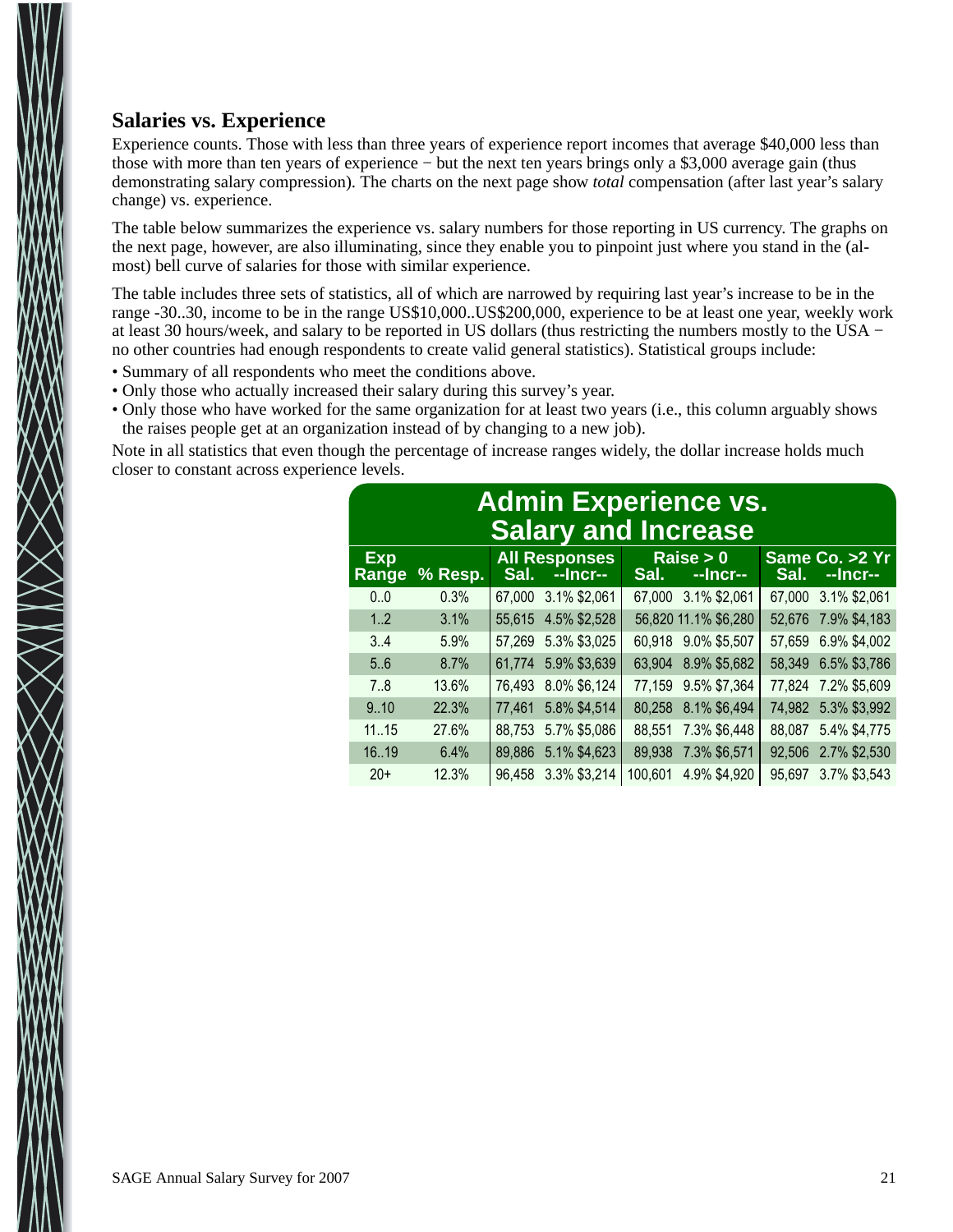Below are the overall distributions for salary vs. experience, though they include all countries with no special processing for geography.



The charts show pleasing bell-curve distributions that connote the validity of the statistics. A small number of dramatically higher-paid respondents ups the average a slight bit in just about every chart. Checking the records uncovers that some of these were due to one-time bonuses for various reasons.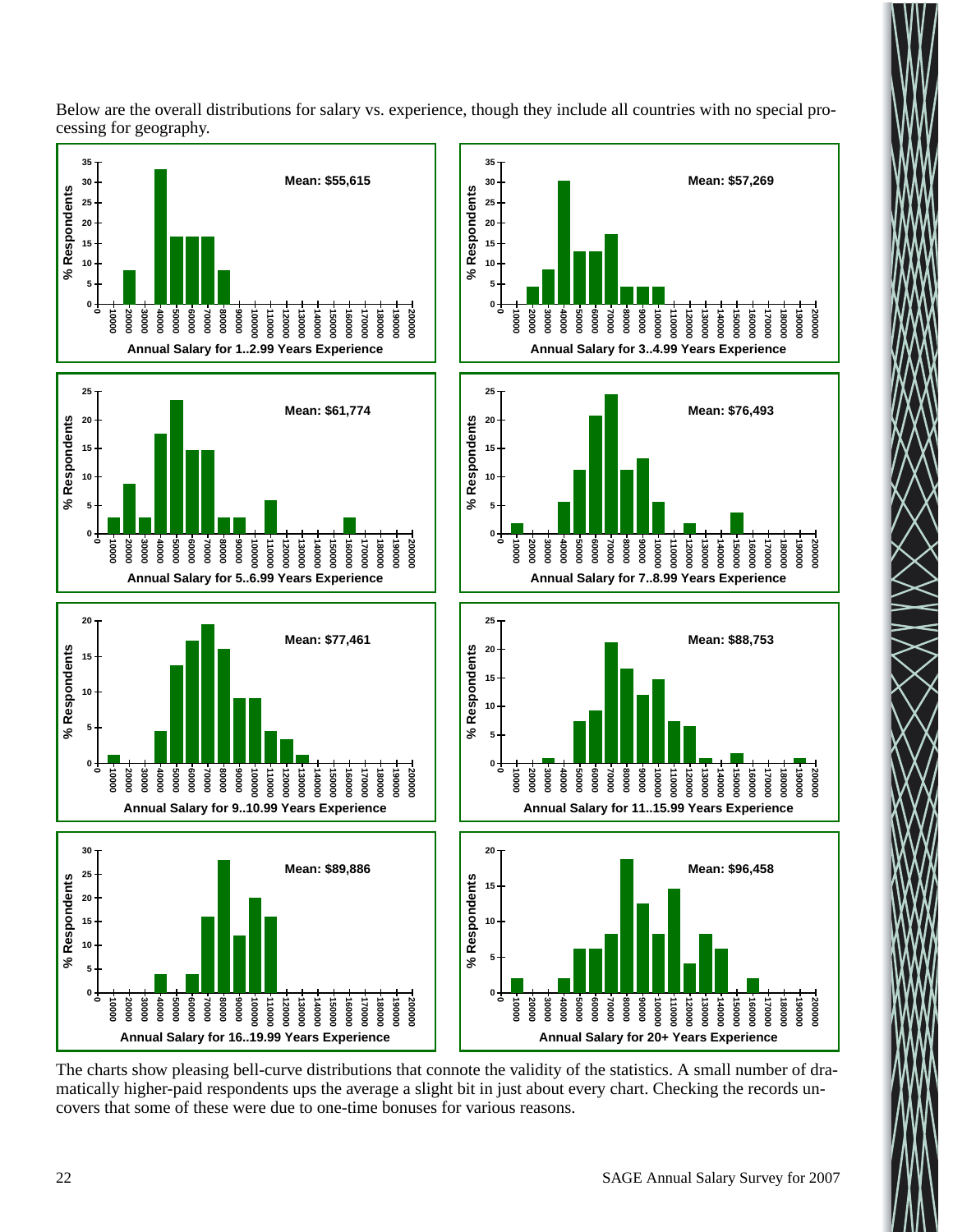#### **Gender Studies**

As time goes on, women are, in general, catching up to men in experience (years ago, computer professions were truly male-dominated). The charts on the right show the distribution and average salary increase for the entire group and for men/women broken out. The top chart includes the very high and very low salaries in addition to very positive and very negative salary swings.

On the right below is a graphical representation of the same salary brackets by

gender. Small sample sizes show that the numbers shouldn't be trusted too much, but salaries of women with three or more years of experience seem to be lagging those of men. For women vs. men in salary increases, no trend is readily observable. The final graph of bracketed salaries shows that women *generally* keep parity with men until the US\$100K level. Again, small sample sizes do not warrant much trust in these results.

|       | <b>Salary vs. Years of Experience</b> |                |        |                |         |                |  |  |  |  |  |  |
|-------|---------------------------------------|----------------|--------|----------------|---------|----------------|--|--|--|--|--|--|
|       |                                       | <b>Overall</b> |        | <b>Male</b>    | Female  |                |  |  |  |  |  |  |
| Years |                                       | AvgSal % Resp. |        | AvgSal % Resp. |         | AvgSal % Resp. |  |  |  |  |  |  |
| 0.2   | 49,418                                | 7.1            | 48,546 | 6.7            | 53,777# | 10.7           |  |  |  |  |  |  |
| 3.4   | 48,474                                | 9.0            | 50,109 | 9.3            | 30,162# | 6.7            |  |  |  |  |  |  |
| 5.6   | 58,274                                | 12.3           | 60,458 | 12.3           | 40,313# | 12.0           |  |  |  |  |  |  |
| 7.8   | 72,202                                | 12.9           | 73,001 | 13.1           | 64,305# | 10.7           |  |  |  |  |  |  |
| 9.10  | 71,061                                | 19.4           | 71,799 | 19.5           | 64,893  | 18.7           |  |  |  |  |  |  |
| 1115  | 82,654                                | 23.2           | 85,503 | 23.3           | 59,193  | 22.7           |  |  |  |  |  |  |
| 16.19 | 89,814                                | 5.8            | 91,079 | 6.0            | 74,640# | 4.0            |  |  |  |  |  |  |
| $20+$ | 96,570                                | 10.4           | 98,493 | 9.8            | 86,256  | 14.7           |  |  |  |  |  |  |

## **Increases by Gender and Salary Range**

|                | <b>Overall</b> |       |       | <b>Male</b> | <b>Female</b> |         |  |
|----------------|----------------|-------|-------|-------------|---------------|---------|--|
| <b>Salary</b>  | N              | Incr. | N     | Incr.       | N             | Incr.   |  |
| 10,00019,999   | 2.9%           | 8.5%  | 2.4%  | $9.0\%$     | 6.8%          | 7.1%    |  |
| 20,00029,999   | 4.6%           | 9.5%  | 3.9%  | 10.2%       | 10.2%         | 7.4%    |  |
| 30,00039,999   | 4.0%           | 8.9%  | 3.5%  | 6.7%        | 8.5%          | 16.2%   |  |
| 40,00049,999   | 8.2%           | 5.4%  | 8.8%  | 5.5%        | 3.4%          | 2.4%    |  |
| 50,00059,999   | 9.5%           | 5.2%  | 9.0%  | 5.3%        | 13.6%         | 4.8%    |  |
| 60,00069,999   | 12.9%          | 7.0%  | 12.9% | 6.9%        | 13.6%         | 7.5%    |  |
| 70,00079,999   | 16.4%          | 5.8%  | 16.5% | 6.1%        | 15.3%         | 2.8%    |  |
| 80,00089,999   | 11.7%          | 4.9%  | 12.0% | 4.7%        | 8.5%          | 6.9%    |  |
| 90,00099,999   | 8.9%           | 8.6%  | 8.8%  | 8.9%        | 10.2%         | 6.5%    |  |
| 100,000149,999 | 18.9%          | 6.7%  | 20.2% | 6.7%        | 8.5%          | 8.6%    |  |
| 150,000+       | 2.0%           | 5.0%  | 2.0%  | 6.1%        | 1.7%          | $-5.9%$ |  |

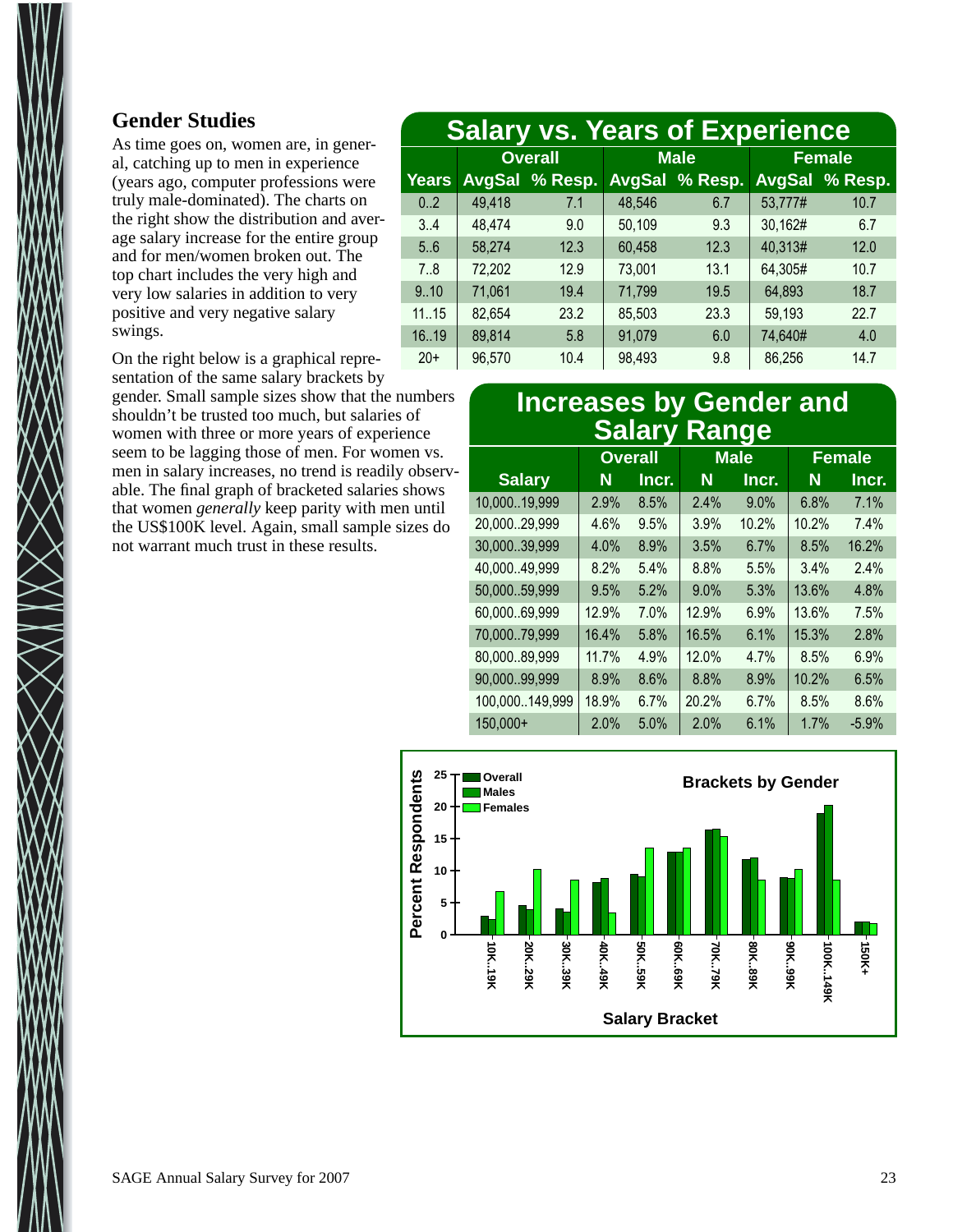#### **Salary and Education**

Education is often said to enhance salaries. The chart on the right (which is for general education, not technical education), while not accounting for experience, shows that this adage seems to hold true except for those with Master's degrees (!). Note that certificates do not contribute nearly as strongly as some technical school advertisements might suggest.

The second chart on the right shows average salaries compared against 'relevant' education. Except for Master's degrees, this chart reflects a very traditional sort of observation: more, better education yields higher salaries. Upon checking those whose 'formal education is in other fields,' some are entrepreneurs (even company founders) while others live in high-cost-of-living cities or have inordinate experience. The smaller sample size caused a majority of this anomaly.

The next chart breaks down salary by experience and education. The # means that the sample is probably too small to believe the numbers.

Generally, it appears that both education and longevity pay off.

#### **Salary vs. Education**<br>EducLevel AvgSal AvgInc **AvgSal AvgInc % Resp.** Ph.D./D.Sc. 94,335 5.5% 2.6% Bachelor's Degree 76,229 6.5% 42.1% Associate's Degree 75,199 6.2% 7.1% Some College or Technical School 74,467 6.3% 21.6% Less than High School Diploma 70,744 0.1% [4] Master's Degree 66,038 7.6% 13.6% High School Diploma 61,527 5.7% 5.7% Technical Certificate(s)  $56,714$  9.8% 6.8%

## **Salary vs. Relevant Education**

| <b>EducLevel</b>                              |        |       | <b>AvgSal AvgInc % Resp.</b> |
|-----------------------------------------------|--------|-------|------------------------------|
| Ph.D./D.Sc.                                   | 88,332 | 10.9% | 1.1%                         |
| All of my formal education is in other fields | 78,491 | 7.2%  | 9.6%                         |
| Associate's Degree                            | 76,215 | 5.3%  | 5.1%                         |
| <b>Bachelor's Degree</b>                      | 75,193 | 6.5%  | 27.9%                        |
| Some College or Technical School              | 74,982 | 6.1%  | 14.5%                        |
| Self-taught                                   | 72,946 | 6.0%  | 17.9%                        |
| Technical Certificate(s)                      | 64,891 | 8.0%  | 14.0%                        |
| Master's Degree                               | 63,692 | 7.3%  | 10.0%                        |

| <b>Salary and Incr. by Education/Exp.</b> |         |                   |                 |                |               |               |                 |
|-------------------------------------------|---------|-------------------|-----------------|----------------|---------------|---------------|-----------------|
| <b>Education level</b>                    | 0.1     | $\mathbf{2}$      | 34              | 5.9            | 10.14         | 1519          | $20+$           |
| Master's Degree                           | 72,000  | 22.101            | 66.098          | 56.660         | 76.819        | 94.980        | 110.250         |
|                                           | $-8.9#$ | 6.2#              | 5.5#            | 8.7            | 5.1           | 15.4          | 3.6#            |
| <b>Bachelor's Degree</b>                  | 79,003  | 55.646            | 51.669          | 71,038         | 89.612        | 85,109        | 96,891          |
|                                           | 11.9#   | 12.6              | 9.4             | 8.0            | 6.1           | 2.9           | 3.3             |
| Assoc. Degree                             | 67,000  | 28,080            | 81.000          | 63.857         | 80.137        | 70.805        | 101,130         |
|                                           | 3.1#    | 8.0#              | 2.5#            | 9.0            | 6.1           | $-0.8#$       | 4.0             |
| Some Coll/Tech Sch                        | 28.969  | 67.138            | 41.668          | 67.605         | 82.707        | 90,656        | 99.412          |
|                                           | 20.0#   | 4.6#              | 7.1             | 6.6            | 5.6           | 6.2           | 4.8             |
| Technical Cert(s)                         |         | 53,000<br>$-5.9#$ | 34.806<br>11.6# | 62.430<br>11.7 | 74.409<br>6.4 | 76.560<br>4.7 | 112.500<br>4.7# |
| <b>High School Diploma</b>                |         | ---               | 58,660<br>8.6#  | 71.958<br>11.7 | 89.824<br>6.7 | 99,859<br>4.3 | 76.554<br>3.6   |
| Less than HS Diploma                      | 89,693  | 43,000            | 53.736          | 69,105         | 73.113        | 89,558        | 94.650          |
|                                           | 13.8#   | $-12.3#$          | 2.6             | 8.5            | 4.3           | 7.5           | 3.8             |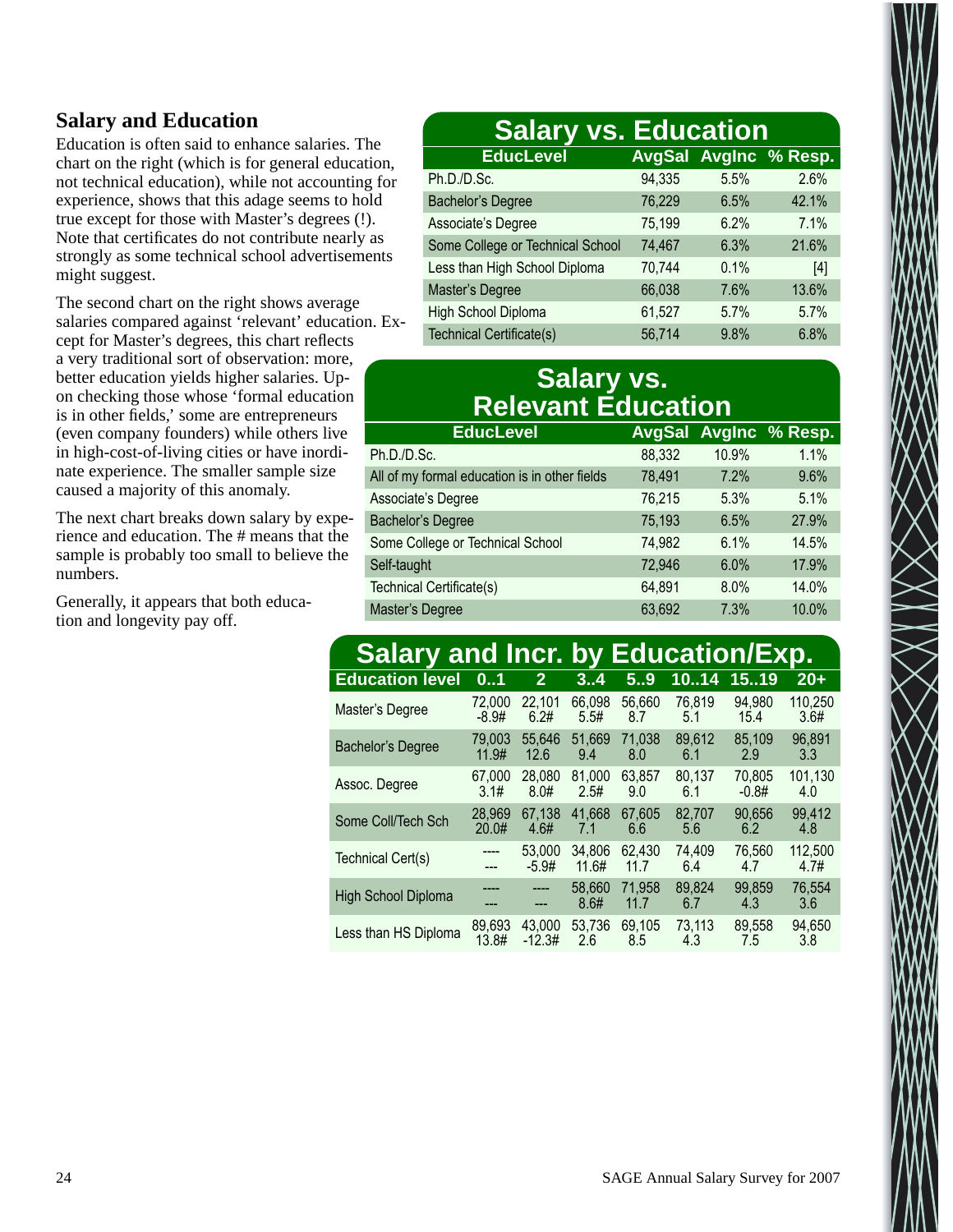#### **Salary in USA Metro Areas**

 $\bigtimes$   $\bigtimes$   $\bigtimes$ 

The cost of living varies in different cities (e.g., New York City is very expensive; Kansas City is less so). The chart below shows how compensation varies in some of the larger tech cities. All salary reports are converted to dollars using 4 August 2008 exchange rates.

|                                                       | <b>Average Salary by Metro Area</b> |     |                       |                                    |        |      |                       |  |  |  |  |  |  |
|-------------------------------------------------------|-------------------------------------|-----|-----------------------|------------------------------------|--------|------|-----------------------|--|--|--|--|--|--|
| <b>Metro area</b>                                     |                                     |     | Salary % Incr % Resp. | <b>Metro area</b>                  |        |      | Salary % Incr % Resp. |  |  |  |  |  |  |
| San Francisco/San<br>Jose/Silicon Valley, CA,<br>Area | 99,792                              | 5.5 | 7.0                   | Philadelphia, PA, Metro<br>Area    | 80,122 | 7.7  | 2.5                   |  |  |  |  |  |  |
| London, England Metro<br>Area                         | 99,201                              | 9.0 | 1.3                   | Research Triangle, NC              | 78,623 | 8.0  | 1.5                   |  |  |  |  |  |  |
| New York Metro Area                                   | 94,187                              | 5.9 | 5.0                   | Austin, TX Metro Area              | 77,295 | 4.7  | 2.3                   |  |  |  |  |  |  |
| San Diego, CA, Metro<br>Area                          | 94,120                              | 7.0 | 1.3                   | Atlanta, GA Metro Area             | 75,610 | 4.9  | 2.1                   |  |  |  |  |  |  |
| Washington, DC, Metro<br>Area                         | 93,365                              | 7.8 | 3.4                   | Seattle/Redmond, WA<br>Metro Areas | 73,961 | 4.2  | 2.1                   |  |  |  |  |  |  |
| Chicago, IL Metro Area                                | 93,092                              | 9.1 | 2.1                   | Toronto, ON, Metro Area            | 73,357 | 10.6 | 1.3                   |  |  |  |  |  |  |
| Denver, CO Metro Area                                 | 92.104                              | 4.2 | 2.7                   | Montreal, QC, Metro Area           | 72,792 | 9.2  | 1.0                   |  |  |  |  |  |  |
| Dallas, TX Metro Area                                 | 90,652                              | 6.5 | 2.5                   | Not applicable                     | 64,573 | 6.9  | 53.5                  |  |  |  |  |  |  |
| Los Angeles/Orange<br>Co., CA, Metro Area             | 86,936                              | 6.7 | 3.4                   | Vancouver, BC, Metro<br>Area       | 57.857 | 11.1 | 0.8                   |  |  |  |  |  |  |
| Boston, MA, Metro Area                                | 82,407                              | 5.2 | 3.0                   |                                    |        |      |                       |  |  |  |  |  |  |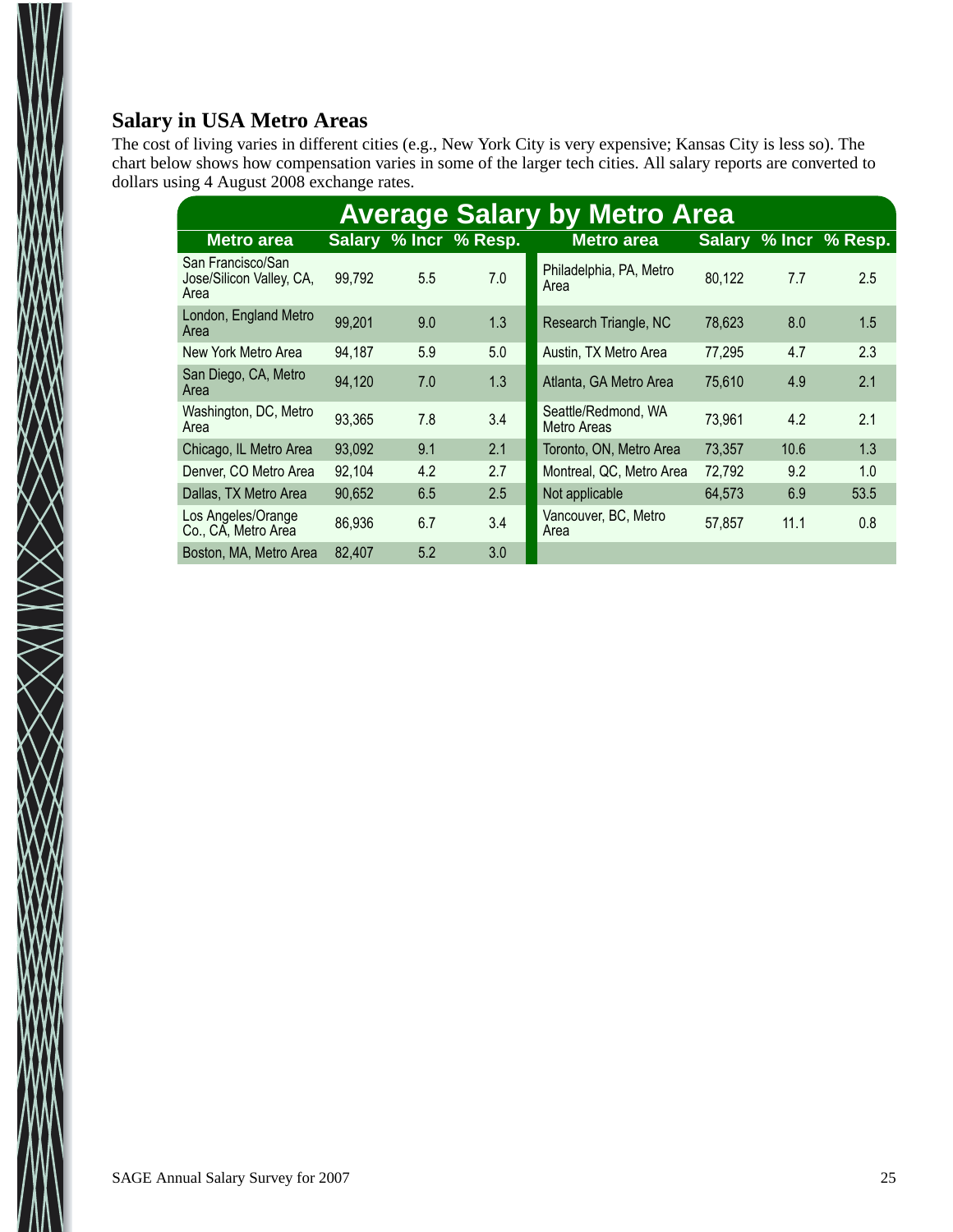#### **Salary in USA Metro Areas by Experience**

The chart on this page factors in both self-reported (vs. derived) geography and experience; all salaries are converted to US\$.

The # symbol means the sample size is small and not trustworthy; boxes with '----' had few or no samples.

| <b>Avg Salary/Raise by Area/Experience</b>      |                   |                    |                 |                   |                    |                    |
|-------------------------------------------------|-------------------|--------------------|-----------------|-------------------|--------------------|--------------------|
| <b>Area</b>                                     | 01                | 24                 | 5.9             | 1014 1519         |                    | $20+$              |
| Ottawa, ON, Metro Area                          |                   |                    | ----<br>----    | ----              | ----               | 142,912<br>17.5#   |
| San Francisco/San Jose/Silicon Valley, CA, Area | 67,000<br>3.1#    | ----               | 93,520<br>7.6   | 96,939<br>5.1     | 95,000<br>4.4      | 131,450<br>5.1     |
| London, England Metro Area                      | 90,234<br>9.5#    | 75,522<br>17.3#    | 98,080<br>19.0# | 94,157<br>11.6#   | 85,330<br>0.0#     | 156,928<br>$-5.9#$ |
| Sydney, Australia Metro Area                    |                   |                    | ----<br>----    | 74,480<br>0.0#    | 121,030<br>8.3#    |                    |
| New York Metro Area                             | ----              | 87,500<br>10.7#    | 92,166<br>9.7   | 96,776<br>3.9     | 113,500<br>8.0     | 74,775<br>0.7      |
| San Diego, CA, Metro Area                       |                   |                    | ----<br>----    | 87,550<br>5.5     | 102,822<br>12.4#   | 103,000<br>2.0#    |
| Washington, DC, Metro Area                      | 46,300<br>2.7#    | 70,108<br>13.4#    | 89,750<br>9.0   | 93,810<br>9.5     | 129,000<br>$-4.4#$ | 120,000<br>4.4#    |
| Chicago, IL Metro Area                          |                   | ----               | 89,666<br>8.3   | 94,083<br>10.6#   | 101,883<br>9.2#    |                    |
| Denver, CO Metro Area                           |                   | ----               | 74,500<br>3.3   | 94,558<br>3.7     | 95,000<br>3.3#     | 140,000<br>12.0#   |
| Dallas, TX Metro Area                           | ----              | 60,240<br>9.1#     | ----<br>----    | 89,375<br>6.8     | 116,500<br>3.6#    | 110,000<br>4.8#    |
| Los Angeles/Orange Co., CA, Metro Area          | ----<br>----      | 54,000<br>12.5#    | 75,700<br>9.7   | 96,500<br>5.6     | 95,666<br>$-1.6#$  | 116,127<br>6.4#    |
| Houston, TX Metro Area                          |                   | ----<br>----       | 107,000<br>1.9# | 75,250<br>$-7.1#$ | ----<br>----       |                    |
| Boston, MA, Metro Area                          |                   | 60,900<br>9.2#     | 74,785<br>3.9   | 90,666<br>6.6#    | 110,000<br>4.8#    | 97,071<br>4.5#     |
| Philadelphia, PA, Metro Area                    |                   |                    | 80,227<br>10.8  | 80,333<br>8.4#    | 73,900<br>1.1#     | 85,713<br>3.8#     |
| Research Triangle, NC                           |                   | 43,000<br>$-12.3#$ | 73,333<br>14.6# | 91,497<br>8.1     |                    |                    |
| Austin, TX Metro Area                           |                   |                    | 66,256<br>5.9   | 84,750<br>2.6     | 95,500<br>5.1#     |                    |
| Atlanta, GA Metro Area                          |                   | ----               | 63,510<br>7.8   | 85,000<br>3.7#    | 86,386<br>1.2#     |                    |
| Seattle/Redmond, WA Metro Areas                 | 72,000<br>$-8.9#$ | 85,000<br>18.1#    | 59,043<br>5.9   | 81,466<br>1.9#    | 90,000<br>5.9#     | 86,000<br>1.8#     |
| Toronto, ON, Metro Area                         | 28,969<br>20.0#   | ----<br>----       | 55,416<br>5.3#  | 95,597<br>7.8#    | 86,906<br>20.0#    |                    |
| Montreal, QC, Metro Area                        | ----<br>----      | ----               | 62,740<br>13.2# | 87,872<br>3.0#    | ----<br>----       |                    |
| Not applicable                                  | 100,429<br>19.6#  | 47,213<br>6.1      | 56,604<br>9.6   | 67,837<br>6.0     | 75,672<br>6.2      | 86,498<br>3.4      |
| Vancouver, BC, Metro Area                       | ----<br>----      | 48,281<br>17.8#    | 67,434<br>4.4#  |                   | ----<br>----       | ----               |

 $\ge$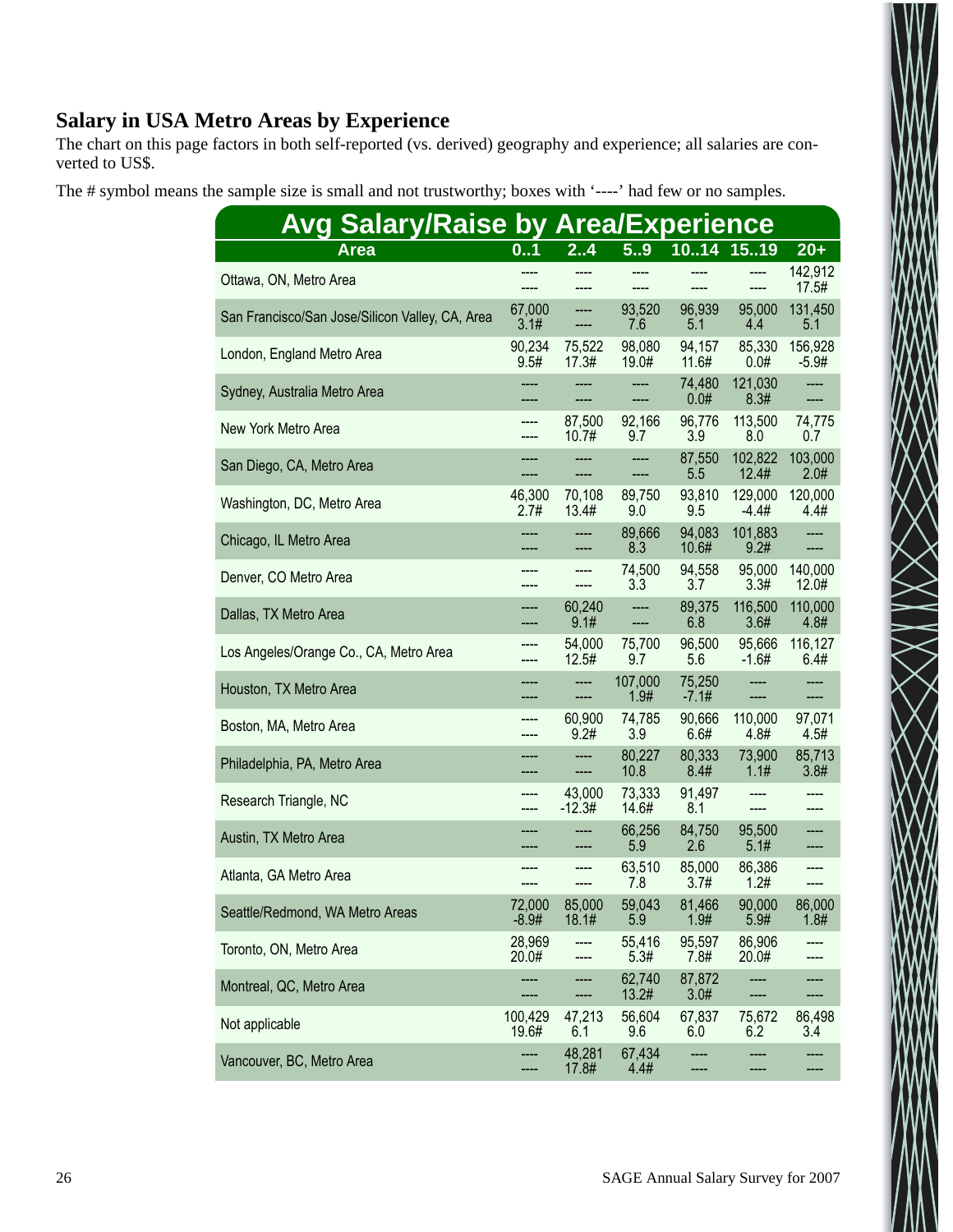#### **SAGE Job Classifications vs. Salary**

The SAGE job classifications were detailed on page 7. This table shows how classification and experience affect salary. Generally, higher numbers seem to appear exactly where one would expect.

| <b>Salary/Increase by SAGE Classification</b><br>and Experience |            |                |            |                |            |                |            |       |            |       |  |  |
|-----------------------------------------------------------------|------------|----------------|------------|----------------|------------|----------------|------------|-------|------------|-------|--|--|
|                                                                 |            | <b>Level 1</b> |            | <b>Level 2</b> |            | <b>Level 3</b> | Level 4    |       |            | N/A   |  |  |
| <b>Exp Yrs</b>                                                  | <b>Sal</b> | %Incr          | <b>Sal</b> | %Incr          | <b>Sal</b> | %Incr          | <b>Sal</b> | %Incr | <b>Sal</b> | %Incr |  |  |
| 1.2                                                             | 28,969#    | 20.0#          | 57,407     | 5.1            | 47,649     | 5.0            | 64,276#    | 4.8#  | 22,101#    | 6.2#  |  |  |
| 3.4                                                             | 26,476#    | 0.0#           | 55,070     | 11.2           | 52,258     | 6.9            | 62,208     | 4.9   | 22,308#    | 10.6# |  |  |
| 5.6                                                             | 18,359#    | 11.8#          | 52,560     | 1.2            | 55,799     | 7.4            | 104,718#   | 14.1# | 26,000#    | 7.1#  |  |  |
| 7.8                                                             | 52,000#    | 0.0#           | 64,364     | 4.4            | 68,882     | 9.1            | 79,266     | 10.6  | 79,999#    | 11.5# |  |  |
| 9.10                                                            | 91,765#    | 2.0#           | 60,059     | 4.2            | 73,880     | 6.0            | 80,563     | 8.1   | 47,153#    | 1.9#  |  |  |
| 1115                                                            |            | ----           | 67,070     | 3.5            | 81,932     | 6.3            | 90,768     | 6.3   | 48,211#    | 7.2#  |  |  |
| 1619                                                            |            |                | 43,453#    | 2.3#           | 90,974     | 4.2            | 91,029     | 8.4   | 140,166#   | 12.5# |  |  |
| $20+$                                                           | ----       |                | 58,824#    | $-8.7#$        | 85,313     | 3.9            | 108,770    | 4.1   | 67,596#    | 3.7#  |  |  |

The '#' symbol means the number of respondents is small and not to be trusted too much. In fact, almost every statistic (but not quite all) that appears anomalous is indeed marked that it is not to be trusted.

On the right is a graphical chart of the salaries. It is extremely intuitive, with higher salaries for more experience and apparently higher skill levels.



**Years Experience**

On the right is a graphical chart of the salary increases for the various SAGE levels. The effects of salary compression are exposed here as the presumably younger admins catch up to the older respondents.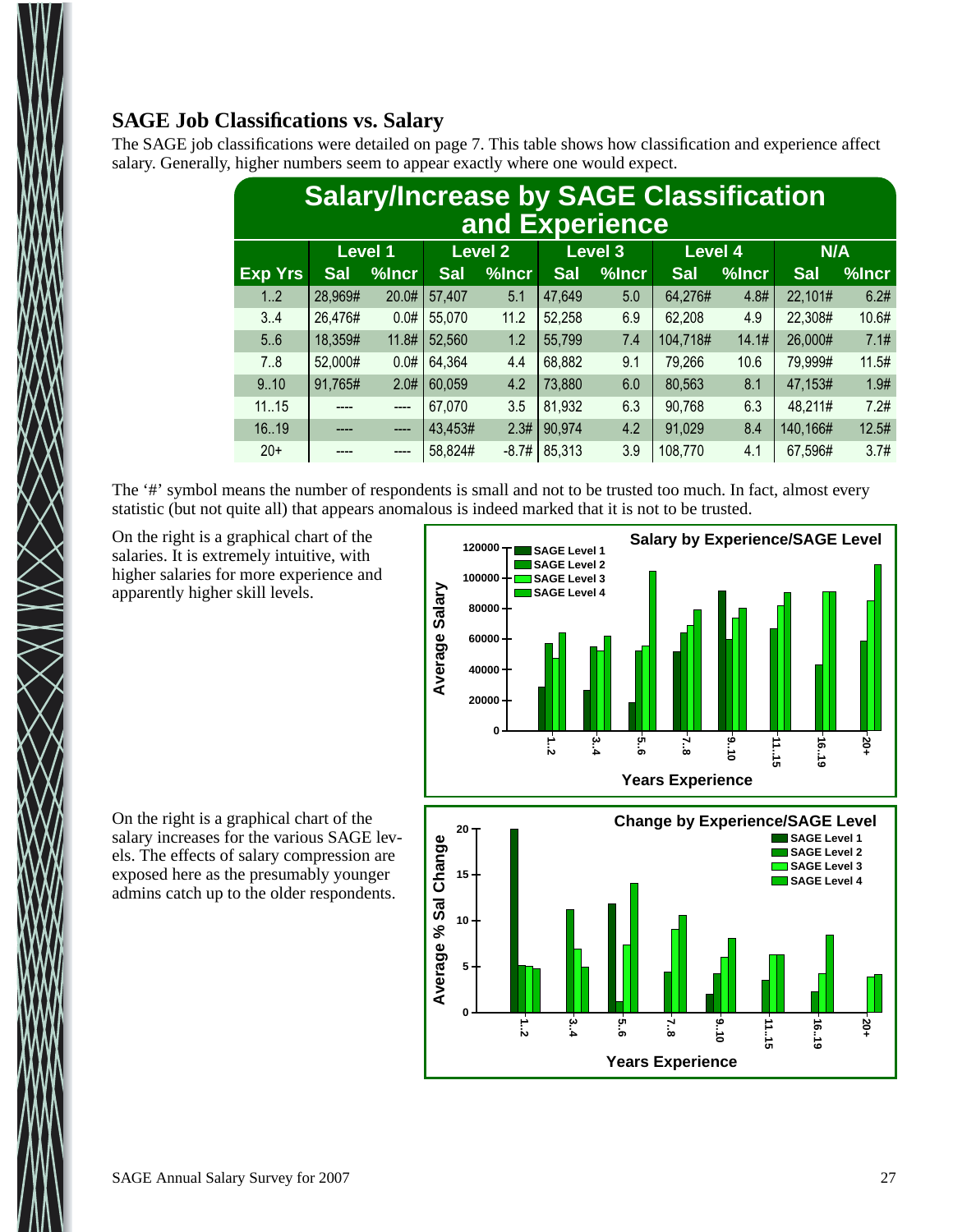#### **Salary by Focus, Experience, and Region**

Sometimes it is easier to compare salaries and increases by focus (job title). The charts to the right and on the next page explore that possibility. Foci are sorted roughly in descending order of apparent earning power.

The # symbol means the sample size is small and not to be trusted too much.

Refining data to ever smaller subsets sometimes yields sample sizes that are too small. However, it is very useful to explore the salary and salary changes for regions, specialties, and experience. It is the tables below and on the next pages that can make it easy to compare salaries. These regions were derived from reported zip codes.

## **Salary and Raise by Title and Years of Experience**

| <b>Title</b>          | 2.4            | 5.9             | 1014             | 1519            | $20+$          |
|-----------------------|----------------|-----------------|------------------|-----------------|----------------|
| People management     |                | 85,796<br>16.2  | 99,393<br>6.8    | 97,020<br>11.9# | 97,036<br>5.3  |
| <b>Technical lead</b> | 42,996<br>9.6  | 82,854<br>9.1   | 89,180<br>6.8    | 123,605<br>4.9  | 107,439<br>4.5 |
| Server management     | 58,014<br>8.0  | 69,242<br>7.8   | 84,476<br>5.2    | 88,545<br>6.0   | 96,334<br>2.6  |
| Project management    |                | 37,045<br>14.9  | 83,833<br>4.4#   | 75,444<br>9.5   |                |
| Generalist            | 45,475<br>9.5  | 64,526<br>7.1   | 75,529<br>6.4    | 81,923<br>3.5   | 96,246<br>4.0  |
| Security              |                | 67,289<br>7.9   | 75,968<br>6.0    | 79,764<br>3.8#  |                |
| Other                 | 42,456<br>1.9# | 67,627<br>11.7  | 64,020<br>6.1    | 58,890<br>7.6#  | 97,535<br>1.6# |
| <b>Databases</b>      | 66,397<br>1.9# |                 | 60,604<br>$-1.0$ |                 | 76,909<br>1.9# |
| Networking            | 53,326<br>1.6# | 65,347<br>7.8   | 56,944<br>8.9    |                 | 85,377<br>5.5# |
| Desktop               |                |                 |                  | 73,500<br>2.8#  |                |
| Help desk             | 36,356<br>1.5# | 22,052<br>19.2# |                  |                 |                |
| Storage               |                | 65,360<br>5.0   |                  |                 |                |

## **Salaries (K\$)/Raises by Region and Experience**

| <b>Region</b>      |  |     |      |       | 12 34 56 78 910 1115 | 1619 | $20+$ |
|--------------------|--|-----|------|-------|----------------------|------|-------|
| Arlington          |  |     |      |       | 97.6                 |      |       |
|                    |  |     |      |       | 6.5                  |      |       |
| Austin             |  |     |      |       | 91.0                 |      |       |
|                    |  |     |      |       | 2.6                  |      |       |
| Balt/Wash., DC+    |  |     |      |       | 107.0                |      |       |
|                    |  |     |      |       | 6.8                  |      |       |
| Boston+Area        |  |     | 76.5 | 92.4  |                      |      |       |
|                    |  |     | 8.5  | 3.6   |                      |      |       |
| Denver/            |  |     | 77.6 |       | 99.5                 |      |       |
| <b>Front Range</b> |  |     | 3.4  | ---   | 4.9                  |      |       |
| Los Angeles        |  |     | 81.0 |       | 100.2                |      |       |
|                    |  | --- | 11.6 |       | 6.9                  |      |       |
| Milwaukee          |  |     |      | 77.0  |                      |      |       |
|                    |  |     |      | 14.8  |                      |      |       |
| <b>New York</b>    |  |     |      |       | 125.1                |      |       |
|                    |  |     |      |       | 6.1                  |      |       |
| San Jose           |  |     |      | 101.3 | 100.8                |      | 136.4 |
|                    |  |     |      | 4.1   | 6.6                  |      | 5.2   |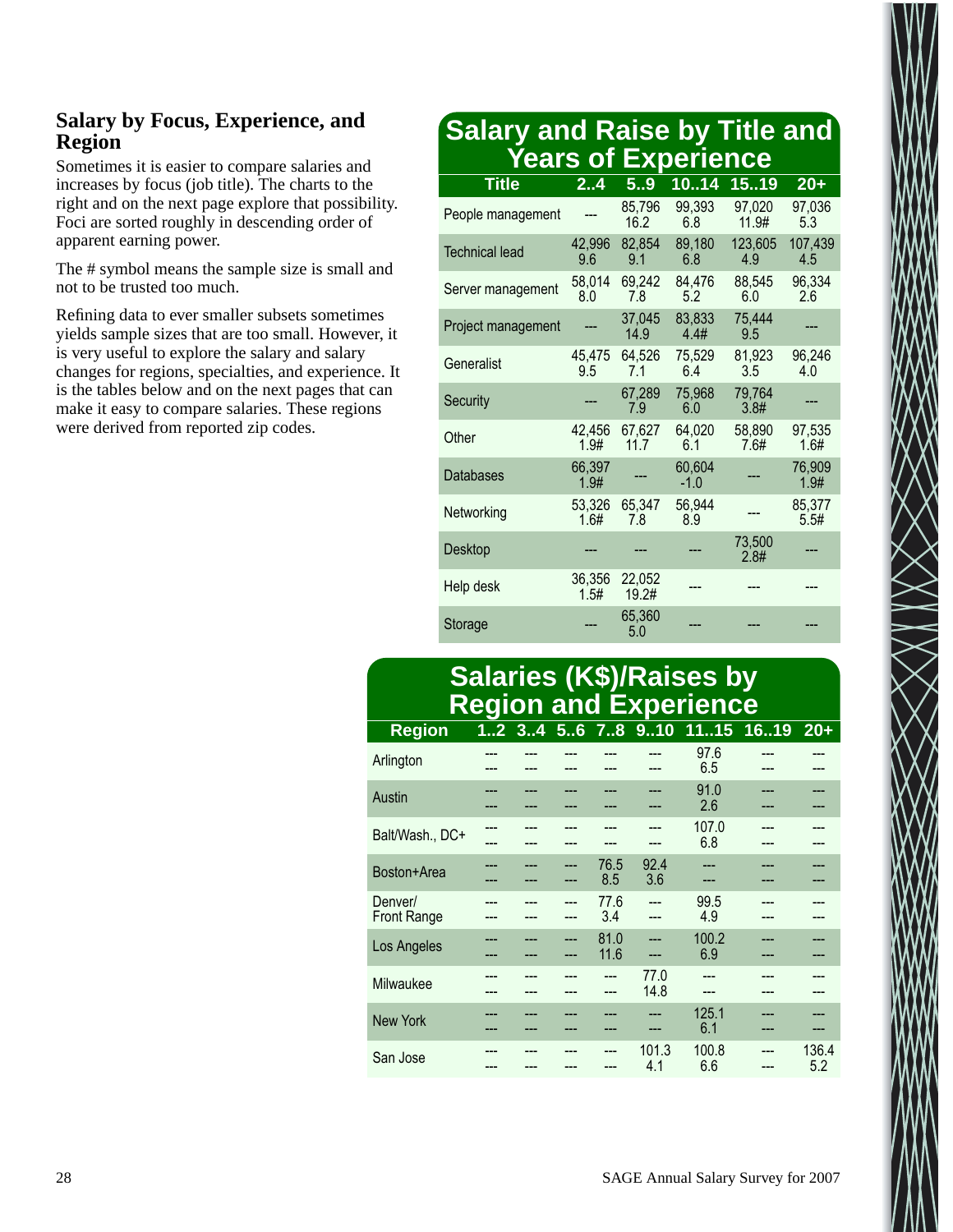On the right is the same data derived from country codes; few countries had enough samples for statistical validity.

| <b>Salaries (K\$)/Raises by</b><br><b>Region and Experience</b> |  |  |              |  |              |             |  |  |  |  |
|-----------------------------------------------------------------|--|--|--------------|--|--------------|-------------|--|--|--|--|
| Region 12 34 56 78 910 1115 1619 20+                            |  |  |              |  |              |             |  |  |  |  |
| Canada                                                          |  |  | 62.4<br>45   |  |              | 93.8<br>54  |  |  |  |  |
| South Africa                                                    |  |  | 30.3<br>13.4 |  |              | 44.2<br>8.8 |  |  |  |  |
| <b>UK</b>                                                       |  |  |              |  | 70.9<br>10.8 |             |  |  |  |  |

#### **Do Large Companies Pay More?**

 $\ll$ 

The chart below shows how salaries are distributed at companies of various sizes. It appears that larger companies not only have more admins (something that is obvious but that you can't tell from the chart) but also have more admins in the higher pay brackets (something the chart shows very clearly).

| <b>Resp's @Salary / Company Size</b> |        |        |        |        |        |          |         |              |  |
|--------------------------------------|--------|--------|--------|--------|--------|----------|---------|--------------|--|
| <b>Salary</b>                        | 0.9    | 1049   | 5099   | 100499 | 500999 | 10004999 | $5000+$ | <b>Total</b> |  |
| 029,999                              | 24.2%  | 11.5%  | 12.8%  | 14.0%  | 12.2%  | 6.7%     | 10.4%   | 11.5%        |  |
| 30,00039,999                         | 6.1%   | 8.2%   | 2.6%   | 7.0%   | 6.1%   | 9.5%     | 2.7%    | 5.3%         |  |
| 40,00049,999                         | 18.2%  | 16.4%  | 15.4%  | 10.9%  | 2.0%   | 10.5%    | 6.1%    | 9.3%         |  |
| 50,000.59,999                        | 24.2%  | 14.8%  | 7.7%   | 10.1%  | 18.4%  | 8.6%     | 7.4%    | 10.2%        |  |
| 60,000.69,999                        | 9.1%   | 13.1%  | 10.3%  | 11.6%  | 22.4%  | 11.4%    | 10.8%   | 11.9%        |  |
| 70,00079,999                         | 0.0%   | 13.1%  | 15.4%  | 15.5%  | 16.3%  | 15.2%    | 16.2%   | 14.9%        |  |
| 80,00089,999                         | 3.0%   | 6.6%   | 10.3%  | 7.8%   | 8.2%   | 15.2%    | 11.1%   | 10.1%        |  |
| 90,0009,9999                         | 6.1%   | 4.9%   | 12.8%  | 7.8%   | 2.0%   | 8.6%     | 9.4%    | 8.1%         |  |
| 100,000149,999                       | 9.1%   | 9.8%   | 10.3%  | 14.0%  | 10.2%  | 14.3%    | 22.9%   | 16.7%        |  |
| 150,000+                             | 0.0%   | 1.6%   | 2.6%   | 1.6%   | 2.0%   | 0.0%     | 3.0%    | 2.0%         |  |
| Total                                | 100.0% | 100.0% | 100.0% | 100.0% | 100.0% | 100.0%   | 100.0%  | 100.0%       |  |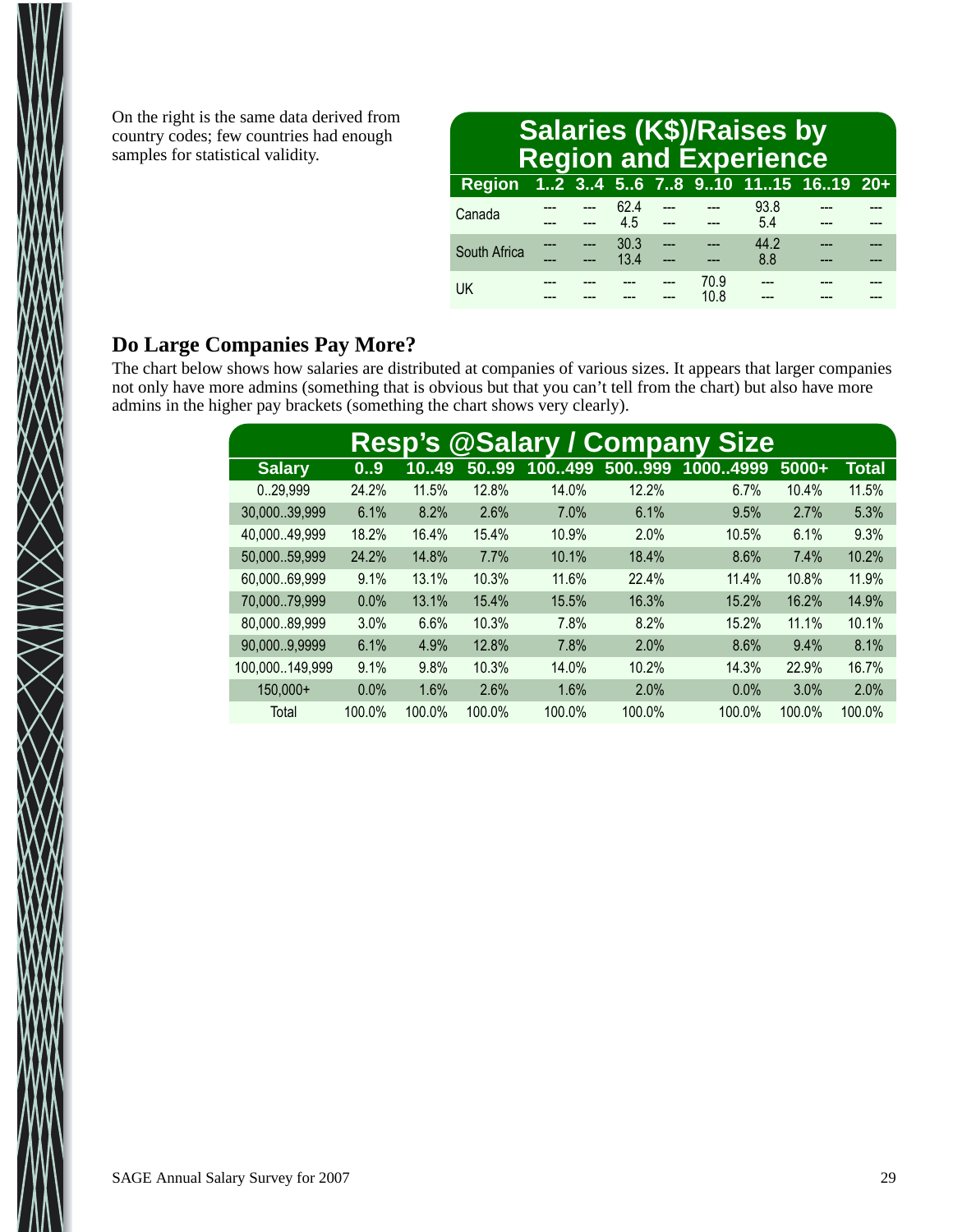#### **Salaries by Industry and Size**

Charts on this and the following pages show salaries and increases on an industry-by-industry basis with columns representing different sizes of organization within each industry. **Entries marked with '#' have almost no chance of being statistically valid.** Statistics were limited to salaries in the range of US\$10,000..\$200,000 and raises in the range -30%..30%. No other restrictions were applied (i.e., these charts include a global geography).

Trends in these data were very hard to discern.

| <b>Salary/Raise by Industry</b>                               |                 |                | &<br><b>Size</b> |                |
|---------------------------------------------------------------|-----------------|----------------|------------------|----------------|
|                                                               | 0.99            | 100.499        | 500999           | 1000+          |
| Accounting                                                    | 48,500 3.2#     | 156,928 - 5.9# |                  |                |
| Advertising, Public Relations,<br>Communication, or Marketing | 62,143 3.4      | 53,033 12.0#   |                  | 72,500 11.5#   |
| Aeronautical/aerospace                                        |                 | ----<br>----   | 41,494 20.0#     | 80,860 8.6     |
| Architecture (buildings)                                      | 23,552 22.6#    | ----           | ----             | ----           |
| Automotive                                                    |                 | 70,083<br>7.1# | 63,853 2.5#      | 78,951 15.3#   |
| Biotechnology                                                 | ----            | 82,600<br>5.9# | 135,000 - 2.9#   | ----           |
| Broadcasting/Cable/Video                                      |                 |                | ----             | 78,587<br>6.5# |
| Chemical                                                      |                 | 72,000<br>2.9# | ----<br>----     | 77,938<br>7.0# |
| Computer hardware/semiconductor                               | 123,000<br>4.2# | 87,000 4.3#    | 85,000 6.2#      | 84,969<br>7.0  |
| Construction                                                  | 60,000<br>3.4#  | ----           | ----             | 3.8#<br>38,100 |
| <b>Consulting and Business Services</b>                       | 86,227 11.1#    | 46,696 13.0#   | ----<br>----     | 82,401<br>4.5  |
| Defense                                                       | 42,919<br>5.1#  | ----           | ----<br>----     | 87,791<br>6.1  |
| Distribution/Warehousing                                      | ----            | 45,000 12.5#   | 70,866 5.1#      | ----           |
| <b>Education - College or University</b>                      | 49,184 6.8#     | 62,000 9.6     | 53,108<br>3.5    | 68,090<br>5.0  |
| <b>Education - Elementary or Secondary</b>                    | ----            |                | 75,000 10.3#     | 86,000<br>1.8# |
| Energy Production or Mining (oil,<br>coal, etc.)              |                 |                | 68,000 17.2#     | 6.6<br>63,933  |
| Engineering                                                   | 43,607 3.7#     | 52,597 -8.6#   | ----             | 72,272 9.3     |
| Entertainment                                                 | 100,600 17.0#   | 81,520 8.1     | 9.0#<br>84,500   | 82,209<br>5.8  |
| <b>Environmental Services</b>                                 | 88,000 3.5#     | ----           |                  |                |
| Financial services (all kinds)                                | 62,702 9.8#     | 95,047<br>8.9  | 40,136<br>7.1#   | 87,862 6.6     |
| Food                                                          |                 |                | ----             | 42,361<br>8.8# |
| GIS/cartography/mapping                                       | 28,969 20.0#    | 15,056 14.3#   | 58,000<br>5.5#   | ----           |
| Government - Contracting                                      | 70,266 6.0#     | 35,070 7.4#    | 76,000<br>4.1#   | 86,463 8.1     |
| Government - Military                                         | 130,000<br>4.0# | ----           | ----<br>----     | 84,522 9.8#    |
| Government - Non-Military                                     | 50,000<br>6.4#  | 91,765 2.0#    | ----<br>----     | 7.0<br>75,227  |
| Health Care, Medicine                                         | 74,000<br>6.7#  | 65,244 11.2    | 65,750<br>2.8#   | 64,792 8.8     |
| Hospitality                                                   | 40,000<br>0.0#  | ----           |                  | 75,000 15.4#   |
| IT Company: Consulting                                        | 51,193<br>3.6#  | 64,303<br>7.4  | 155,821<br>6.7#  | 84,435<br>6.0  |
| IT Company: ISP/ASP                                           | 69,227 9.1      | 79,274 6.1     | 106,126 14.4#    | 95,002 6.2     |
| IT Company: Other                                             | 59,446 -0.9     | 105,454 15.3   | 67,500 3.8#      | 4.4<br>81,199  |
| IT Company: Security                                          | 100,000 11.1#   | ----           |                  | 91,125<br>5.1  |
| IT Company: Software Development                              | 81,324 10.7     | 70,003<br>8.2  | 110,000<br>4.8#  | 80,275<br>3.1  |
| IT Company: Web<br>development/webmaster                      | 49,419 3.0      | 7.1#<br>90,000 | 77,000 19.6#     | 93,400 8.5     |
| Insurance/risk management                                     |                 | 109,333 7.9#   |                  | 73,372 4.3     |

(Chart continued on next page)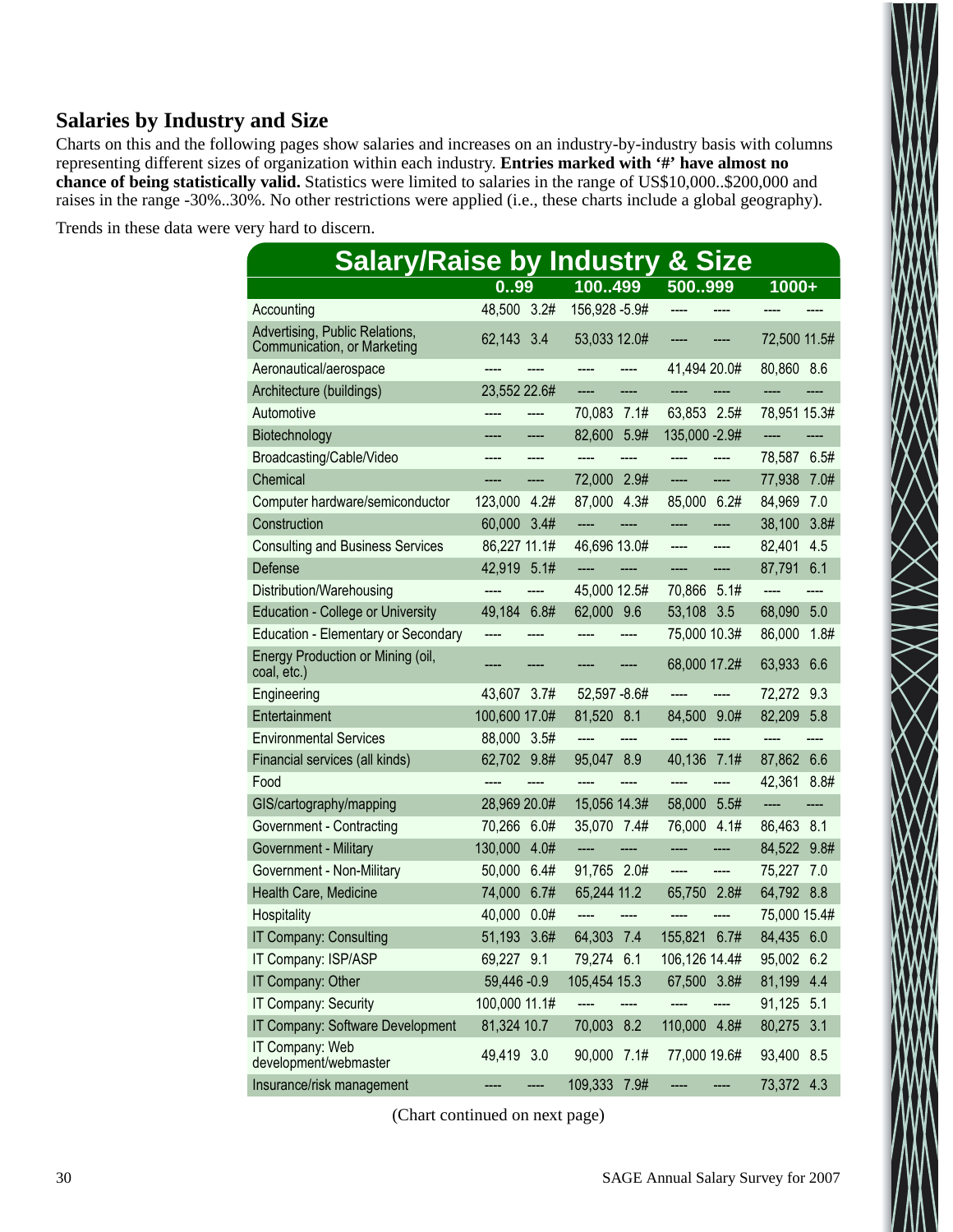| <b>Salary/Raise by Industry &amp; Size</b> |                |                |                |                 |
|--------------------------------------------|----------------|----------------|----------------|-----------------|
|                                            | 0.99           | 100499         | 500999         | 1000+           |
| Legal                                      | 59,200 3.5#    |                | 52,963<br>8.0# | 95,000 10.5#    |
| Library                                    |                |                | 8.0#<br>27,000 |                 |
| Manufacturing                              | 57,247<br>3.7  | 6.4<br>37,617  | 68,500<br>3.0# | 70,359<br>8.7   |
| Not-for-profit                             | 69,000<br>0.0# | 73,906 10.7#   |                | 87,500<br>6.0#  |
| Other, please specify briefly              | 63,356 3.2     | 72,333 3.6#    | ----<br>----   | 68,549<br>3.8   |
| Pharmaceuticals                            |                |                |                | 1.2#<br>101,900 |
| Publishing                                 | 50,000 11.1#   | ----<br>----   | 7.3#<br>16,321 | 6.0#<br>87,333  |
| <b>Real Estate</b>                         |                | 16,598<br>0.0# | 82,000 - 16.3# |                 |
| Research                                   | 70,000 -6.7#   | 101,623 -3.6#  | 54,000 14.9#   | 101,270<br>2.6  |
| Retail                                     |                | 62,296 17.6#   | ----           | 91,458 13.1     |
| Services (other)                           |                | 111,500 12.6#  | ----           | 18,559 9.3#     |
| <b>State or Local Government</b>           | 15,400<br>5.5# | 64,000 14.3#   | ----           | 75,432 4.0#     |
| Telecommunications                         | 80,833 - 4.9#  | 88,032 11.6    | 24,000<br>0.0# | 90,164<br>7.3   |
| Transportation                             |                |                |                | 87,880 10.6     |
| <b>Travel/Recreation</b>                   | 45,165<br>7.4# | ----           | 79,040 14.3#   | 65,480<br>6.0#  |
| <b>Utility</b>                             |                | 60,000<br>3.4# |                | 75,000 15.4#    |
| <b>VAR</b>                                 | 62,333 14.9#   |                |                | 90,234 7.0#     |
| Wholesale                                  | 88,000 0.0#    | 75,000<br>5.6# |                | 63,071 15.2#    |

#### **Salaries by Industry and Experience**

 $\bigtimes$ 

This 1.5 page chart shows salaries and increases on an industry-by-industry basis with columns representing different levels of experience. **Entries marked with '#' have almost no chance of being statistically valid.** Statistics were limited to salaries in the range of US\$10,000..\$200,000 and raises in the range -30%..30%. No other restrictions were applied (i.e., these charts include a global geography).

Trends in these data were easier to discern: more experience generally gets higher remuneration.

| <b>Salary/Raise by Industry &amp; Experience</b>                 |              |      |              |      |              |      |              |      |                    |      |
|------------------------------------------------------------------|--------------|------|--------------|------|--------------|------|--------------|------|--------------------|------|
|                                                                  | 13           |      | 4.6          |      | 7.9          |      | 1014         |      | $15+$              |      |
| Accounting                                                       |              |      |              |      |              |      |              |      | 102,714 - 1.3#     |      |
| Advertising, Public<br>Relations, Communication,<br>or Marketing | 75,000 17.2# |      |              |      | 11,300       | 2.1# |              |      | 64,833 7.1# 66,457 | 6.9# |
| Aeronautical/aerospace                                           | 46,300 2.7#  |      |              |      | 61,498 16.8# |      |              |      | 107,500            | 4.9# |
| Architecture (buildings)                                         | 32,705 16.7# |      | 14,399 28.6# |      |              |      |              |      |                    |      |
| Automotive                                                       |              |      |              |      | 59,959       | 5.8# | 83,623 14.7# |      |                    |      |
| Biotechnology                                                    |              |      | 83,200       | 4.0# |              |      | 82,000       | 7.9# | 135,000 - 2.9#     |      |
| Broadcasting/Cable/Video                                         |              |      |              |      | 73,174 10.6# |      |              |      | 84,000             | 2.4# |
| Chemical                                                         |              |      |              |      |              |      | 72,000       | 2.9# | 77,938             | 7.0# |
| Computer<br>hardware/semiconductor                               |              |      | 46,000 15.2# |      | 67,466       | 3.5# | 82,166 5.4   |      | 102.189 6.4        |      |
| Construction                                                     | 25,893       | 1.5# |              |      | 23,675       | 6.8# | 64,733       | 3.1# | 60,000             | 3.4# |
| <b>Consulting and Business</b><br><b>Services</b>                |              |      | 29,332 10.0# |      | 61,417       | 9.2  | 103,322      | 1.9# | 89,921             | 6.9  |
| Defense                                                          |              |      | 61,000       | 1.7# | 91,000       | 5.8# | 80,000       | 5.0# | 70,932             | 7.7# |
| Distribution/Warehousing                                         | 45,000 12.5# |      |              |      |              |      | 74.500       |      | 4.6# 63,600        | 6.0# |

(Chart continued on next page)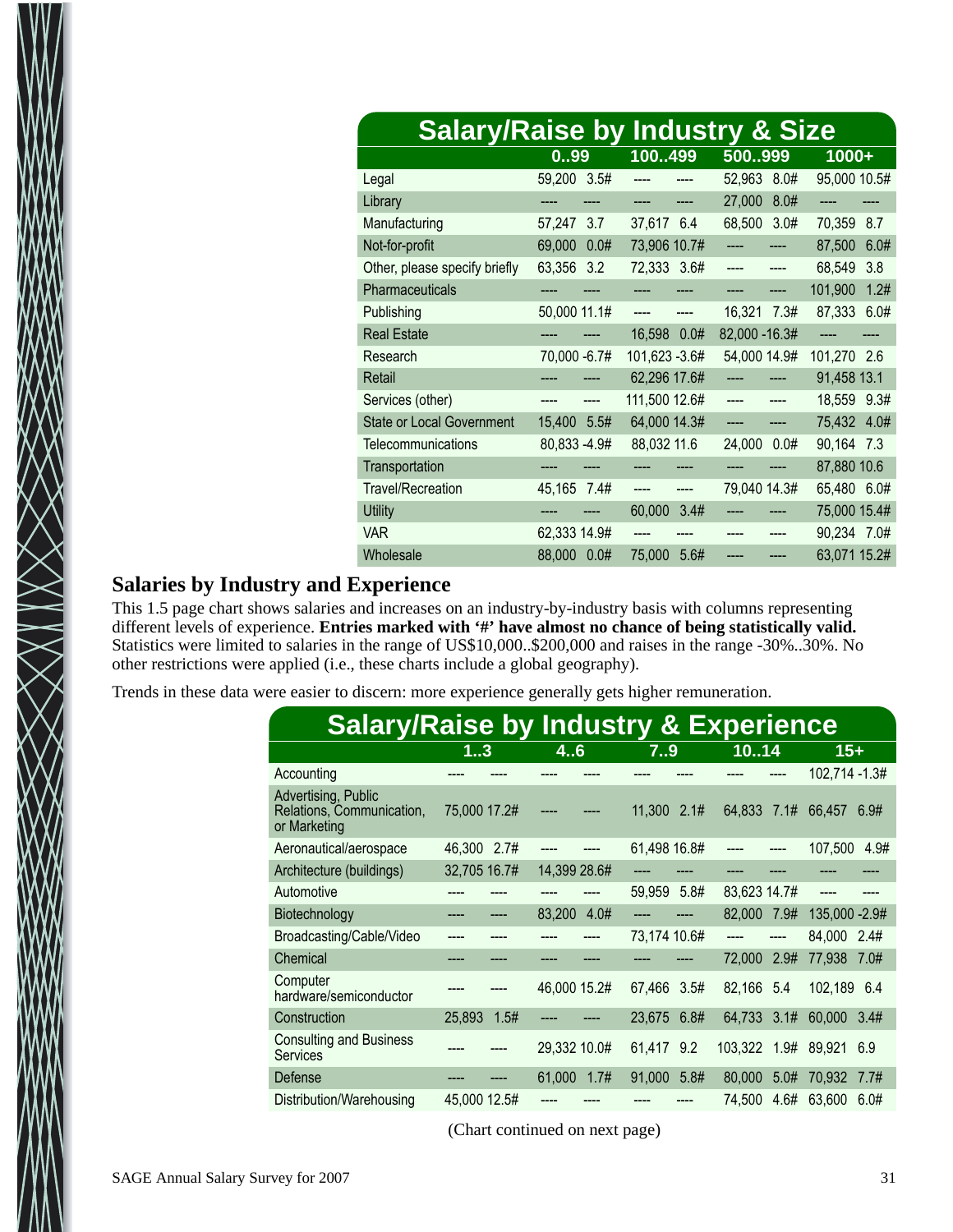| <b>Salary/Raise by Industry &amp; Experience</b>        |                |                |                |                |                 |
|---------------------------------------------------------|----------------|----------------|----------------|----------------|-----------------|
|                                                         |                | 46             | 79             | 10.14          | $15+$           |
| Education - College or<br><b>University</b>             | 57,025 -0.1#   | 49,025 6.5     | 72,227 9.7     | 72,569<br>3.2  | 71,659<br>4.1   |
| <b>Education - Elementary or</b><br>Secondary           |                |                |                | 75,000 10.3#   | 86,000<br>1.8#  |
| <b>Energy Production or</b><br>Mining (oil, coal, etc.) |                | 21,423 27.3#   | 66,541 14.9#   | 67,992<br>1.9  | 85,000<br>3.7#  |
| Engineering                                             | 58,653 3.3#    | 33,899 4.1#    | ----<br>----   | 87,125<br>6.8  | 73,587<br>0.0#  |
| Entertainment                                           | 54,000 12.5#   | 40,000 14.3#   | 76,300 10.5#   | 75,216<br>7.5  | 116,563 4.2     |
| <b>Environmental Services</b>                           | ----<br>----   | ----<br>----   | ----<br>----   | 88,000<br>3.5# | ----            |
| Financial services (all kinds)                          | ----<br>----   | 98,916<br>7.6  | 85,714<br>7.0  | 79,023<br>7.3  | 80,622<br>6.6   |
| Food                                                    | 42,361<br>8.8# | ----           |                | ----           |                 |
| GIS/cartography/mapping                                 | 28,969 20.0#   | 58,000 5.5#    | 15,056 14.3#   | ----           |                 |
| Government - Contracting                                | ----<br>----   | 50,221 11.0#   | 65,792 6.6#    | 68,666<br>4.9  | 96,365 7.3      |
| Government - Military                                   | ----<br>----   | 56,066 9.1#    | 75,500 8.3#    | 122,000 11.9#  | 130,000<br>4.0# |
| Government - Non-Military                               | 57,000<br>9.6# | ----<br>----   | 58,416 18.6#   | 84,835<br>0.5  | 71,582 8.3#     |
| Health Care, Medicine                                   | 42,000 16.7#   | 44,071 10.5#   | 69,500<br>7.8  | 7.7<br>72,875  | 3.1#<br>92,759  |
| Hospitality                                             | 40,000 0.0#    | ----           | ----<br>----   | ----<br>----   | 75,000 15.4#    |
| IT Company: Consulting                                  | 63,853 13.9#   | 57,242<br>5.0  | 85,810<br>7.9  | 59,352<br>1.9  | 114,789 8.7     |
| IT Company: ISP/ASP                                     | 51,904 4.6     | 56,825<br>9.1# | 95,451 10.4    | 86,363<br>7.9  | 103,000<br>2.0# |
| IT Company: Other                                       | 40,492 4.0     | 72,822 - 1.3   | 80,340<br>7.7  | 83,264<br>6.2  | 106,729<br>5.1  |
| IT Company: Security                                    | ----<br>----   | ----           | 90,250 4.1#    | 94,666<br>7.8# | ----<br>----    |
| IT Company: Software<br>Development                     | 50,389<br>3.0# | 69,389<br>2.5  | 76,695 14.1    | 89,295<br>4.7  | 98,754<br>4.4#  |
| IT Company: Web<br>development/webmaster                | 63,750<br>1.5# | 49,087<br>8.8  | 90,333 7.5#    | 84,000<br>5.1  |                 |
| Insurance/risk management                               | 51,000 - 2.1#  | ----           | 78,500<br>3.3# | 83,404 11.1#   | 103,864 6.7#    |
| Legal                                                   |                | ----           | 73,981<br>9.2# | ----<br>----   | 59,200<br>3.5#  |
| Library                                                 | ----           | 27,000 8.0#    | ----<br>----   | ----           |                 |
| Manufacturing                                           | ----<br>----   | 36,449 12.1    | 48,244<br>9.8  | 60,948<br>7.1  | 74,396 - 0.3    |
| Not-for-profit                                          | 48,000<br>0.0# | 69,206 7.8#    | 90,000 8.4#    | 99,400 5.7#    | 85,000 3.7#     |
| Other, please specify briefly                           |                | 30,484 11.9#   | 34, 263 - 7.4# | 66,937 5.3     | 80,431 3.1      |
| Pharmaceuticals                                         | ----<br>----   | ----           |                | ----           | 101,900 1.2#    |
| Publishing                                              | 16,321<br>7.3# | 81,000 2.5#    | 96,000 12.9#   | 67,500 6.8#    | ----<br>----    |
| <b>Real Estate</b>                                      | 0.0#<br>16,598 | ----           | ----           |                | 82,000 - 16.3#  |
| Research                                                | ----           | 77,870 4.2#    | 76,237 4.0#    | 106,030 -0.1   | 97,500 0.1#     |
| Retail                                                  | ----<br>----   | 83,790 28.6#   | 65,129 11.7#   | 94,000 11.6#   | 115,000 9.5#    |
| Services (other)                                        | ----           | ----<br>----   | 18,559 9.3#    | 111,500 12.6#  | ----<br>----    |
| <b>State or Local Government</b>                        | 70,000<br>4.5# | ----<br>----   | 47,232 8.3#    | ----<br>----   | 94,000 2.2#     |
| Telecommunications                                      |                | 64,695 11.1    | 63,415 14.2#   | 85,944 5.6     | 105,317 3.3     |
| Transportation                                          | ----<br>----   | 74,761 11.5#   | ----<br>----   | 105,000 14.1#  | 97,000 5.4#     |
| <b>Travel/Recreation</b>                                | 45,165<br>7.4# | ----<br>----   | 67,000<br>1.5# | 64,721 8.2#    | 79,040 14.3#    |
| <b>Utility</b>                                          | ----           | ----<br>----   | 75,000 15.4#   | 3.4#<br>60,000 | ----            |
| <b>VAR</b>                                              |                | 55,000 19.8#   | 85,000 18.1#   | 68,617 6.9#    | ----            |
| Wholesale                                               | ----<br>----   | ----           | 75,000 5.6#    | ----<br>----   | 7.6#<br>75,535  |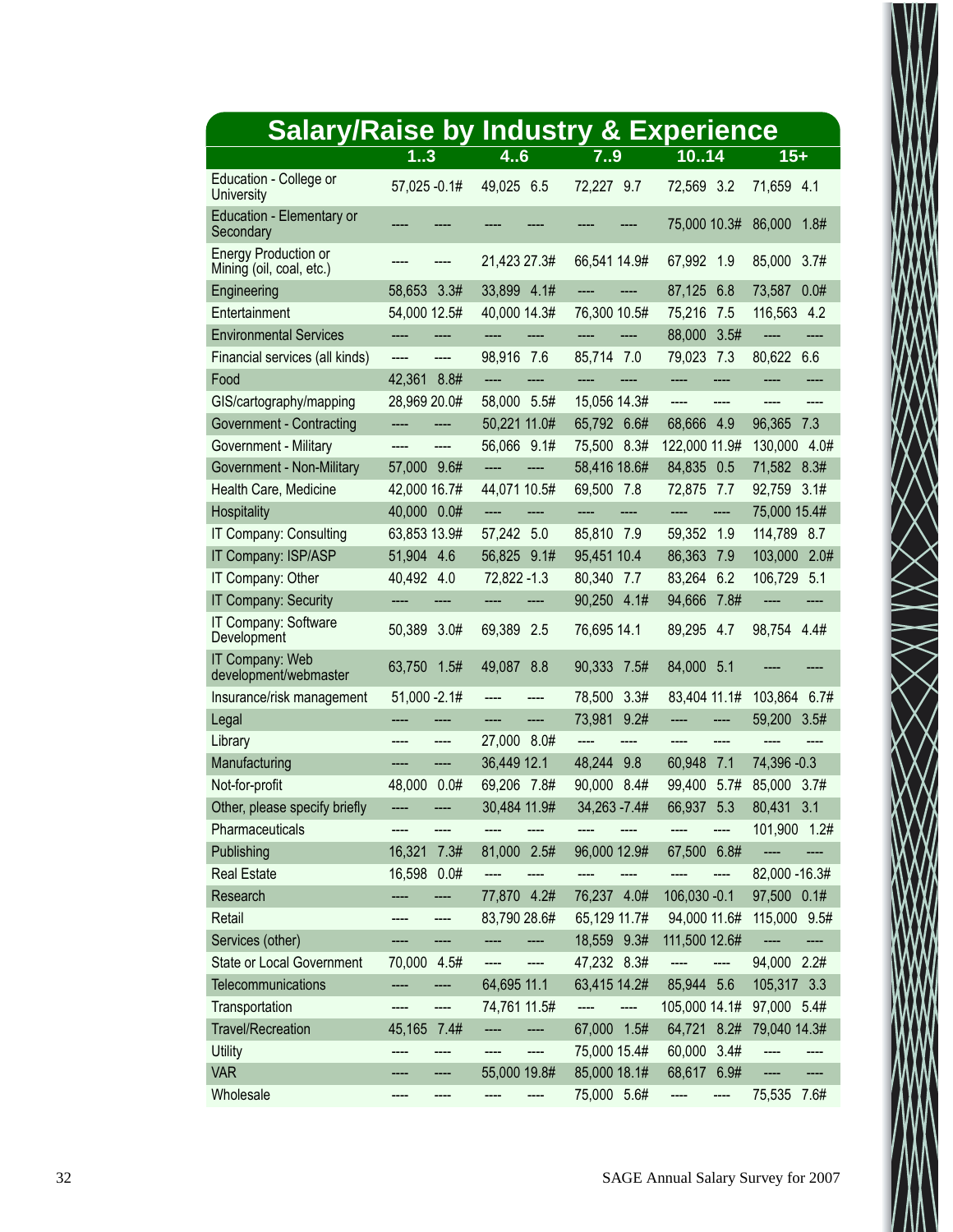## **Opinions and Comments**

The survey affords a rare opportunity to query professionals about ideas and on a variety of subjects. This section describes the results.

#### **Why Did Salary Change?**

 $\bigotimes_{\mathcal{N}}$ 

Respondents were asked why their salary changed. They could each choose several items from a list and also enter extra information. Almost two-thirds believe that hard work and/or good work ethic was the cause of their salary change. Just over a third believed tangible results (stable environment, achieving goals) was responsible. Here's the whole chart:

| <b>Why Salary Changed</b> |                                                                      |                |                                                           |  |  |  |  |  |
|---------------------------|----------------------------------------------------------------------|----------------|-----------------------------------------------------------|--|--|--|--|--|
| <b>Percent</b>            | <b>Reason</b>                                                        | <b>Percent</b> | <b>Reason</b>                                             |  |  |  |  |  |
| 36.8                      | Did not receive at least 4% raise                                    | 2.3            | Stayed in position (vs. 'quitting')                       |  |  |  |  |  |
| 22.3                      | Performance                                                          | 2.0            | Used a salary survey to educate your<br>management/HR     |  |  |  |  |  |
| 22.0                      | Achieved goals                                                       | 2.0            | Upgraded skills via education                             |  |  |  |  |  |
| 16.1                      | Annual raise                                                         | 2.0            | Threatened to leave/quit                                  |  |  |  |  |  |
| 15.0                      | Increased responsibilities                                           | 1.8            | Corporate success/profit sharing                          |  |  |  |  |  |
| 14.0                      | Worked hard with a positive attitude and ethic                       | 1.5            | Longevity                                                 |  |  |  |  |  |
| 6.9                       | Maintained a stable network or system<br>environment                 | 1.2            | Departure of others                                       |  |  |  |  |  |
| 6.6                       | Became involved in a high-profile project                            | 1.2            | Other                                                     |  |  |  |  |  |
| 6.3                       | Changed (reclassified) position                                      | 1.2            | Went into consulting                                      |  |  |  |  |  |
| 6.0                       | Changed employers/job                                                | 1.2            | Collective bargaining/union                               |  |  |  |  |  |
| 5.3                       | Client/customer satisfaction                                         | 1.1            | Raise to combat other job offer(s)                        |  |  |  |  |  |
| 5.0                       | Cost of living adjustment/COLA                                       | 1.1            | <b>Publicized achievements</b>                            |  |  |  |  |  |
| 4.4                       | Long time without raise                                              | [6]            | Salary freeze lifted                                      |  |  |  |  |  |
| 4.2                       | Promotion                                                            | [6]            | Improved speaking, writing, and/or presentation<br>skills |  |  |  |  |  |
| 3.8                       | Grew into a more active planning/management<br>role                  | [5]            | Probation ended                                           |  |  |  |  |  |
| 3.8                       | Standard/across-the-board raise                                      | $[4]$          | Relocation within same company                            |  |  |  |  |  |
| 3.8                       | Requested/negotiated salary increase                                 | $[4]$          | Earned a college/advanced degree                          |  |  |  |  |  |
| 3.0                       | Changed to management                                                | $[3]$          | Contractual                                               |  |  |  |  |  |
| 2.9                       | Increased hours/overtime                                             | $[1]$          | Corporate buyout/takeover                                 |  |  |  |  |  |
| 2.6                       | Earned a certification (i.e., SANS/GIAC, MCSE,<br>CCNA, CISSP, etc.) |                |                                                           |  |  |  |  |  |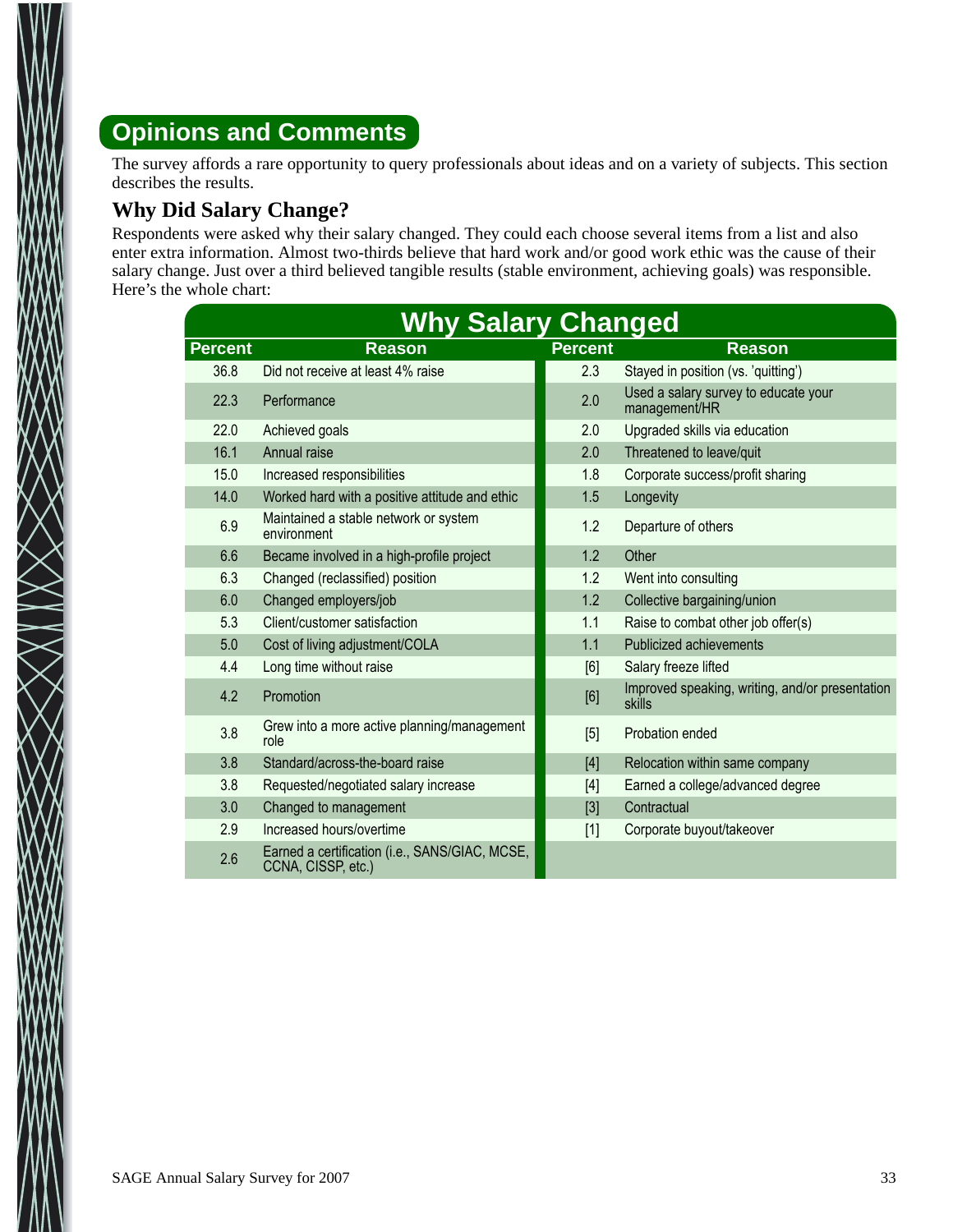#### **What Do Admins Like About Their Jobs?**

What do admins like about their jobs? It turns out that the #1 property cited by respondents was a casual work environment, cited by over one-third of those who answered this question. Second place was 'challenge,' with onthe-job learning, co-workers, and flexibility rounding out those above 20%. The table below shows the entire set of standard responses.

|                | <b>Favorite Job Properties</b>                          |                |                                                                              |
|----------------|---------------------------------------------------------|----------------|------------------------------------------------------------------------------|
| <b>Percent</b> | <b>Property</b>                                         | <b>Percent</b> | <b>Property</b>                                                              |
| 39.3           | Casual dress, atmosphere, environment                   | 9.5            | Telecommuting                                                                |
| 36.2           | Challenge                                               | 8.5            | Standard workweek                                                            |
| 28.8           | Learning on the job                                     | 7.9            | Employment in current economic climate                                       |
| 27.1           | Co-workers                                              | 7.1            | Family friendly                                                              |
| 22.1           | Flexible working environment, freedom                   | 6.3            | Pension/retirement program                                                   |
| 21.3           | Flexible hours                                          | 5.6            | Vacation/sabbatical policy                                                   |
| 19.3           | Job satisfaction                                        | 5.2            | Comp time                                                                    |
| 19.0           | Responsibility                                          | 5.0            | No on-call/pager/overnight/weekend                                           |
| 18.8           | Salary/compensation                                     | 4.8            | <b>Walled offices</b>                                                        |
| 18.7           | <b>Benefits</b>                                         | 4.6            | Free or cheap food, drink at work                                            |
| 18.0           | Location/commute time                                   | 4.4            | Subsidy for cell, home telecomm, hardware                                    |
| 16.9           | Stability, job security                                 | 3.4            | Transportation (company car, free parking,<br>bus subsidy, carpooling, etc.) |
| 16.3           | Projects                                                | 3.4            | Social activities                                                            |
| 15.6           | Technology, advanced equipment, fast internet           | 2.9            | <b>Enlightened policies</b>                                                  |
| 15.5           | Fun                                                     | 2.9            | Gym/pool/health club membership (or on-site)                                 |
| 15.1           | Management/boss                                         | 2.4            | Stock purchase, grant plans                                                  |
| 14.6           | Respect, trust                                          | 2.2            | Discounts, free merchandise                                                  |
| 14.4           | Small company environment                               | 2.2            | Facilities, phys. environment                                                |
| 13.5           | Academic environment                                    | 2.2            | No overtime                                                                  |
| 13.2           | Future potential                                        | 1.9            | Smoking policy                                                               |
| 12.7           | Education, tuition, training, incl. conferences         | 1.5            | Travel, cruises                                                              |
| 12.3           | Culture                                                 | 1.2            | Movies, entertainment                                                        |
| 11.2           | Special hardware (e.g., laptop, supercomputer)          | $[7]$          | Child care                                                                   |
| 11.1           | Specific technology that you use (e.g., MS,<br>Opensrc) | $[7]$          | Special rewards (e.g., cruises)                                              |
| 11.0           | Self-determination (of all kinds)                       | $[7]$          | Short workweek                                                               |
| 11.0           | Sense of achievement                                    | [6]            | Sabbaticals                                                                  |
| 10.2           | Dynamic environment                                     | [5]            | Dogs allowed at company                                                      |
| 10.2           | Variety of tasks                                        | $[3]$          | Green card assistance                                                        |

The 'Other' category did not yield any replies that appeared more than once other than ''It's nice having a job.''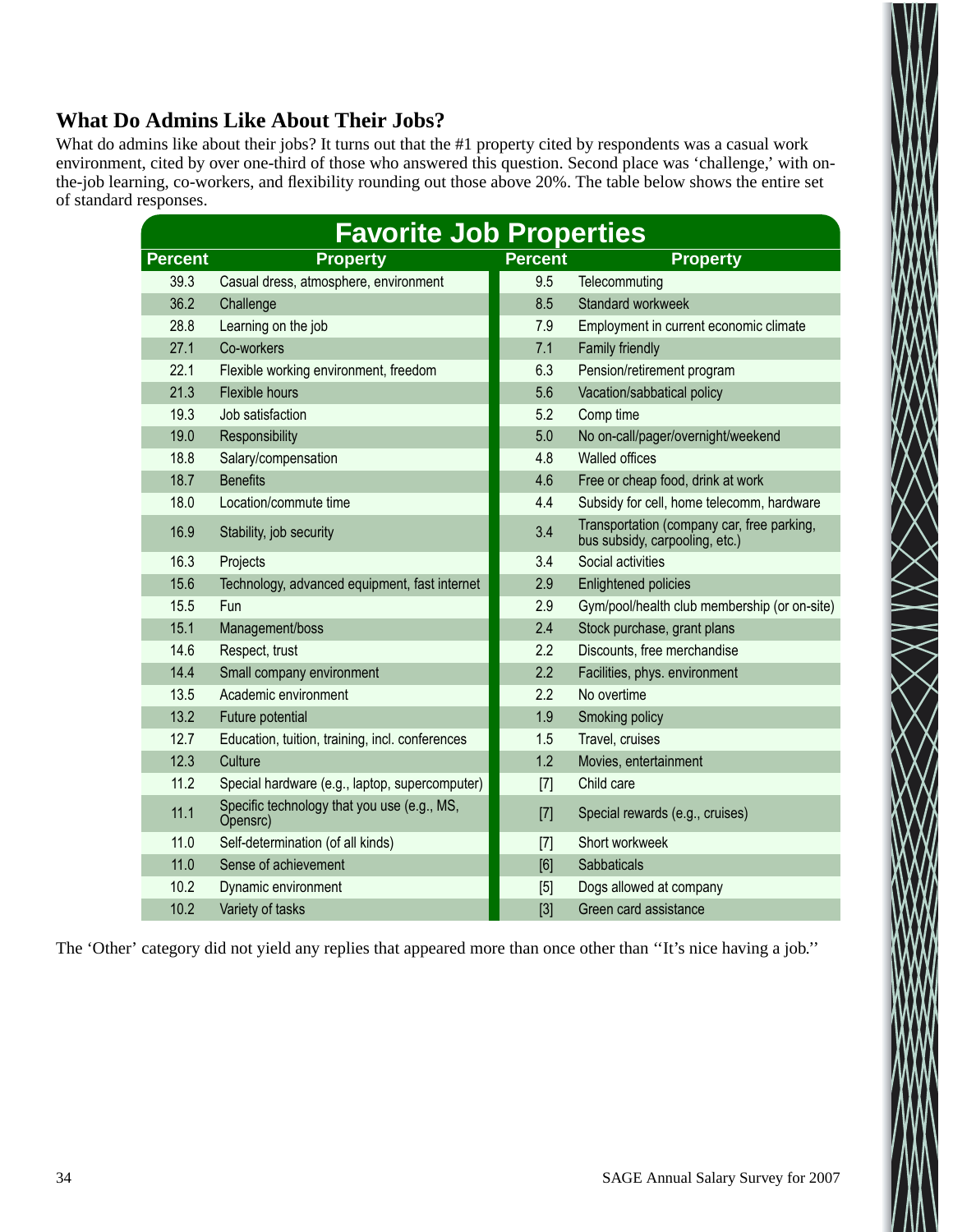#### **What Do Admins Dislike About Their Jobs?**

What about the other side of the coin? What are the most disliked features of sysadmin jobs? Both compensation and corporate management issues! Look at the breakdown (bearing in mind respondents could cite more than one dislike). Here are the top management issues:

- Bureaucracy/paperwork at 23.9%
- Management [in]competence at 14.8%
- Not enough staff at 14.7%
- Leadership issues/poor vision at 14.0%
- Lack of leadership at 13.5%
- Vision, future planning (lack thereof) at 10.6%
- Poorly communicated priorities at 10.3%
- Politics at 9.5%
- Conflicting demands at 9.4%
- Inability to see reality at 8.8%
- Morale at 8.8%
- Here are the top compensation issues:
- Bad compensation at 22.2%
- Compensation/payscale at 15.6%
- Infrequent salary increases at 14.6%
- Salary, benefit issues at 14.2%
- Budgets, funding at 11.4%
- Benefits at 9.8%

 $\bigtimes$ 

- Infrequent salary reviews at 9.1%
- Overtime/on-call compensation at 8.8%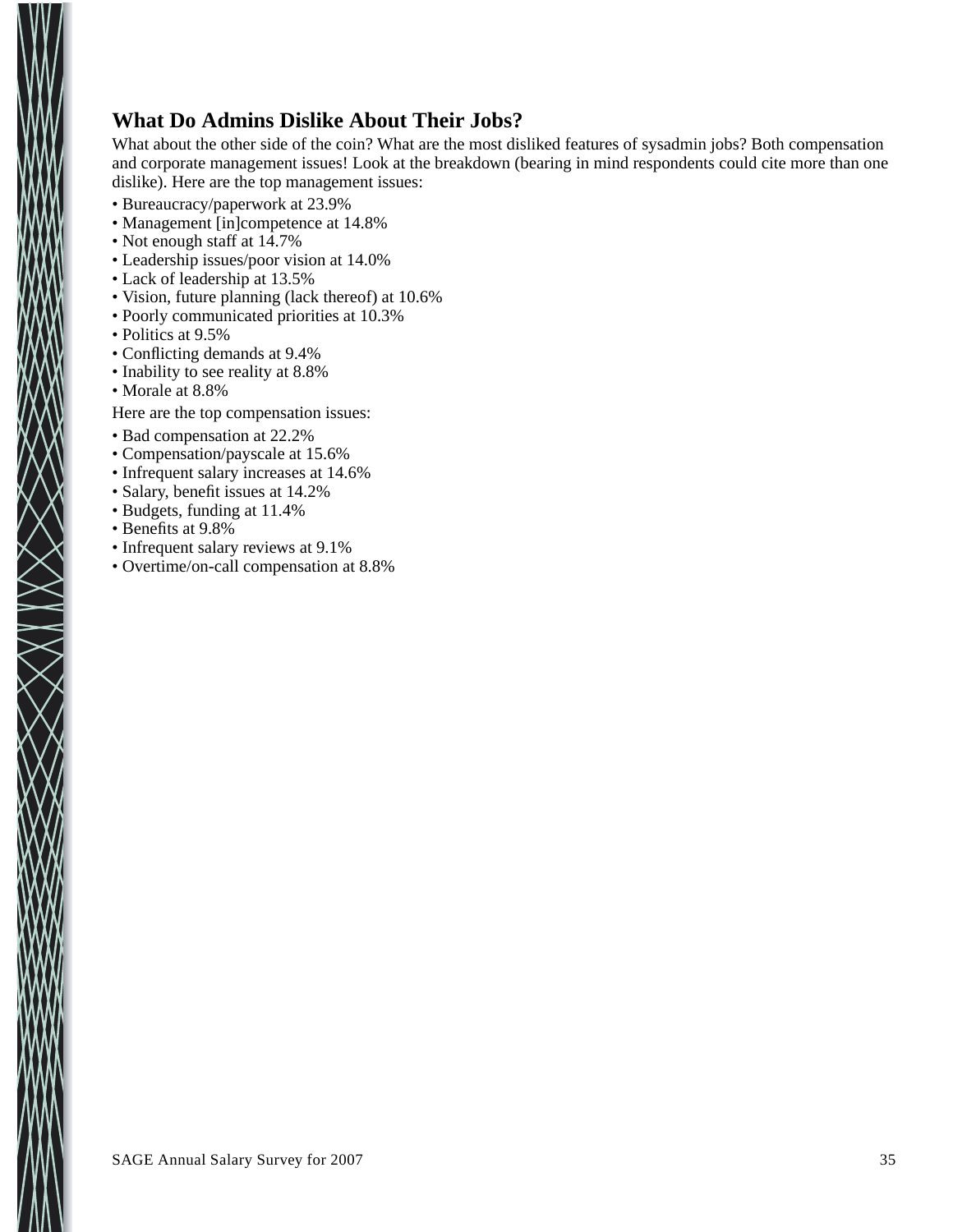|                | <b>Worst Job Properties</b>                                            |                |                                                                           |
|----------------|------------------------------------------------------------------------|----------------|---------------------------------------------------------------------------|
| <b>Percent</b> | <b>Property</b>                                                        | <b>Percent</b> | <b>Property</b>                                                           |
| 23.9<br>22.2   | Bureaucracy, paperwork,                                                | 6.4            | Cost of living                                                            |
|                | <b>Bad compensation</b>                                                | 6.3            | Outsourcing                                                               |
| 15.6           | Compensation/payscale                                                  | 5.9            | Human resource dept. issues                                               |
| 14.8           | Management competence                                                  | 5.9            | Corporate stability, layoffs                                              |
| 14.7           | Not enough staff                                                       | 5.9            | Coping with growth or force reduction                                     |
| 14.6           | Infrequent salary increases                                            | 5.6            | Project management                                                        |
| 14.2           | Salary, benefit issues                                                 | 5.5            | Coworkers                                                                 |
| 14.0           | Leadership issues, poor or poorly<br>communicated vision               | 5.1            | Management stability                                                      |
| 13.8           | Bad infrastructure                                                     | 5.1            | Lack of accountability                                                    |
| 13.5           | Lack of leadership                                                     | 4.8            | Hiring issues (incl. nepotism)                                            |
| 12.6           | Excessive on-call time                                                 | 4.8            | Education/training issues                                                 |
| 11.4           | Poor respect or low value placed on my job;<br>poor visibility in org. | 4.7            | Attire/dress code policies                                                |
| 11.4           | Budgets, funding                                                       | 4.5            | No conference attendance                                                  |
| 11.2           | Ceiling on advancement or low advancement<br>speed                     | 4.5            | Bad retirement plan                                                       |
| 10.8           | Lack of opportunity                                                    | 4.4            | Unrealistic job performance expectations                                  |
| 10.6           | Vision, future planning (lack thereof)                                 | 4.1            | <b>Work hours</b>                                                         |
| 10.3           | Poorly communicated or differentiated priorities                       | 4.1            | Time off/vacation issues                                                  |
| 10.3           | <b>Boredom</b>                                                         | 4.0            | Compliance (e.g., SOX)                                                    |
| 9.8            | Benefits (in general)                                                  | 3.9            | Culture                                                                   |
| 9.8            | Lack of training/cont. ed.                                             | 3.9            | Location                                                                  |
| 9.6            | Hardware isn't up to snuff                                             | 3.3            | Inflexibility                                                             |
| 9.5            | Cubicles/offices/noise                                                 | 3.1            | Parking                                                                   |
| 9.5            | <b>Politics</b>                                                        | 2.9            | <b>Ethical issues</b>                                                     |
| 9.4            | Conflicting demands                                                    | 2.8            | Computer security issues overwhelming                                     |
| 9.1            | Infrequent salary reviews                                              | 2.5            | Customers/clients                                                         |
| 9.0            | On-call or pager/mobile phone issues                                   | 2.5            | Keeping up with advances                                                  |
| 8.8            | Inability to see reality                                               | 2.0            | Travel                                                                    |
| 8.8            | Overtime/on-call compensation                                          | 1.5            | Specific vendors (or lack of specific vendors)                            |
| 8.8            | Morale                                                                 | 1.5            | Discrimination, tolerance issues (age, race,<br>creed, orientation, etc.) |
| 8.6            | Interruptions                                                          | $[7]$          | Safety                                                                    |
| 7.6            | Technical issues (outdated equipment,<br>'Microsoft culture')          | [5]            | Pet-at-work policies                                                      |
| 7.0            | Commute                                                                | $[4]$          | Smoking policy                                                            |
| 6.7            | Lack of trust                                                          | $[1]$          | Union issues                                                              |
| 6.6            | Lack of peers                                                          |                |                                                                           |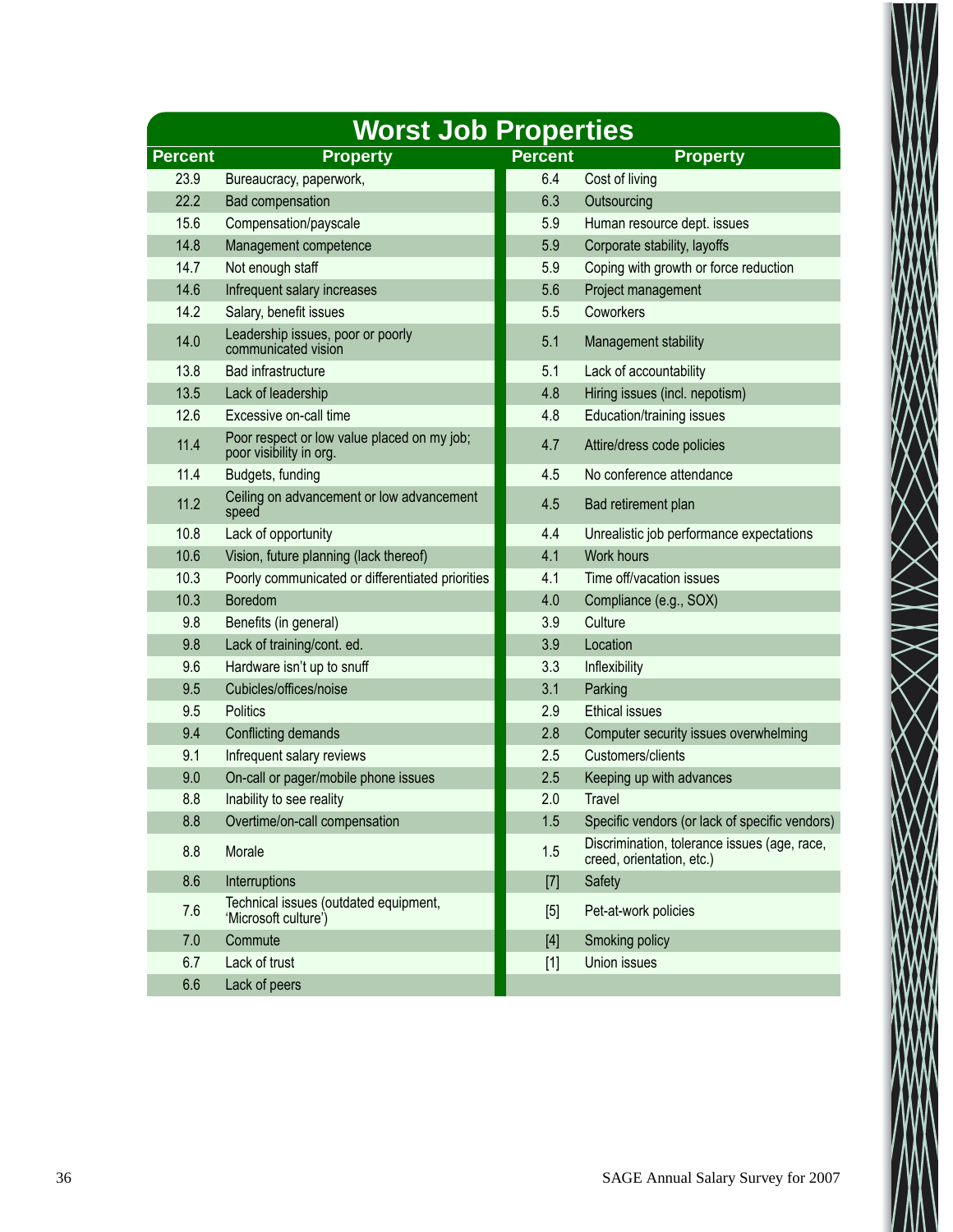## **Survey Comments**

Many people entered comments in reply to an open-ended question about the state and future of the system administration profession. They have been partitioned into sections with related topics:

- Love the profession
- Not so much love for the profession
- Outsourcing
- Insight
- Requests

The smaller number of comments (compared to last year) were generally quite insightful. They have been included below with slight editing for typesetting and diction.

#### *Love the profession*

*I love my job and profession.*

*Love the field.*

System administration future is very wonderful and highly tasking.

*I changed jobs last year, due to the lack of value placed on experience and their "Windows Centric" attitude. I love this Organization, I will be rejoining soon, and as long as there is one Unix computer in the wor ld, I will be doing this till the end of time.*

#### *Not so much love for the profession*

*I see system administration as a job, not a career.*

*System administration is currently disgusting. More and more people are in the game who know so little. Their knowledge is based on ''how'' and not ''why''. A six week course and a piece of paper, and* someone is deemed competent to administer a large system. When new challenges and infrastructure *arr ive, they flounder. They fight change, and stick with brands they know due to fear, ignorance or both. Costs go up, staffing numbers go up, and overall quality goes down. It's an industry I used to be proud to be a part of. Today I'm just disgusted.*

*I think system administration is still very much misunderstood. So few people outside of IT recognize the need or the responsibilities [that] system administrators take on.*

*Sys Admins are like firefighters, always putting out fires created by others, but very rarely getting recognized for putting them out. Because of this trend, I don't see system administration becoming a desirable career in the future. Very rarely, a system administrator gets a sense of accomplishment.* 

*To be honest, system administrators are just "power users" that are patient enough to read the documentation. There is nothing special about what SAs do, I should have seen this a couple of years* ago. Mentoring would be nice but there is a severe case of nepotism at my current employer. System *Administrators (geeks in general) have a way of keeping others down for self preservation. There is no future in System Administration unless you know someone or if you're willing to brown nose.*

#### *Outsourcing*

*With the continuing growth of remote management, US domestic system administration seems to be* taking a substantial hit. This year, my company has allowed attrition to cut the size of my UNIX system *administration department in half and denied all US overtime, while growing an India-based sysadmin* staff substantially. The result has been increased workload for US staff, which has resulted in decreased *visibility, diminished project involvement, and overwork since much of the hands-on job has not changed yet.*

*I foresee overseas corporations hiring U.S.-based IT personnel to take advantage of a weak dollar and higher skill levels. I believe that there is beginning to be a realization that offshore outsourcing does not generally provide a cost-effective quality of service.*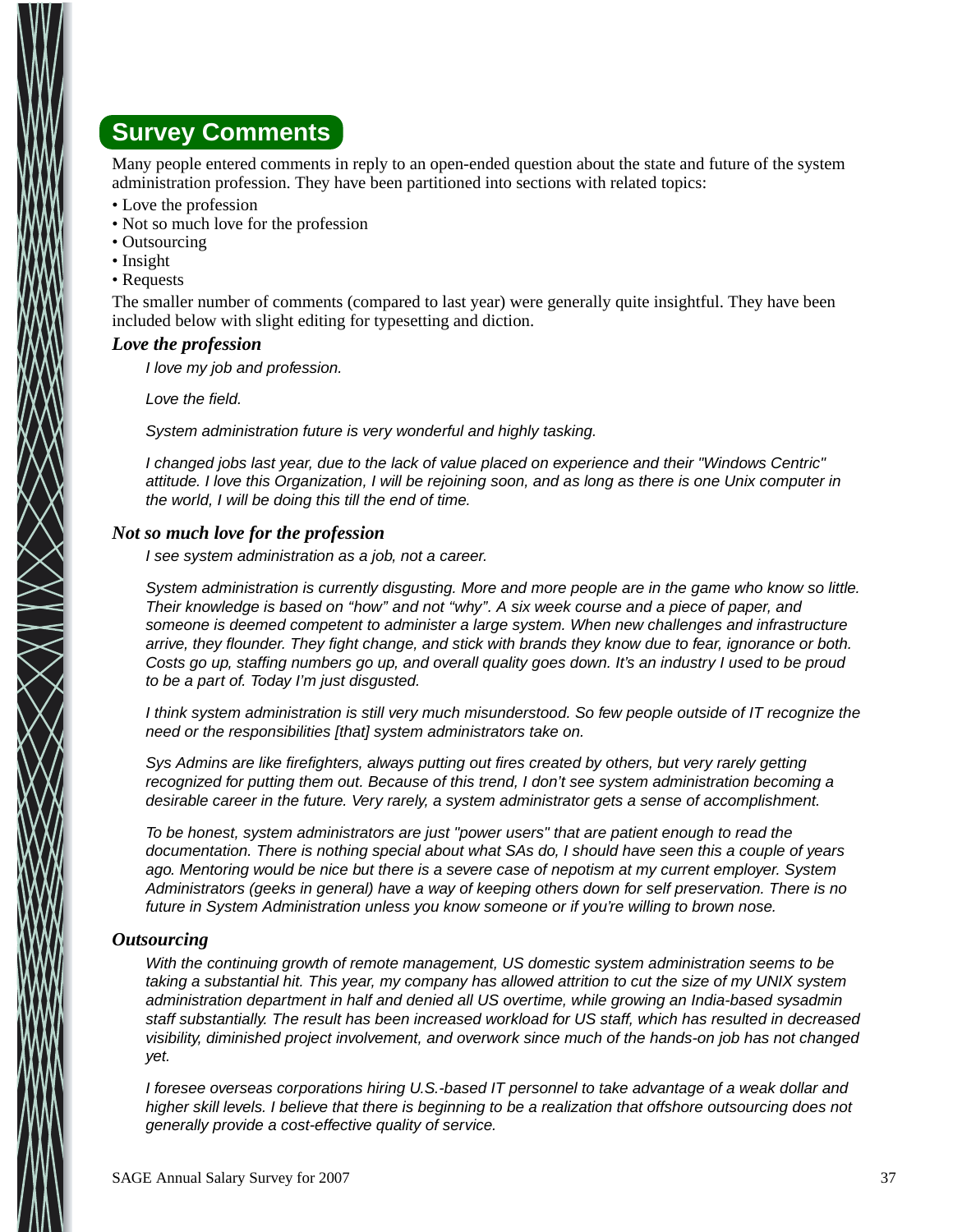*Get ready to move abroad! Never had a passport until now and seriously considering moving (relocating) aboard in the current off shoring climate.*

*More than half of my organization is being outsourced. Things will not be rosy forever.*

*My employer is focused on indiscriminate cost take-out. There exists no investment in technology. Focus is on getting jobs out of the United States. The employer has no regard for its employees. The condition* of professional employment within Information Technology within the United States - specific to my *current employer - is not bright.*

*I think this work will be outsourced to other companies without regard to quality.* 

*Companies need to slow down with outsourcing! It's just not productive!*

#### *Insight*

*A good sysadmin is a smart, self-motivated professional who wants to do the right thing. Leading such an individual is a matter of communicating boundaries (direction, budget, risk tolerance) and stepping out of the way.*

*I* work in a matrixed environment, i.e., I'm responsible for [...] some functions of operating system only. *Other teams are responsible for the applications. I don't do ID management, some security upgrades, or have any decision-making abilities relative to the automation and security tools I'm required to use. It's a miserable environment. Simple tasks (creating/deleting ID's, applying security upgrades) are almost unbelievably frustrating because so many teams are involved in even a simple process. I would much prefer a "generalist" approach, where I have control over both the O/S and the application.*

*Bringing system administration into alignment with security and audit would be a huge step in the right direction throughout the industry.*

*I'm frankly surprised at how much closed source software can affect the psychology of an organization. These people think in black boxes.*

Good system administration is vital for good work environment; benefits are there for both employers *and employees. Use of advances in technology and management only makes work easier and interesting.*

As one of the few women system administrators, I have found it difficult to combine working with being *the mom to a 3 year old. After giving birth I was out of work for 2 years before I could find a SA job (I* had a BSCS and 7 years exp at this point) which would allow me to work part time and still do something almost at my previous skill and pay level.

*Employers need to be sensitive to the flex-time (including part time and work from home) needs of women in their child-bearing years if they expect to have a gender-diverse work force.* 

*Too many job postings/managers presume that sys admins are dummies. Too many sys admins ARE dummies.*

*I* worry that people are not staying in system administration long enough to become very senior. Every *year it seems we have to lower our standards to hire "senior" admins. People are getting burned out or moving to other fields like DBA, developer, etc.*

*They know they need us, but they don't know when to let up on the demands. The [redacted] industry is,* by its very nature, stressful. The most important thing, however, is the relationships with employees and *their employer. Understanding what is important to each party should allow us to come to a point of agreement. Lack of communication is the greatest struggle. Communicate with us.*

*While I expect this situation to change as we transition to a fully remote-managed environment, and syadmins remain in demand according to the number of recruiting calls I receive, the role of US*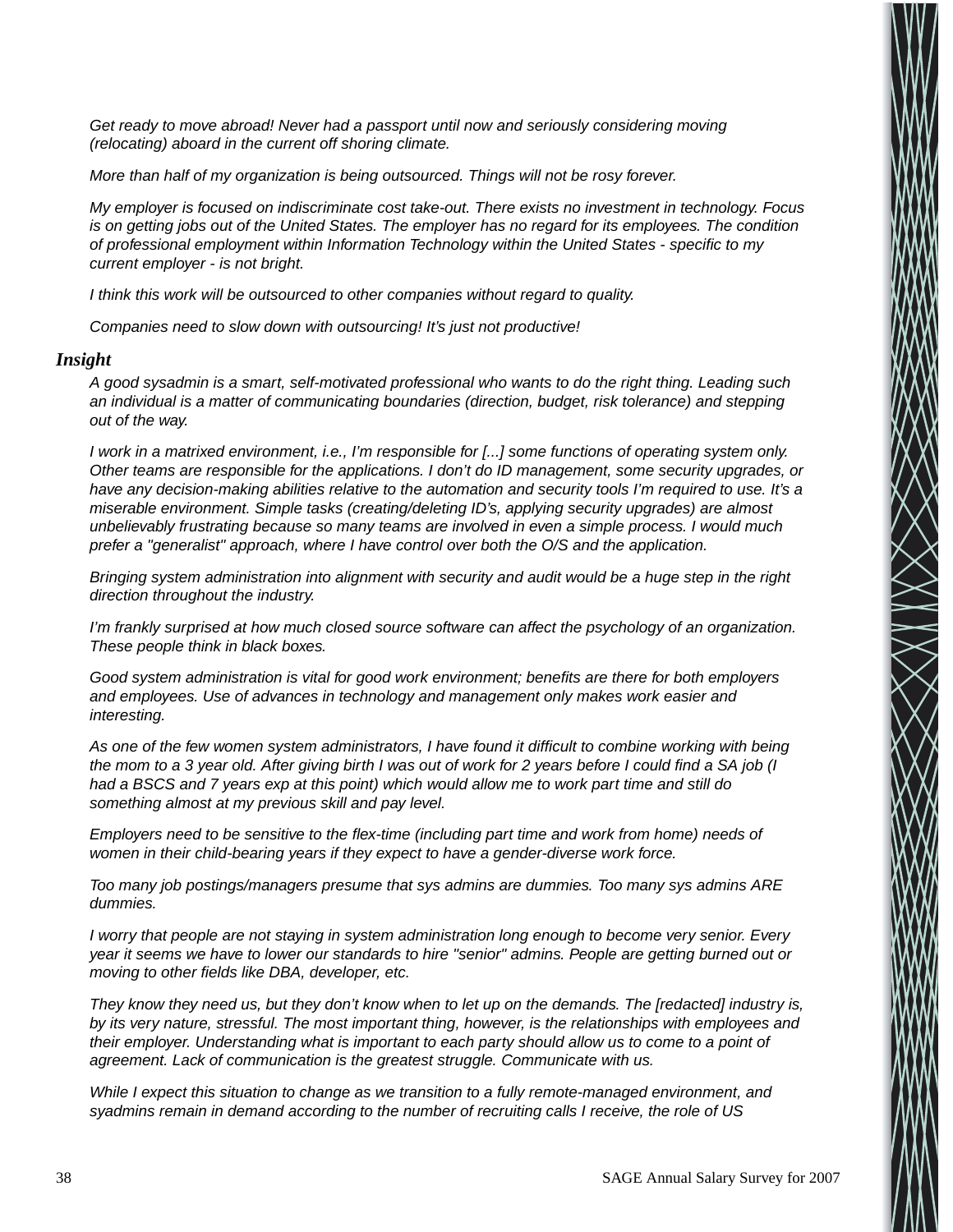*sysadmins seems to be increasingly relegated to button-pushing and hardware maintenance rather than technology decisions and implementation.*

*The worst job aspect is the "plumbing perception". Users and management see IT infrastructure as* plumbing that should "just work" and either do not care or understand what is required to maintain that *perfor mance level. Additionally, management often shows little interest except when a fault occurs.*

#### *Requests*

*I would like to see more questions about generalist vs specialists. I believe it is more difficult to be a generalist than 10 years ago. System Administrators need to know about var ious tools: Ver itas VCS, Netbackup, Legato, SAN management, and vendor specifics to compete in the job market. You no longer see a sys admin who is SYS V, BSD or Linux based. System Administrators are now required to know different vendor toolsets.*

*I* would like to see this survey address some environmental issues of the workplace. How much time do *you spend wor king in a server room, perfor ming manual labor (cabling, moving/unboxing servers), travel* time to remote data centers. Also what people's normal work environment consists of cubicles/office. *Another thing I would like to see is what percentage of each person's communication is via phone, email, face-to-face, other online method. And what percentage of the day is spent on reading email, monitoring, dealing with interruptions, fighting fires, attending meetings, working on projects, not working (socializing) etc.*

*I* would like to see SAGE work with academia to establish more formal academic training (and, *secondar ily, research) as a bachelor's or postbaccalaureate degree specifically in system administration, as opposed to computer science, and/or develop a professional licensing or certification* program which it would then work to get recognized widely in official situations. That licensing or *certification program would requiring significant components of tested skills and knowledge, long-term education, professional ethics, and possibly a period of apprenticeship and mentoring, comparable to the CPA licensing or legal bar admission processes. This would distinguish those with dependably solid backgrounds from more novice sysadmins on the job market, as well as to create fellowship among sysadmins and help collaboratively train the newer members of our profession.*

#### **Summary**

A technically challenging profession that pays its entry people as much as US\$50,000/year is an interesting one. System administration appears to be a fine way to make a living. Experience, education, and enhanced skillsets seem to be the growth path of choice (at least as far as increasing the midpoint of the salary bell curves goes).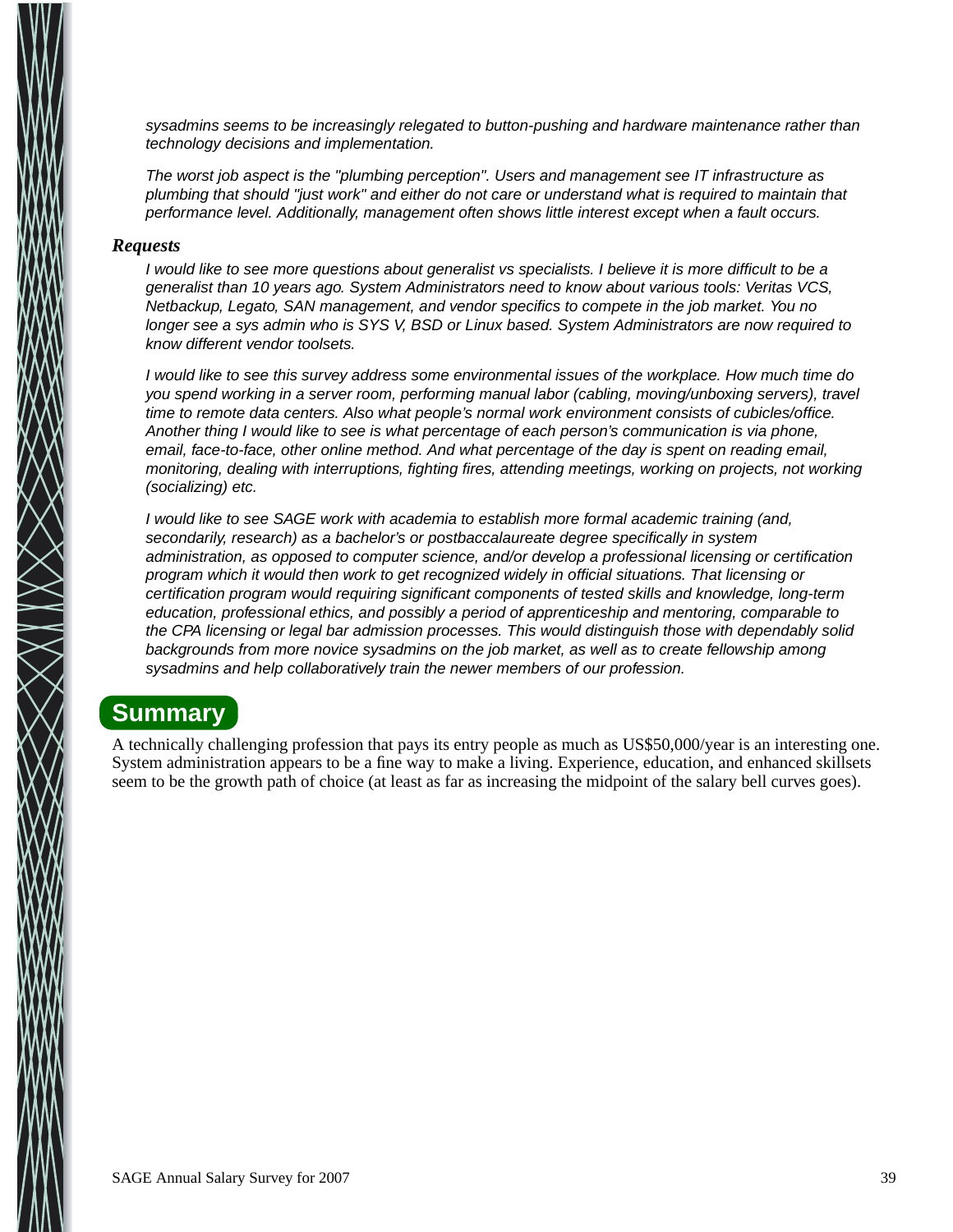## **Unemployment Survey**

#### **Introduction**

Those respondents who were employed for less than 26 weeks were asked to answer a different set of questions that comprise the second ''SAGE Unemployment Survey.''

A total of 77 respondents submitted valid sets of responses. This is but 8.6% of total respondents. One might conclude that under 9% of admins are having serious unemployment problems, but odds seem more likely that other unemployed admins simply did not participate in the survey.

#### **Did They Regain Employment?**

As of the time they completed the survey, 63.6% (2005-2006: 72.3%) of the group had regained full-time employment while an additional 19.5% (2005-2006: 19.8%) had found part-time employment; only 16.9% (2005-2006: 17.8%) remained unemployed (vs. 45.4% in 2003). The chart on the right shows the breakdown.



#### **Focus**

server managers seem to be unemployed than the employed <sub>People management</sub> Respondents were asked about their primary admin focus; results are shown on the right. Slightly more generalists and population as a whole.

#### **Geography**

What an interesting spread! India's participation exceeds that of the USA's.

| <b>Unemployed Sysadmin Geography</b> |         |                |                        |                                            |         |  |  |  |
|--------------------------------------|---------|----------------|------------------------|--------------------------------------------|---------|--|--|--|
| <b>Country</b>                       | % Resp. |                | <b>Country % Resp.</b> | <b>Country</b>                             | % Resp. |  |  |  |
| India                                | 27.3%   | UK             | 2.6%                   | Ghana                                      | 1.3%    |  |  |  |
| <b>United States</b>                 | 23.4%   | Albania        | 1.3%                   | Philippines                                | 1.3%    |  |  |  |
| South Africa                         | 11.7%   | Argentina      | 1.3%                   | Slovakia                                   | 1.3%    |  |  |  |
| Malaysia                             | 6.5%    | Australia      | 1.3%                   | South Georgia & the South Sandwich Islands | 1.3%    |  |  |  |
| Canada                               | 2.6%    | <b>Bermuda</b> | 1.3%                   | Sri Lanka                                  | 1.3%    |  |  |  |
| Nigeria                              | 2.6%    | Chile          | 1.3%                   | Sweden                                     | 1.3%    |  |  |  |
| Portugal                             | 2.6%    | China          | 1.3%                   | Yemen                                      | 1.3%    |  |  |  |
| Singapore                            | 2.6%    | Egypt          | 1.3%                   |                                            |         |  |  |  |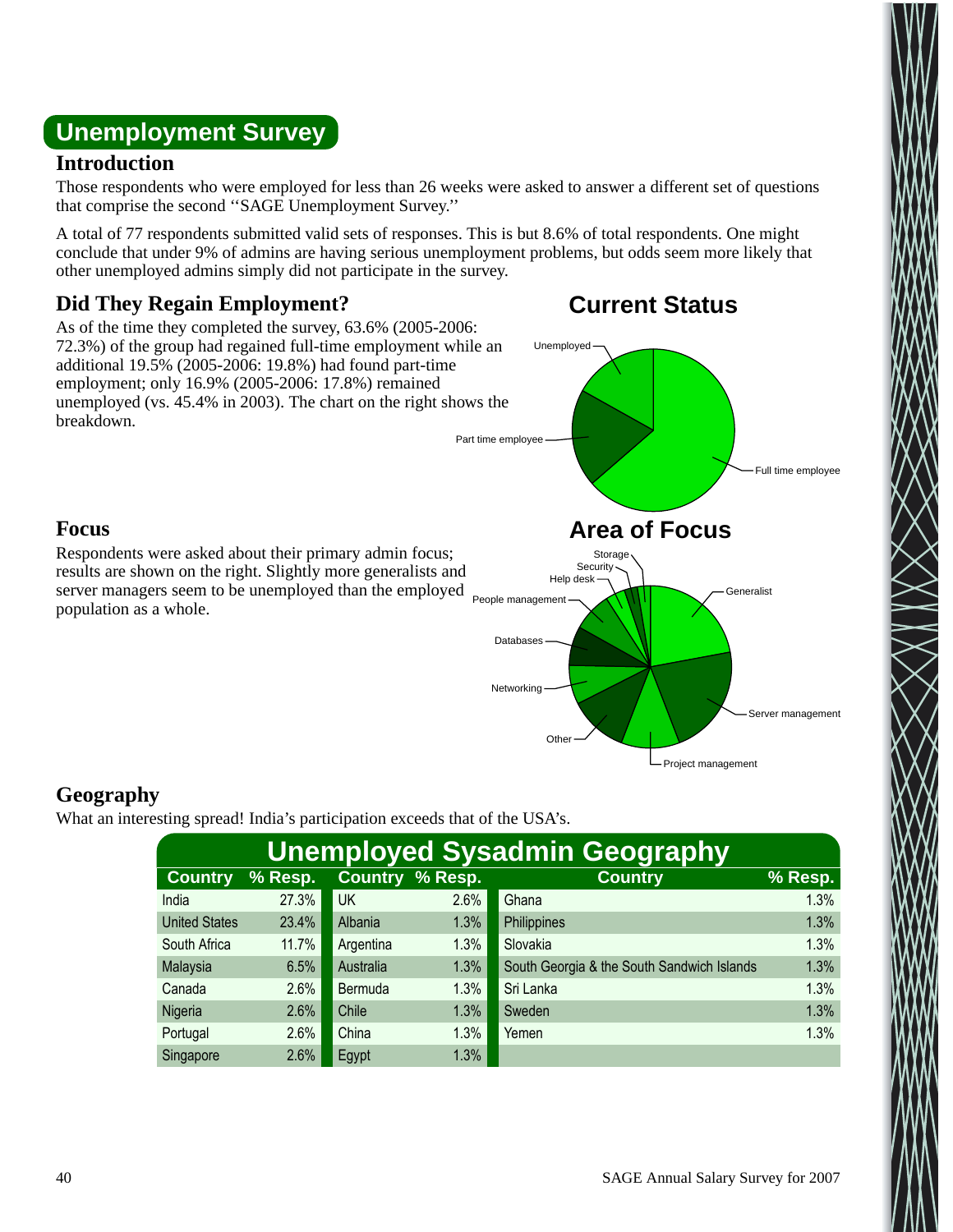The traditional concentration of technical jobs in a given area seems to map well onto the locations of those unemployed, except the Bay Area, which seems a bit low. Note that these are percentages of respondents, not percentages of unemployment in those cities.

| <b>Metropolitan Locations</b>                      |                |                            |         |  |  |  |  |
|----------------------------------------------------|----------------|----------------------------|---------|--|--|--|--|
| <b>Where</b>                                       | <b>% Resp.</b> | <b>Where</b>               | % Resp. |  |  |  |  |
| N/A                                                | 69.8%          | Dallas, TX Metro Area      | 1.9%    |  |  |  |  |
| San Francisco/San Jose/Silicon<br>Valley, CA, Area | 5.7%           | Chicago, IL Metro Area     | 1.9%    |  |  |  |  |
| Atlanta, GA Metro Area                             | 3.8%           | Washington, DC, Metro Area | 1.9%    |  |  |  |  |
| Los Angeles/Orange Co., CA, Metro<br>Area          | 3.8%           | London, England Metro Area | 1.9%    |  |  |  |  |
| Research Triangle, NC                              | 3.8%           | Ottawa, ON, Metro Area     | 1.9%    |  |  |  |  |
| Boston, MA, Metro Area                             | 1.9%           | Toronto, ON, Metro Area    | 1.9%    |  |  |  |  |

#### **Education**

These respondents' learning techniques are somewhat similar to the employed group but with some significant differences. 65.3% taught themselves ''somewhat'' or ''a lot'' vs. 87.6% of those employed. Likewise, 65.0% cited ''On the job'' training vs. 88.9% of those employed. 45.5% learned in a degree program at a university vs. 34.4% of those employed. Certification programs figured prominently for 39.0% vs. 28.7% of those employed. 51.9% of the unemployed learned 'not at all' from conferences/commercial training vs. 42.4% for the employed group.

| <b>How Admins Learn</b>                                |             |       |                                 |       |  |  |  |
|--------------------------------------------------------|-------------|-------|---------------------------------|-------|--|--|--|
| <b>Learning Methods</b>                                |             |       | Not at all A bit Somewhat A lot |       |  |  |  |
| Taught myself (textbooks, web, practice, etc.)         | 15.6%       | 9.1%  | 15.6%                           | 59.7% |  |  |  |
| On the job                                             | 22.1%       | 13.0% | 20.8%                           | 44.2% |  |  |  |
| University/college education (CS/IS/IT degree program) | $37.7\%$    | 16.9% | 22.1% 23.4%                     |       |  |  |  |
| Certification program courses                          | 48.1%       | 13.0% | 18.2%                           | 20.8% |  |  |  |
| Mentor of any kind                                     | 45.5%       | 15.6% | 19.5%                           | 19.5% |  |  |  |
| Vendor-specific training courses                       | 44.2% 22.1% |       | 22.1%                           | 11.7% |  |  |  |
| Conferences/commercial training                        | 51.9%       | 19.5% | 22.1%                           | 6.5%  |  |  |  |
| Non-degree tech school, college, or university courses | 61.0%       | 15.6% | 18.2%                           | 5.2%  |  |  |  |
| Military                                               | 84.4%       | 3.9%  | 10.4%                           | 1.3%  |  |  |  |
| Other                                                  | 96.1%       | 2.6%  | 1.3%                            | 0.0%  |  |  |  |

The unemployed respondents have almost identical educational backgrounds to those who are employed.

#### **Highest Education Highest Relevant Education**

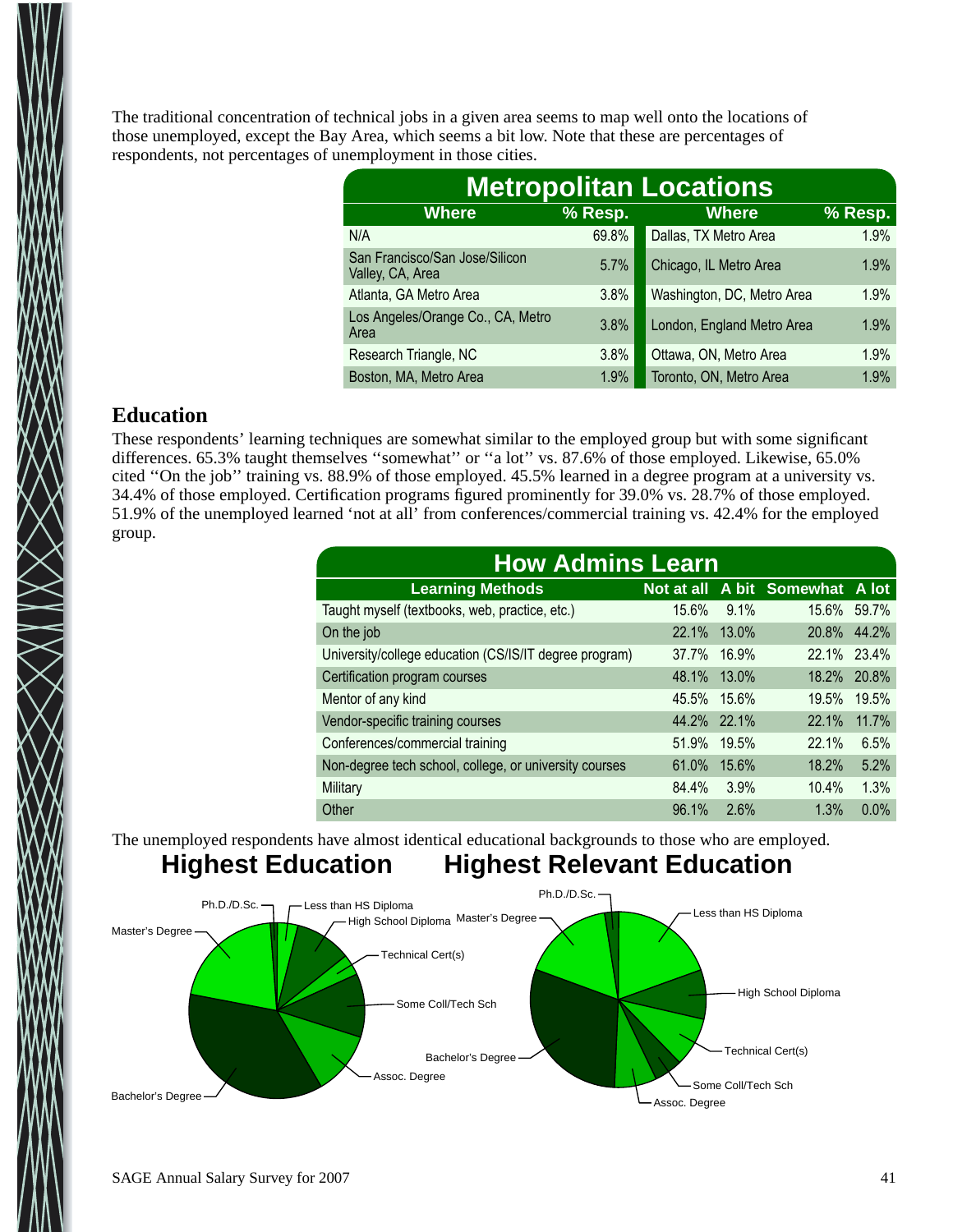

#### **Industries**

IT companies and education lead the way for industries of the unemployed (though the sample was very small this year).

|                                          |         | <b>Industries of the Unemployed</b>                           |         |
|------------------------------------------|---------|---------------------------------------------------------------|---------|
| Type                                     | % Resp. | Type                                                          | % Resp. |
| IT Company: Software Development         | 11.7%   | Services (other)                                              | 2.6%    |
| Construction                             | $7.8\%$ | Government - Non-Military                                     | 1.3%    |
| <b>Education - College or University</b> | 7.8%    | Telecommunications                                            | 1.3%    |
| Accounting                               | 6.5%    | <b>Travel/Recreation</b>                                      | 1.3%    |
| Other, please specify briefly            | 5.2%    | Transportation                                                | 1.3%    |
| IT Company: Consulting                   | $5.2\%$ | Wholesale                                                     | 1.3%    |
| IT Company: Web development/ webmaster   | 5.2%    | Advertising, Public Relations,<br>Communication, or Marketing | 1.3%    |
| IT Company: Other                        | 5.2%    | Architecture (buildings)                                      | 1.3%    |
| Financial services (all kinds)           | 5.2%    | IT Company: ISP/ASP                                           | 1.3%    |
| Computer hardware/semiconductor          | 3.9%    | <b>Defense</b>                                                | 1.3%    |
| Human resources/human capital/recruiter  | $2.6\%$ | Manufacturing                                                 | 1.3%    |
| <b>IT Company: Security</b>              | $2.6\%$ | <b>Education - Elementary or Secondary</b>                    | 1.3%    |
| <b>Consulting and Business Services</b>  | $2.6\%$ | Publishing                                                    | 1.3%    |
| Not-for-profit                           | 2.6%    | Food                                                          | 1.3%    |
| Engineering                              | 2.6%    | <b>Real Estate</b>                                            | 1.3%    |
| Entertainment                            | 2.6%    |                                                               |         |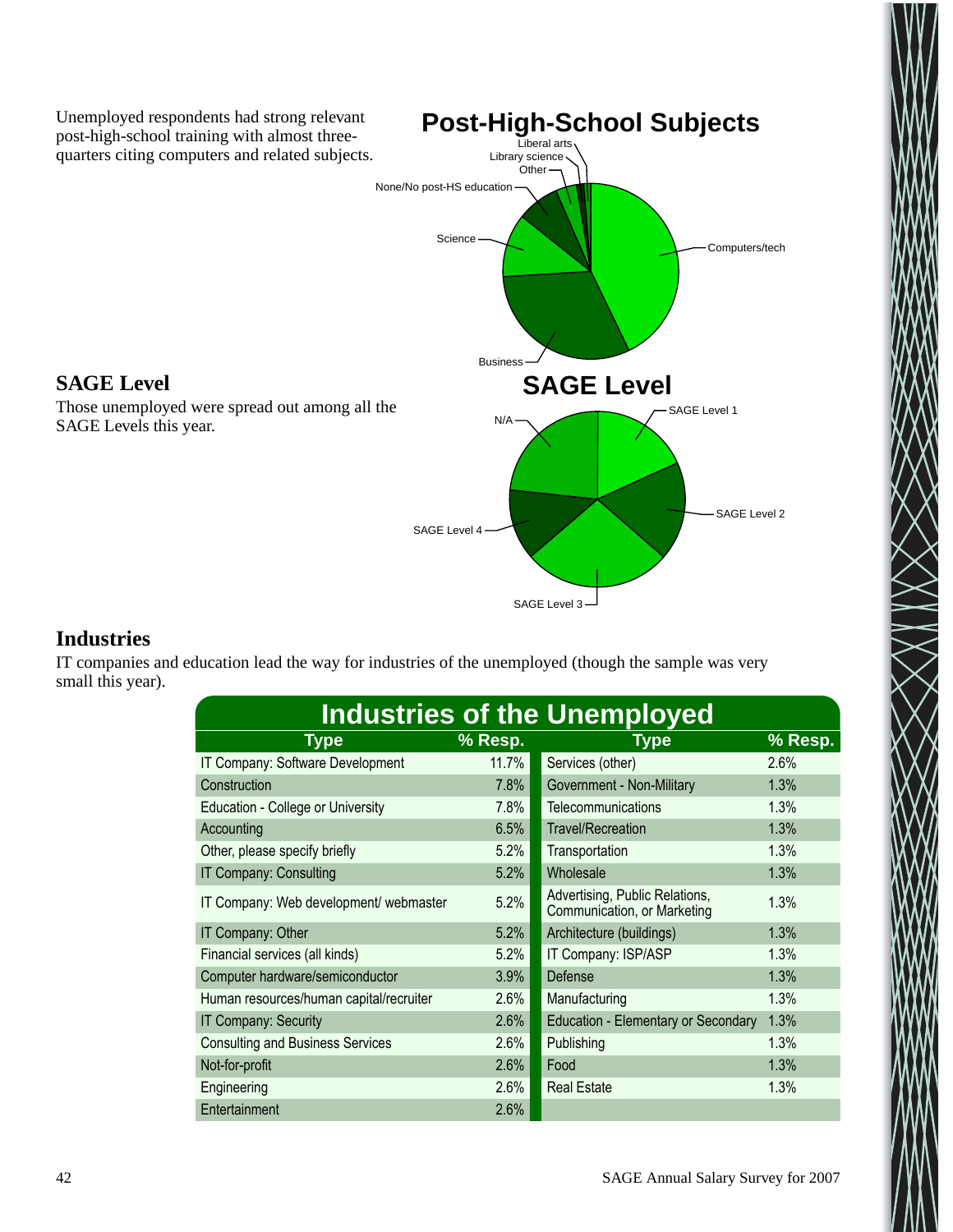#### **Technical Associations**

Unemployed respondents joined technical associations at a slightly lower rate than their counterparts and generally felt they were less helpful (same as in 2003).

| <b>Technical Assns/Rated Utility</b> |                                   |               |                                |                                     |  |  |
|--------------------------------------|-----------------------------------|---------------|--------------------------------|-------------------------------------|--|--|
|                                      | <b>Organization</b> Do not belong | <b>Belong</b> | <b>Belong &amp;</b><br>helpful | <b>Belong &amp;</b><br>very helpful |  |  |
| <b>USENIX</b>                        | 87.0%                             | 1.3%          | 5.2%                           | 6.5%                                |  |  |
| A local user group                   | 77.9%                             | 9.1%          | 7.8%                           | 5.2%                                |  |  |
| <b>IEEE</b>                          | 89.6%                             | 1.3%          | 6.5%                           | 2.6%                                |  |  |
| <b>SANS</b>                          | 92.2%                             | 0.0%          | 5.2%                           | 2.6%                                |  |  |
| <b>SAGE</b>                          | 83.1%                             | 5.2%          | 9.1%                           | 2.6%                                |  |  |
| <b>ACM</b>                           | 87.0%                             | 6.5%          | 5.2%                           | 1.3%                                |  |  |

#### **Certifications**

These respondents generally held the same opinions about certifications as those who filled in the other part of the survey.



#### **Unemployment Duration**

The median unemployment period was 26 weeks – six months. The mean was 31.9 weeks, with a standard deviation of 9.3 weeks. Only a few respondents were out for an entire year.





#### **Job Hunting Techniques**

How did respondents go about finding a new job? The chart on the right shows some of the schemes.